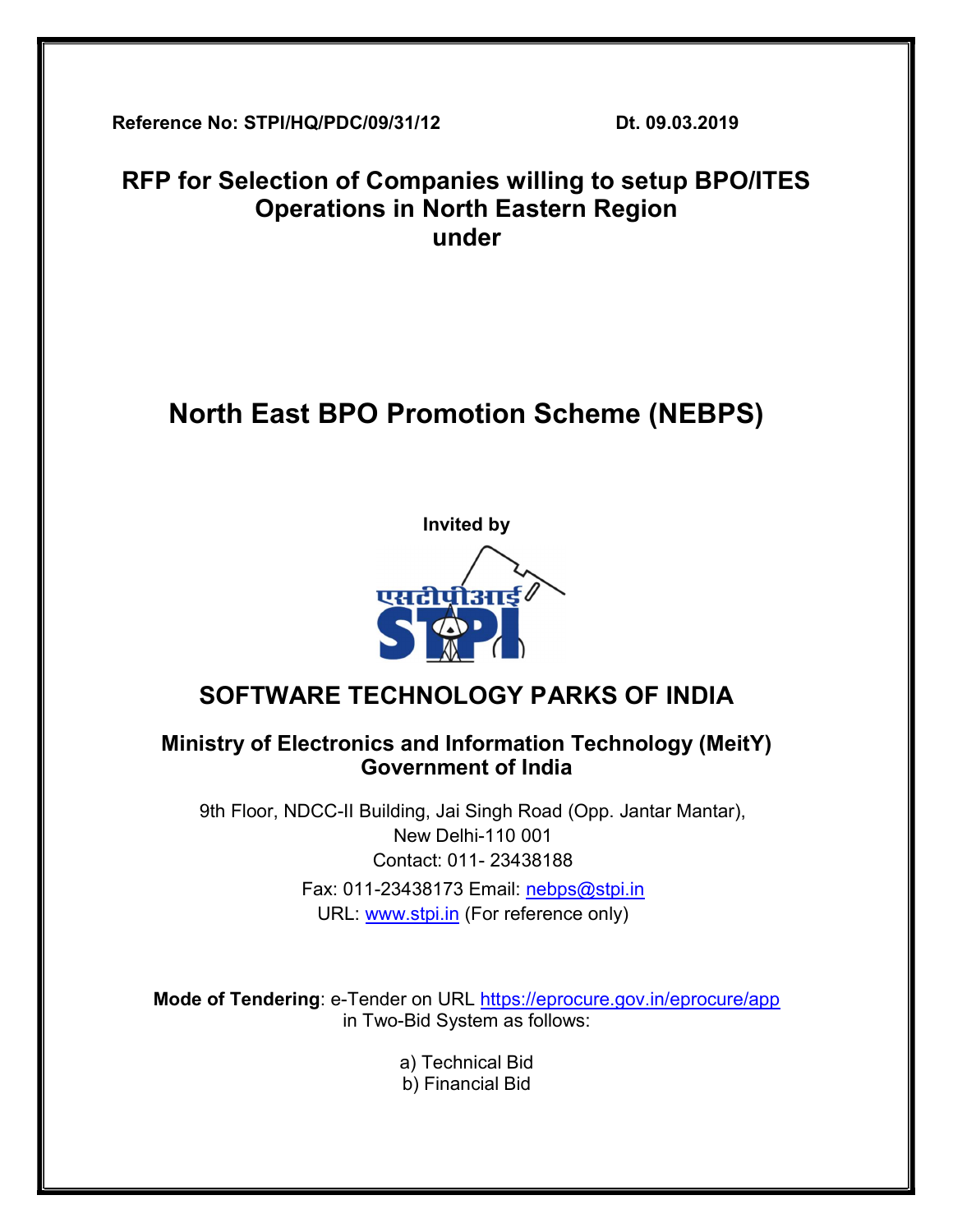## **CONTENTS**

| 1.              |                                                                             |  |  |  |
|-----------------|-----------------------------------------------------------------------------|--|--|--|
| 2.              |                                                                             |  |  |  |
| 3.              |                                                                             |  |  |  |
| 4.              |                                                                             |  |  |  |
| 5.              |                                                                             |  |  |  |
| 6.              |                                                                             |  |  |  |
| 7.              |                                                                             |  |  |  |
| 8.              | TERMS & CONDITIONS RELATING TO COMMENCEMENT OF BPO OPERATIONS, DISBURSEMENT |  |  |  |
| 9.              |                                                                             |  |  |  |
| 10 <sub>1</sub> |                                                                             |  |  |  |
| 11.             |                                                                             |  |  |  |
| 12.             |                                                                             |  |  |  |
|                 |                                                                             |  |  |  |
|                 |                                                                             |  |  |  |
|                 |                                                                             |  |  |  |
|                 |                                                                             |  |  |  |
|                 |                                                                             |  |  |  |
|                 |                                                                             |  |  |  |
|                 |                                                                             |  |  |  |
|                 |                                                                             |  |  |  |
|                 |                                                                             |  |  |  |
|                 |                                                                             |  |  |  |
|                 |                                                                             |  |  |  |
|                 |                                                                             |  |  |  |
|                 |                                                                             |  |  |  |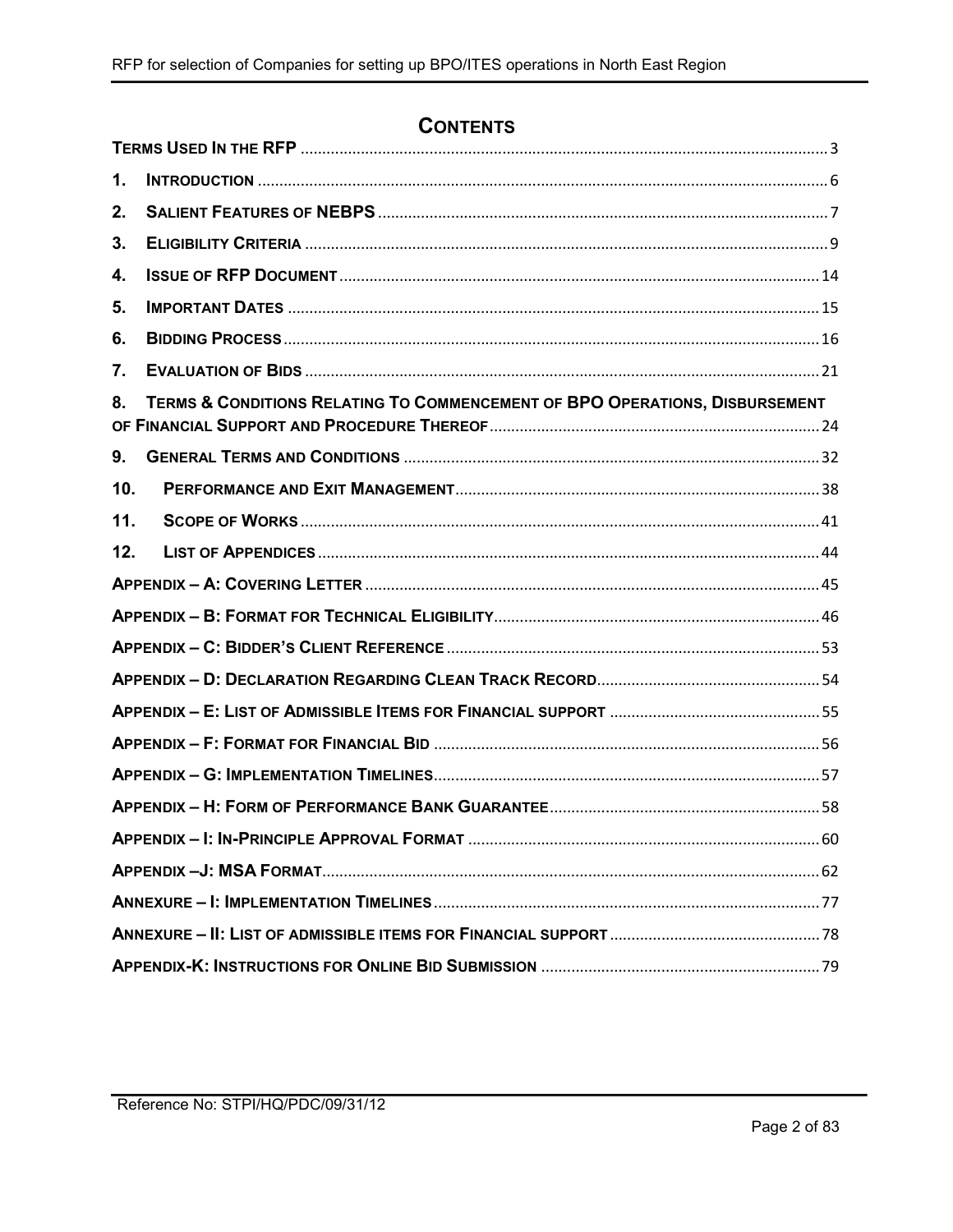#### TERMS USED IN THE RFP

- **AMC** Annual Maintenance Contract
- Authorized Representative- shall mean any person authorized by either of the parties.
- Bid shall mean complete set of documents submitted by a Bidder against the tender for "BPO Operations in North Eastern Region".
- Bidder means an entity/Company who has intention to participate in the tender invited by STPI.
- BPO Business Process Outsourcing (includes TES). BSD Bid Security Deposit
- CAPEX Capital Expenditure
- CA Chartered Accountant
- CCTV Closed Circuit Television
- Company The term company in this document if not specified with any particular Act, in general refers to an entity registered under The Companies Act 1956/2013 or The Limited Liability Partnership Act, 2008.
- Contract is used synonymously with Master Service Agreement (MSA).
- Corrupt Practice means the offering, giving, receiving or soliciting anything of value or influencing the action of an official in the process of Contract execution.
- DCO Document Control Officer
- Default Notice shall mean the written notice of Default of the MSA issued by one Party to the other in terms hereof.
- DG Diesel Generator
- EPABX Electronic Private Automatic Branch Exchange
- Fraudulent Practice means misrepresentation of facts in order to influence a procurement process or the execution of a Contract and includes collusive practice among Bidders (prior to or after submission of a Bid) designed to establish Bid prices at artificial non-competitive levels and to deprive the STPI of the benefits of free and open competition.
- GoI shall mean the Government of India.
- **IPA** In-Principle Approval issued to successful bidder.
- IT/ITES Information Technology / Information Technology Enabled Services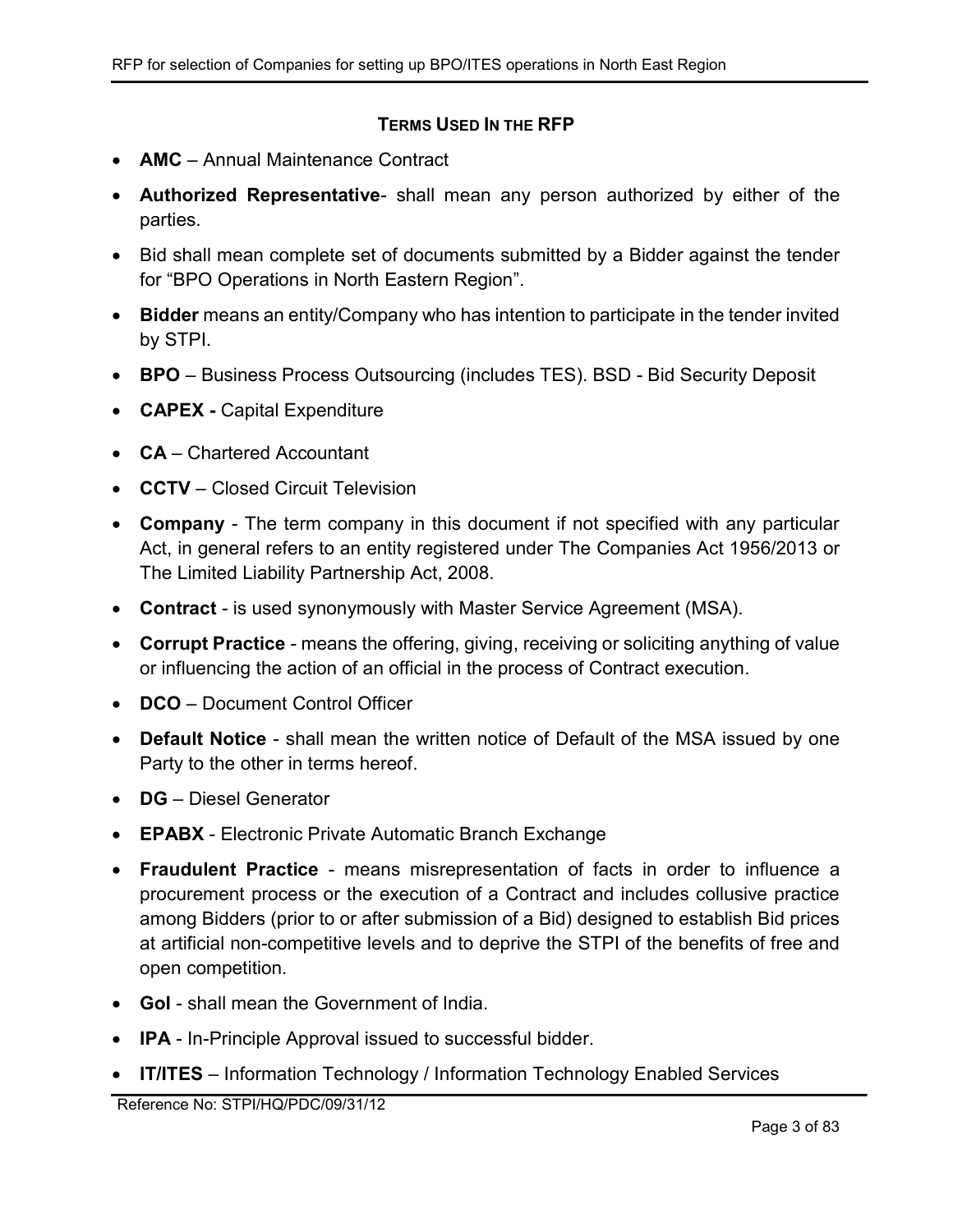- **IVRS** Interactive Voice Response System
- LAN Local Area Network
- Law shall mean any Act, notification, by law, rules and regulations, directive, ordinance, order or instruction having the force of law enacted or issued by the Central Government and/ or the Government of NER or any other Government or regulatory authority or political subdivision of government agency.
- LLP Limited Liability Partnership
- MeitY Ministry of Electronics and Information Technology
- MSA Master Service Agreement is a joint agreement between STPI and selected bidder who has accepted the IPA.
- NDA Non-Disclosure Agreement
- NEBPS North East BPO Promotion Scheme
- NMC NEBPS Management Committee.
- NER North East Region
- O&M Operations and Maintenance.
- OPEX Operational Expenditure
- Party means STPI or Bidder, individually and "Parties" mean STPI and Bidder, collectively.
- PBG Performance Bank Guarantee
- RFP Request For Proposal
- Site shall mean the location(s) from where the service shall be offered to the industry as per MSA.
- STPI Software Technology Parks of India.
- Successful Bidder means the Bidder whose Bid is evaluated and get selected as per the RFP.
- UPS Uninterrupted Power Supply
- VGF Viability Gap Funding
- Works mean to execute the works specified under this RFP.
- Year shall be with reference to date of commencement of BPO operations, if year is not defined at said place in the RFP.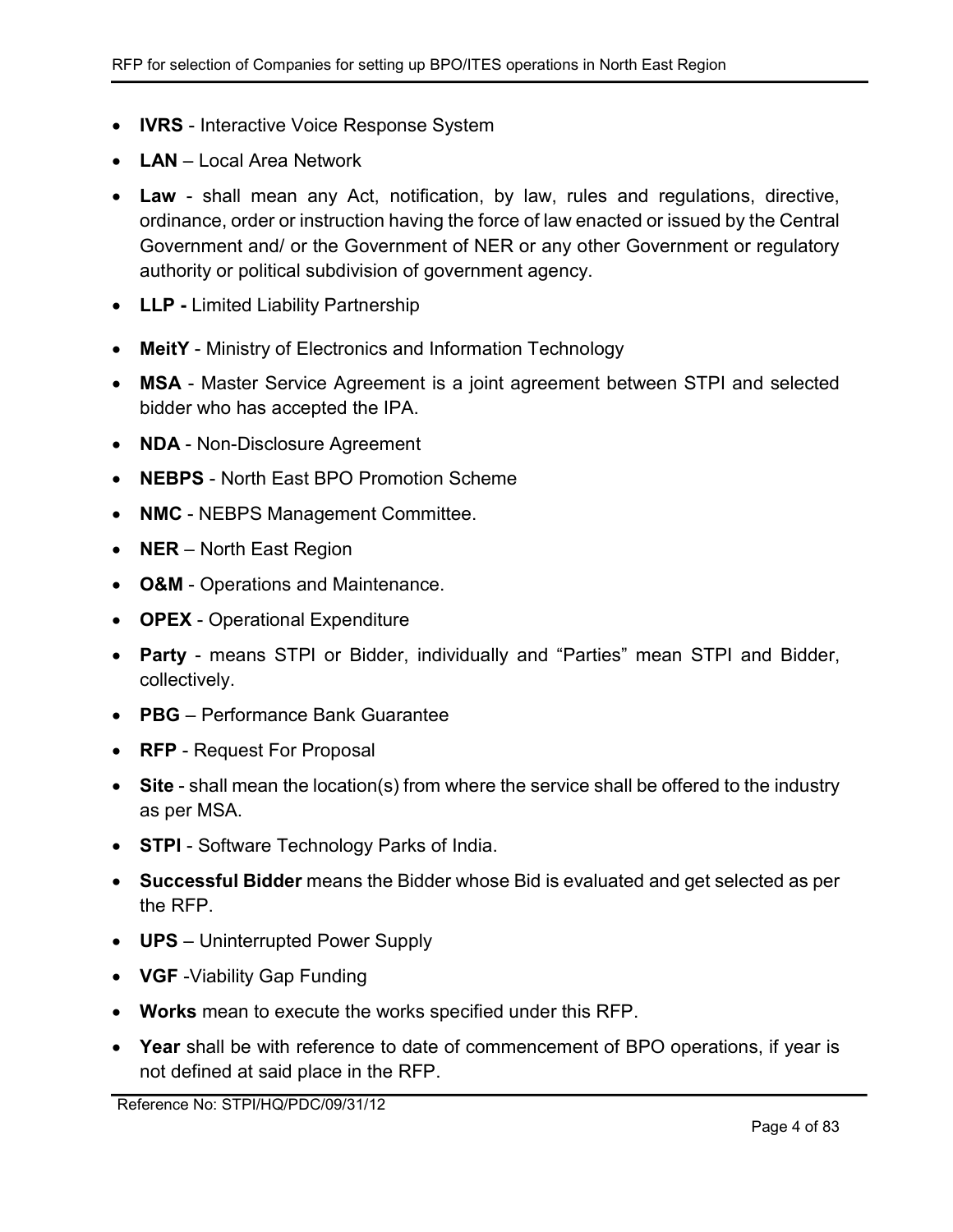#### IMPORTANT NOTE:

- 1) Tender documents may be downloaded from Central Public Procurement Portal https://eprocure.gov.in/eprocure/app . Aspiring Bidders/ Suppliers who have not enrolled/registered in e-procurement should enrol/register before participating through the website **https://eprocure.gov.in/eprocure/app** The portal enrollment is free of cost. Bidders are advised to go through instructions provided at Appendix-K regarding 'Instructions for online Bid Submission'.
- 2) Bidder can access tender documents on the website, fill them with all relevant information and submit the completed tender document into electronic tender on the website https://eprocure.gov.in/eprocure/app.
- 3) Tenders and supporting documents should be uploaded through e-procurement. Hard copy of the tender documents will not be accepted. The successful bidder(s) would be required to produce original documents at the time of signing Master Service Agreement (MSA).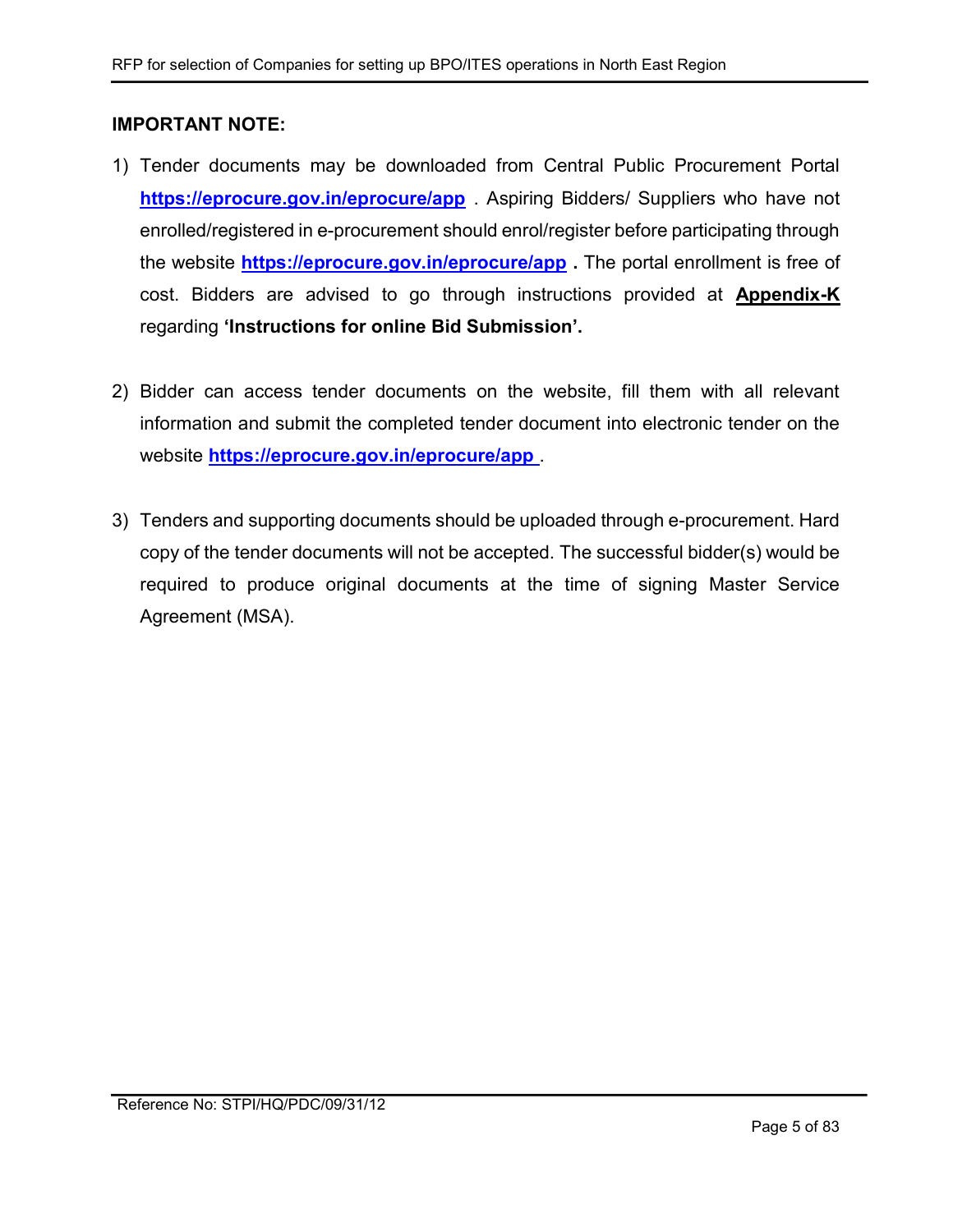#### 1. INTRODUCTION

- 1.1. The Ministry of Electronics and Information Technology (MeitY), Government of India has notified the "North East BPO Promotion Scheme (NEBPS)" under Digital India Programme, which provides financial support in the form of Viability Gap Funding to eligible Companies, with the following objectives:
	- (i) Creation of employment opportunities for the local youth in the North Eastern Region (NER), by promoting the IT/ITES Industry particularly by setting up the BPO/ITES operations.
	- (ii) Promotion of investment in IT/ITES Sector in NER in order to expand the base of IT Industry and secure balanced regional development.
- 1.2. The details of the scheme along with administrative approval are available at www.meity.gov.in/nebps. Status and updates regarding NEBPS are also available at https://nebps.stpi.in/
- 1.3. The Software Technology Parks of India (STPI), an autonomous society of MeitY has been designated as the Nodal Agency for implementation of the NEBPS.
- 1.4. STPI, invites bids through Request For Proposal (RFP) from the eligible Companies, who are desirous of setting up BPO/ITES operations in N.E. Region, under the NEBPS.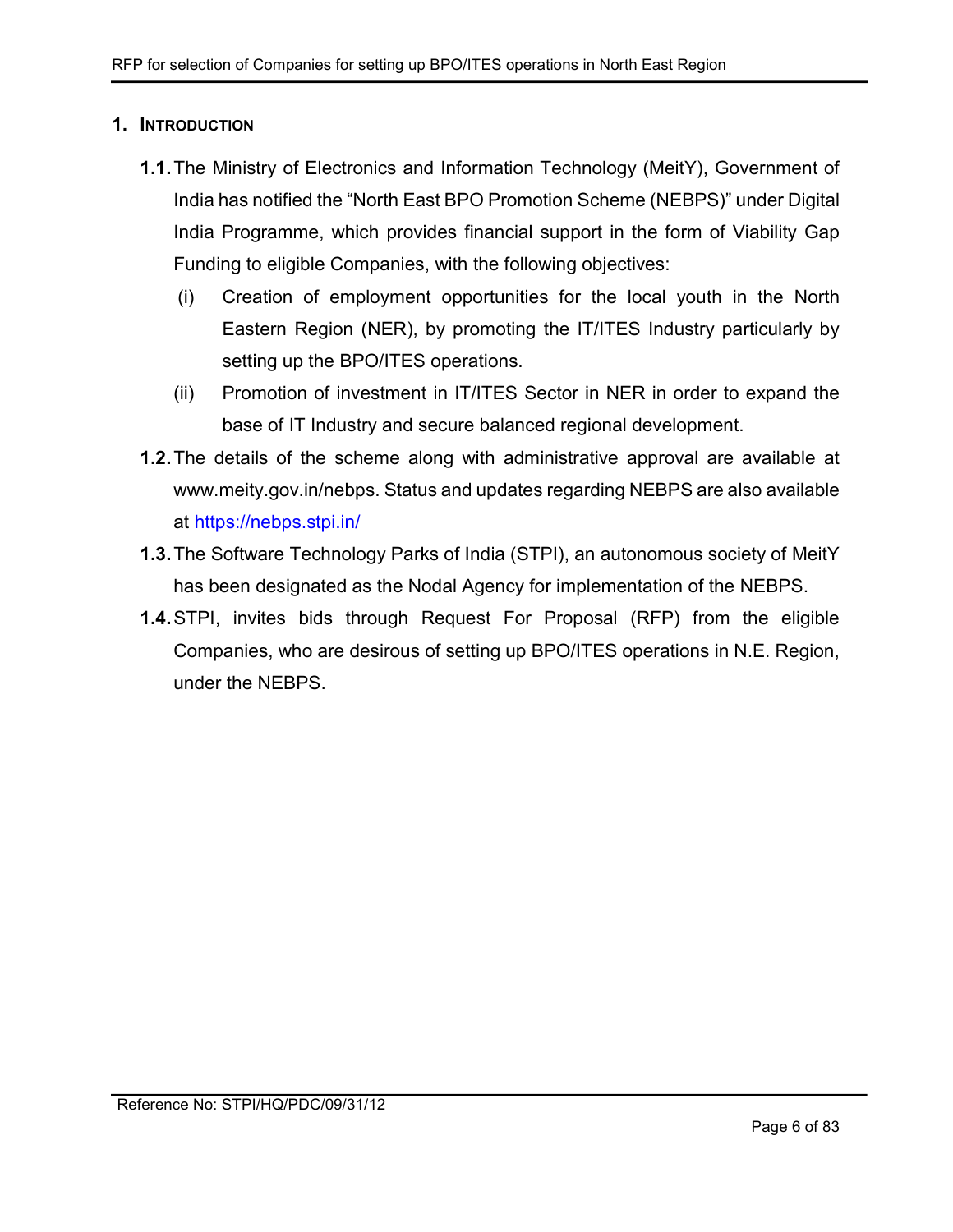#### 2. SALIENT FEATURES OF NEBPS

- 2.1. The NEBPS aims to incentivize establishment of 5000 seats in respect of BPO/ITES operations in the States of Assam, Arunachal Pradesh, Manipur, Meghalaya, Mizoram, Nagaland, Sikkim and Tripura, through the following financial supports in the form of Viability Gap Funding (VGF) to eligible Companies:
- 2.2. Financial Support: Up to 50% of expenditure incurred on BPO/ITES operations towards capital expenditure (CAPEX) and/or operational expenditure (ОРЕХ) on admissible items as per Appendix-E, subject to an upper ceiling of Rs. 1 Lakh/Seat.
- 2.3. Special Incentives: The following special incentives will be provided within the ceiling of total financial support i.e. Rs. 1 Lakh/seat:
	- (i) Training Incentive: Upto 50% of training expenditure with cap of Rs. 6,000/employee for total regular employees up to the 1.5 times (employment target) the number of approved seats of BPO/ITES operation (e.g. For 100 seats BPO/ITES operation, training incentive can be availed for max. 150 regular employees)
	- (ii) Incentive for diversity & inclusion: Special incentive (% of eligible financial support) for Units providing employment to women and persons with disability will be provided as under:

| <b>Diversity &amp; Inclusion</b>             | <b>Special Incentive</b><br>(% of eligible financial<br>support) |  |  |
|----------------------------------------------|------------------------------------------------------------------|--|--|
| 50% women employment                         | 5%                                                               |  |  |
| 75% women employment                         | 7.5%                                                             |  |  |
| 4% employment for persons with<br>disability | 2%                                                               |  |  |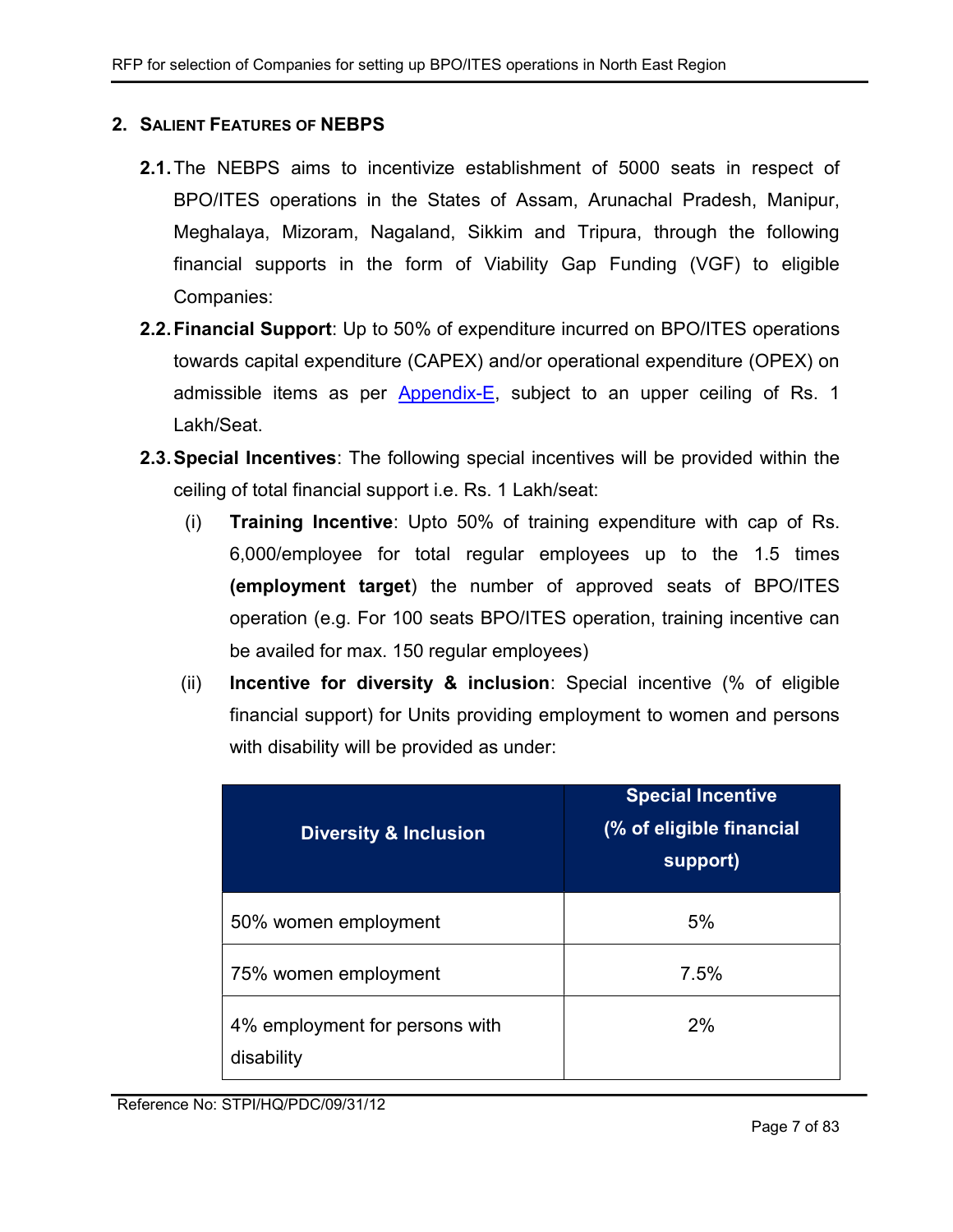(iii) Incentive for providing employment beyond target: Special incentive (% of eligible financial support) for units providing employment beyond employment target (1.5 times the number of seats) will be provided as under:

| <b>Employment Generation</b> | <b>Special Incentive</b><br>(% of eligible financial<br>support) |
|------------------------------|------------------------------------------------------------------|
| 2 X no. of seats             | 5%                                                               |
| 2.5 X no. of seats           | 7.5%                                                             |
| 3 X no. of seats             | 10%                                                              |

- (iv) Incentive for promoting Local Entrepreneur: Special Incentive (5% of eligible financial support) for units setting up BPO/ITES operations as a consortium with local entrepreneur (Domicile of the State where BPO/ITES operations are being established).
- 2.4. The quantum of financial support shall be determined through an open bid system, subject to overall ceiling referred above. Accordingly, bids are being invited from eligible companies through this Request For Proposal (RFP), to determine the lowest amount of financial support to be provided as Viability Gap Funding in respect of each Seat-Slab [Ref. Para 6(ii)] across NER.
- 2.5. A Company, seeking to avail financial support under this scheme, shall be under obligation not to claim the similar financial support under any other Scheme of the Central/State Government concerned. However, other supports not claimed under NEBPS may be availed from other Schemes of Central/State Government.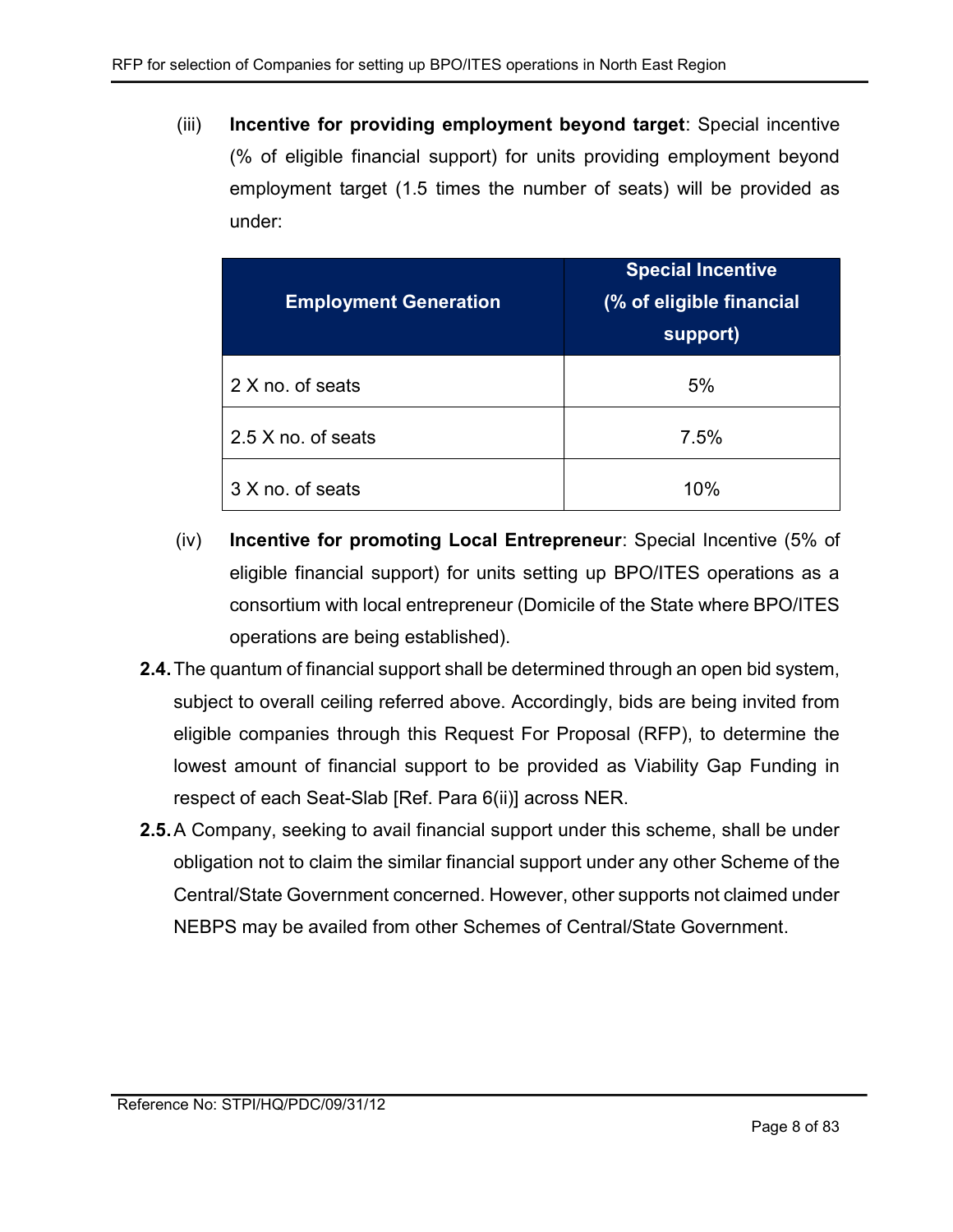#### 3. ELIGIBILITY CRITERIA

The bidder would be required to meet the following conditions:

- 3.1. The bidder should be registered in India under The Companies Act, 1956 or The Companies Act, 2013 (as amended till date) or The Limited Liability Partnership Act, 2008 (as amended till date), as applicable.
- 3.2. The bidder must be willing to set up BPO/ITES operations, with a minimum of 25 seats capacity at one location (city/town). However, the bidder would be at liberty to quote for a maximum of 1500 seats including the seats already approved/allotted either (a) at one location (city/town) or (b) at multiple locations (city/town) in the NER.
- 3.3. The bidder must commit to operate for a minimum period of 3 years.
- **3.4.** The bidder must furnish an undertaking to take either appropriate premises on lease for at least 3 years or produce the proof of ownership of the premises for setting up BPO/ITES operations at the location referred at 3.2 above. [Minimum 2000 Sq. Ft. super area including utilities etc. for 50 seats or @ 40 Sq. Ft. per seat].
- 3.5. The bidder should have achieved a minimum average annual turnover during the last 3 financial years, as per total number of seats applied under NEBPS, detailed as follows:

| S.<br>No. | <b>Number of Seats/Applicant</b> | Minimum average annual<br>turnover of last 3 FYs (Rs. in<br>Crore)* |
|-----------|----------------------------------|---------------------------------------------------------------------|
| (i)       | 25-50                            |                                                                     |
| (ii)      | 51-100                           | 2                                                                   |
| (iii)     | 101-500                          | 5                                                                   |
| (iv)      | 501-1000                         | 10                                                                  |
| (v)       | 1001-1500                        | 15                                                                  |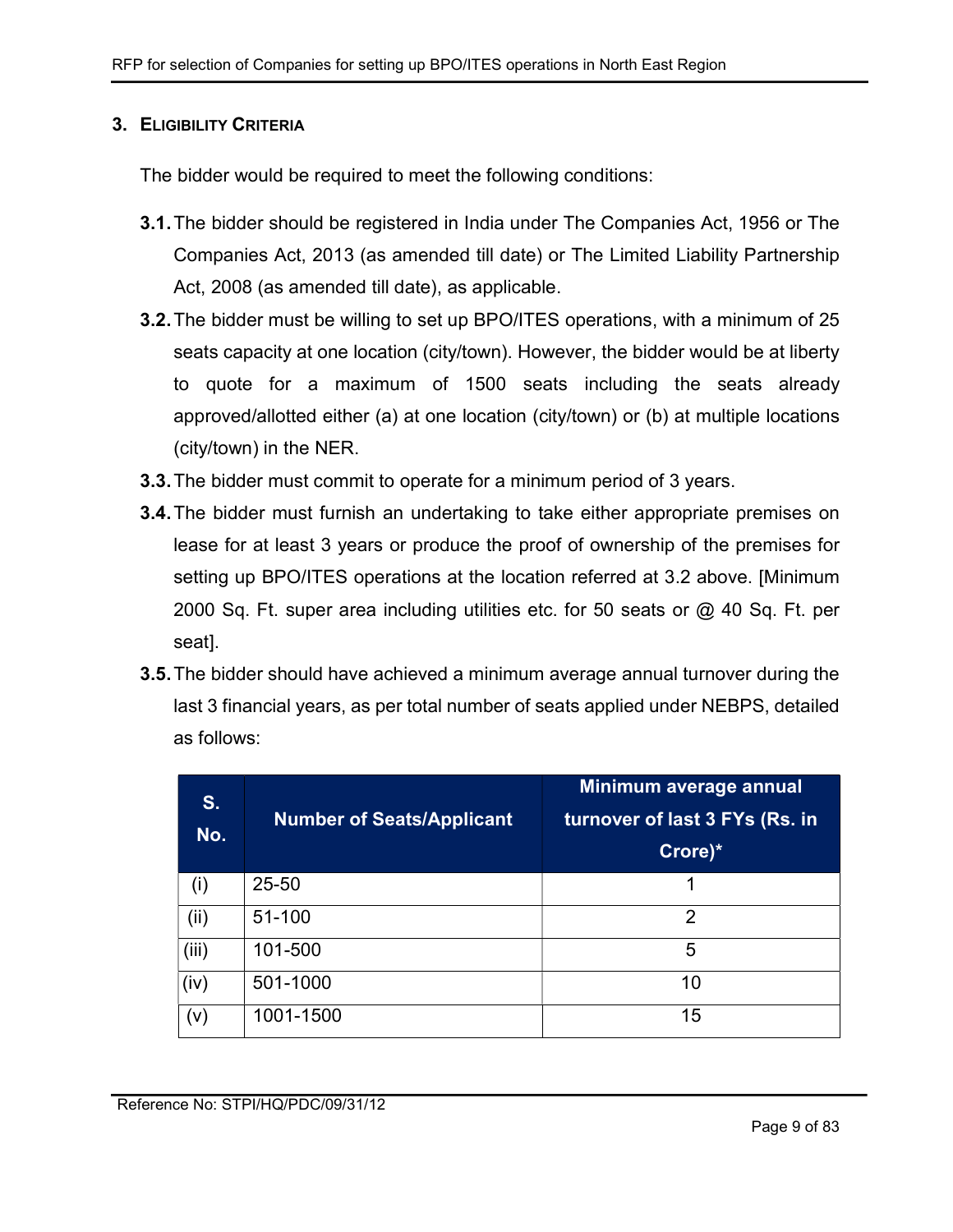\*In case bidder is not meeting the average turnover for last 3 years, turnover of last one completed audited financial year will be considered for eligibility to participate in respective seat category, subject to furnishing 100% Bank Guarantee against the disbursement of financial support.

#### OR

An Entity registered under Companies Act/ Limited Liability Partnership Act but not able to meet above financial criteria, can form a Consortium with an Indian Company which is able to fulfil above financial eligibility criteria and other conditions. The eligible Indian Company must have at least 26 % equity shareholder in the Consortium and commit to maintain minimum equity shareholding (26%) for at least three years from date of commencement of BPO/ITES operations. The eligible Indian company of the consortium will be considered as bidder and fulfil all the eligibility conditions including turnover criteria and positive net worth.

#### OR

An entrepreneur or a Society (registered under Societies Registration Act, 1860 or State Society Registration Act) can form a Consortium with an entity registered under Companies Act/ Limited Liability Partnership Act, which is able to fulfil above financial eligibility criteria and other conditions. The eligible entity must have at least 26 % equity shareholder in the Consortium and shall commit to maintain minimum equity shareholding (26%) for at least three years from date of commencement of BPO/ITES operations. The eligible entity able to meet above financial criteria shall be the lead member of the Consortium or the bidder. (Criteria of Turnover and positive net worth of the eligible Indian company will be considered.)

#### OR

An Entrepreneur or a Proprietary firm or an Entity registered under Companies Act/ Limited Liability Partnership Act but not able to meet above financial criteria or a Society (registered under Societies Registration Act, 1860 or State Society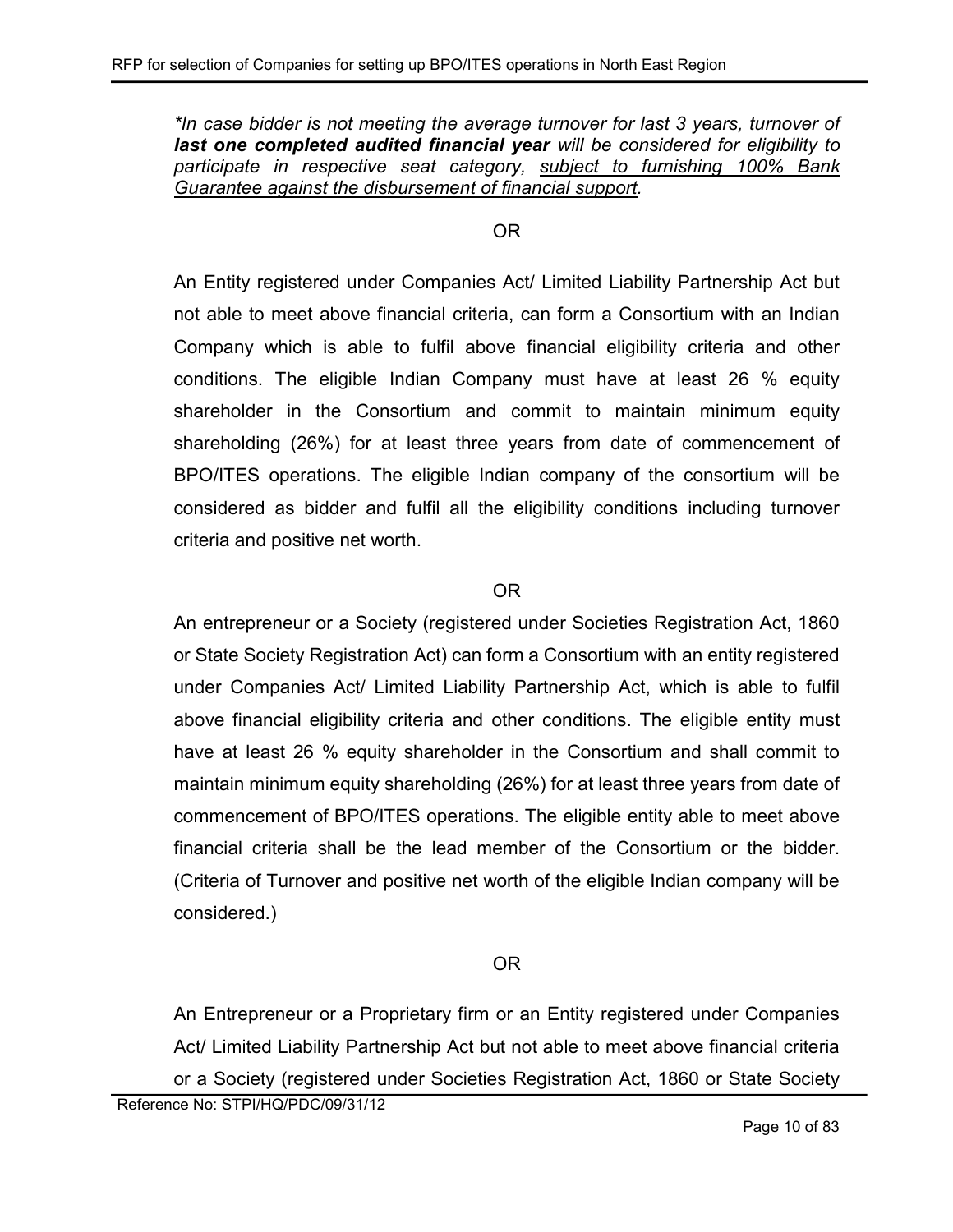Registration Act) can form a Consortium with an Indian Company registered under Companies Act 1956/2013 or Limited Liability Partnership Act 2008 fulfilling the above financial eligibility criteria together, subject to furnishing 100% Bank Guarantee. However, registered company under Companies Act 1956/2013/ Limited Liability Partnership Act will be the prime bidder fulfilling all other terms & conditions. The entity registered Companies Act or Limited Liability Partnership Act must have at least 26% equity shareholder in the Consortium and commit to maintain minimum equity shareholding (26%) for at least three years from date of commencement of BPO/ITES operations. This criteria is limited to seat slab SS0 (25-50 Seats) and SS1 (51-100 Seats) only.

Note: In case of consortium, the eligible entity will be considered as the "bidder" (it means all policy criteria under North East BPO Promotion Scheme (NEBPS) shall be applicable with this entity name). After winning the bid, successful bidder along with the consortium partners only, if eligible, may form Special Purpose Vehicle (SPV) registered under Companies Act 2013 for the purpose inter-alia including implementation of NEBPS. In such case, the successful bidder would pass Rights and Obligations coming out of bid to SPV. Accordingly, a legal undertaking must be furnished by the successful bidder to STPI regarding fulfilment of all terms and conditions of Master Service Agreement (MSA) by SPV. However, successful bidder must have at least 26 % equity shareholder in the SPV registered under Companies Act 2013, and commit to maintain minimum equity shareholding (26%) for at least three years from date of commencement of BPO/ITES operations. The Article of Association (AoA) of the SPV should clearly define Rights and Obligations between shareholders of the SPV. In case such SPV is formed, another Master Service Agreement would be signed with SPV to fulfil the terms & conditions of the bidder including fulfilment of employment target, claiming financial support, special incentives etc.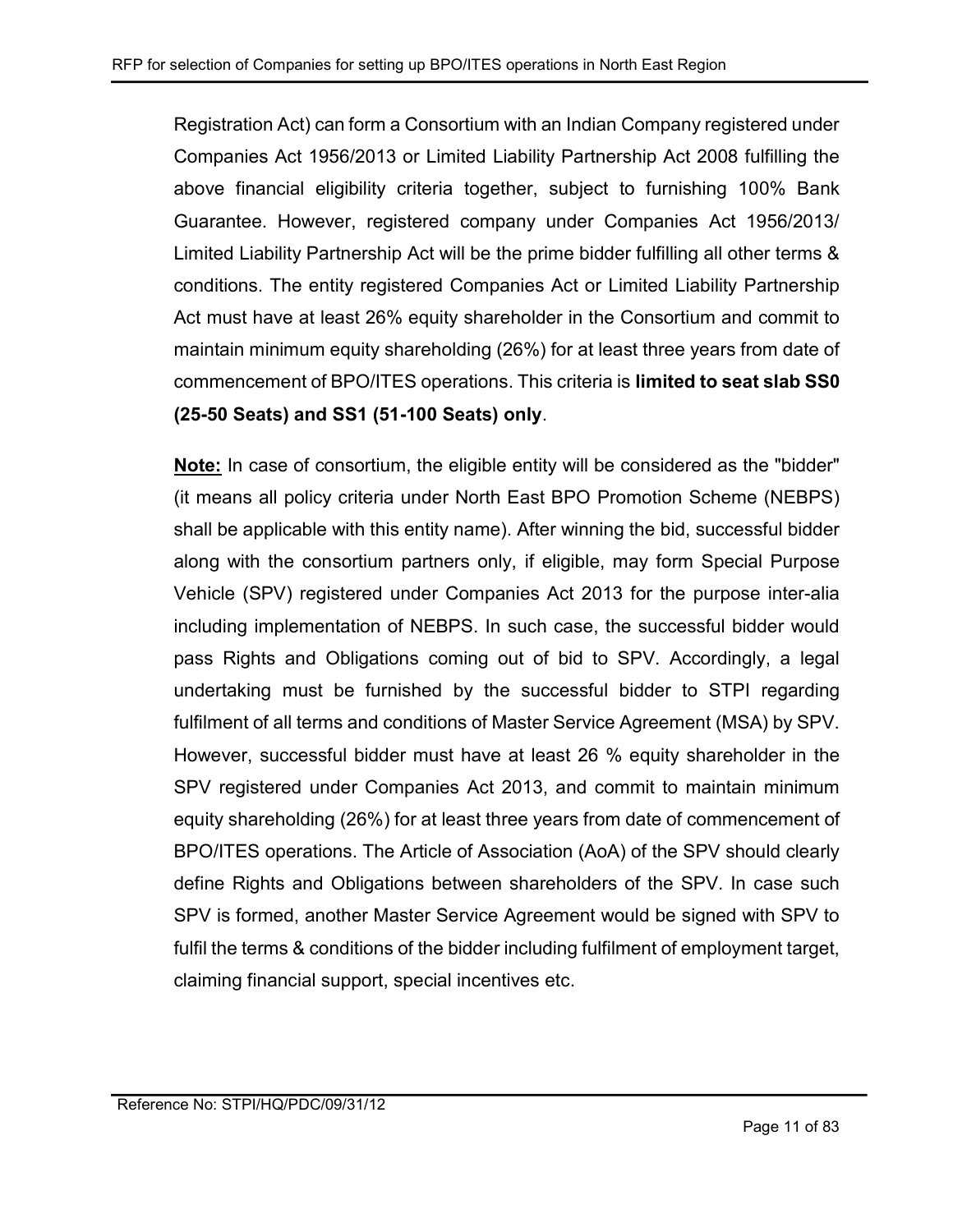#### Note:-In case of single bidder, SPV formation is not allowed.

- **3.6.** The bidder must commit to employ at least 1.5 times the number of seats (Employment Target), for a period of 3 years, for which the bid is submitted and claim for financial support is to be subsequently made, after the commencement of BPO/ITES operations.
- **3.7.** The bidder should have positive net worth as on **31-03-2018** or last audited financial year, duly certified by a Chartered Accountant.
- 3.8. The bidder should not be under a Declaration of Ineligibility for corrupt or fraudulent practices or blacklisted by any of the Government agencies. Self-Declaration should be given by an Authorized Signatory.
- 3.9. Bidders who have existing units (not established under NEBPS) are neither allowed to expand BPO/ITES operations at the same city/district nor shifting of operations of any kind. However, an established BPO/ITES Company at one city may establish it's operation at another city under the NEBPS.
- 3.10. NEBPS is an investment promotion and employment generation scheme. In order to select eligible entities, it follows transparent bidding mechanism. There is usually a time lag between successive rounds of bidding. A provision has been made to enable entities, which are making investment during the period in which NEBPS bidding is closed, to bid in the immediate next round of bidding. However, such successful bidder(s) would need to fulfill following conditions:
	- (a) Bidder needs to provide detail of the proposed BPO/ITES unit(s) as per prescribed format in Technical Bid.
	- (b) Successful Bidder after issue of IPA, needs to provide sufficient proof to STPI during verification of commencement of operation, in support of the investment made towards capital expenditure.
	- (c) Successful bidder after issue of IPA, will follow all terms and conditions of RFP and timelines defined therein, including reporting commencement of operation date to STPI.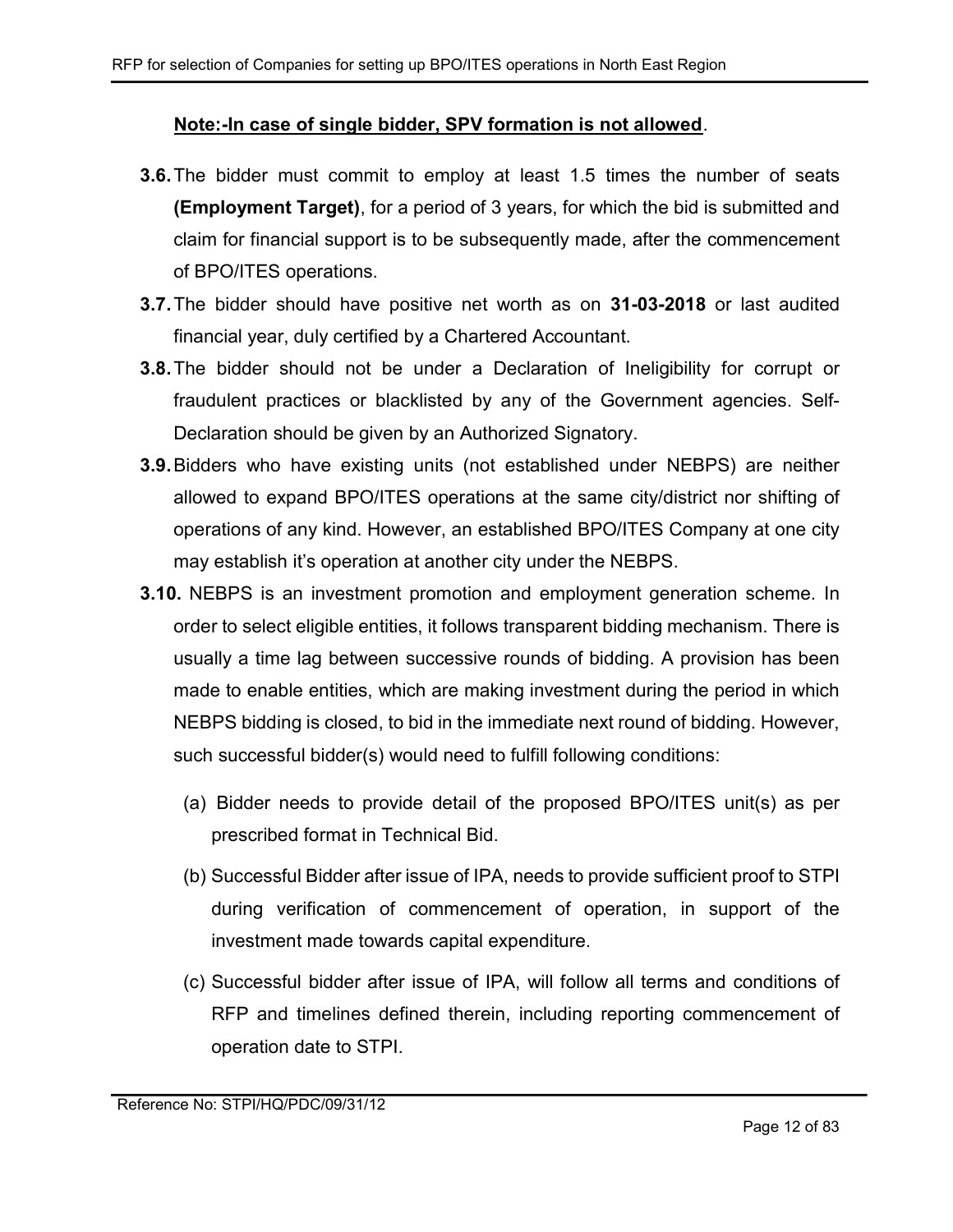- (d) Eligible capital expenditures after the bid closing of previous round (bid closing of previous round of RFP was  $19<sup>th</sup>$  December 2018) will be considered for financial support in such case. Employees joined in this period will also be considered eligible to be reported under the scheme, however effective employment and operational expenditures will be considered after the reported (and verified by STPI) date of commencement of operation.
- 3.11. The Bidders who have applied in previous rounds of NEBPS are allowed to expand their setup (established or approved under NEBPS) at the same location by participating in fresh round of bidding. The bidders needs to meet the financial turnover criteria for the overall number of seats. Maximum number of seats to one bidder will be limited to 1500 including the seats already approved/allotted.

Note: For meeting the employment target, bidder is not allowed to share employees among seats allocated in different rounds of NEBPS bidding. Seats allocated in each round will have different employment targets (of that respective round), which should be separately met. Successful bidder will have to adhere to the implementation timelines (refer Appendix-G) of the respective round as mentioned in RFP.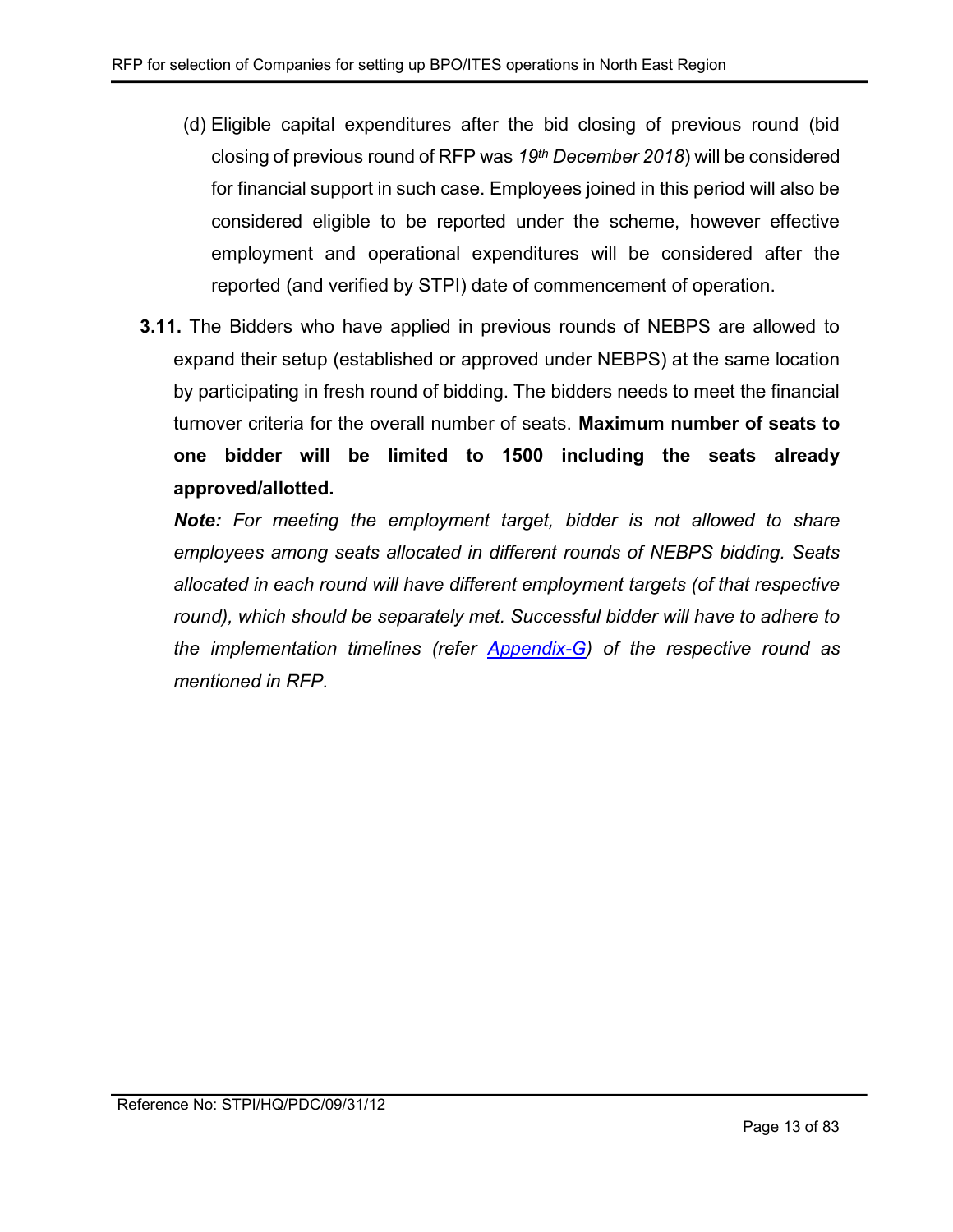#### 4. ISSUE OF RFP DOCUMENT

This RFP document is available at https://nebps.stpi.in, http://meity.gov.in/nebps, http://eprocure.gov.in, www.stpi.in and www.guwahati.stpi.in. The bidders would be required to submit their bids, along with the tender fee of Rs. 5000/- (Five thousand only). Bidders would be required to submit the tender fee online, and proof of online transfer of tender fee should be submitted along with Technical Bid. The Account details for making online transfer of tender fee/bid security are provided below:

| Details of Bank for RTGS / NEFT |  |  |  |  |
|---------------------------------|--|--|--|--|
|---------------------------------|--|--|--|--|

| <b>Name of Account Holder</b> | <b>Software Technology Parks of India</b>                                       |
|-------------------------------|---------------------------------------------------------------------------------|
| <b>Account No.</b>            | 05860100024530                                                                  |
| <b>Bank</b>                   | <b>Bank of Baroda</b>                                                           |
| <b>IFSC Code</b>              | BARB0PARLIA (Fifth character is Zero)                                           |
| <b>Address</b>                | Ground Floor, BOB Building, Delhi Parliament Street,<br><b>New Delhi-110001</b> |
| <b>Location / Station</b>     | <b>New Delhi</b>                                                                |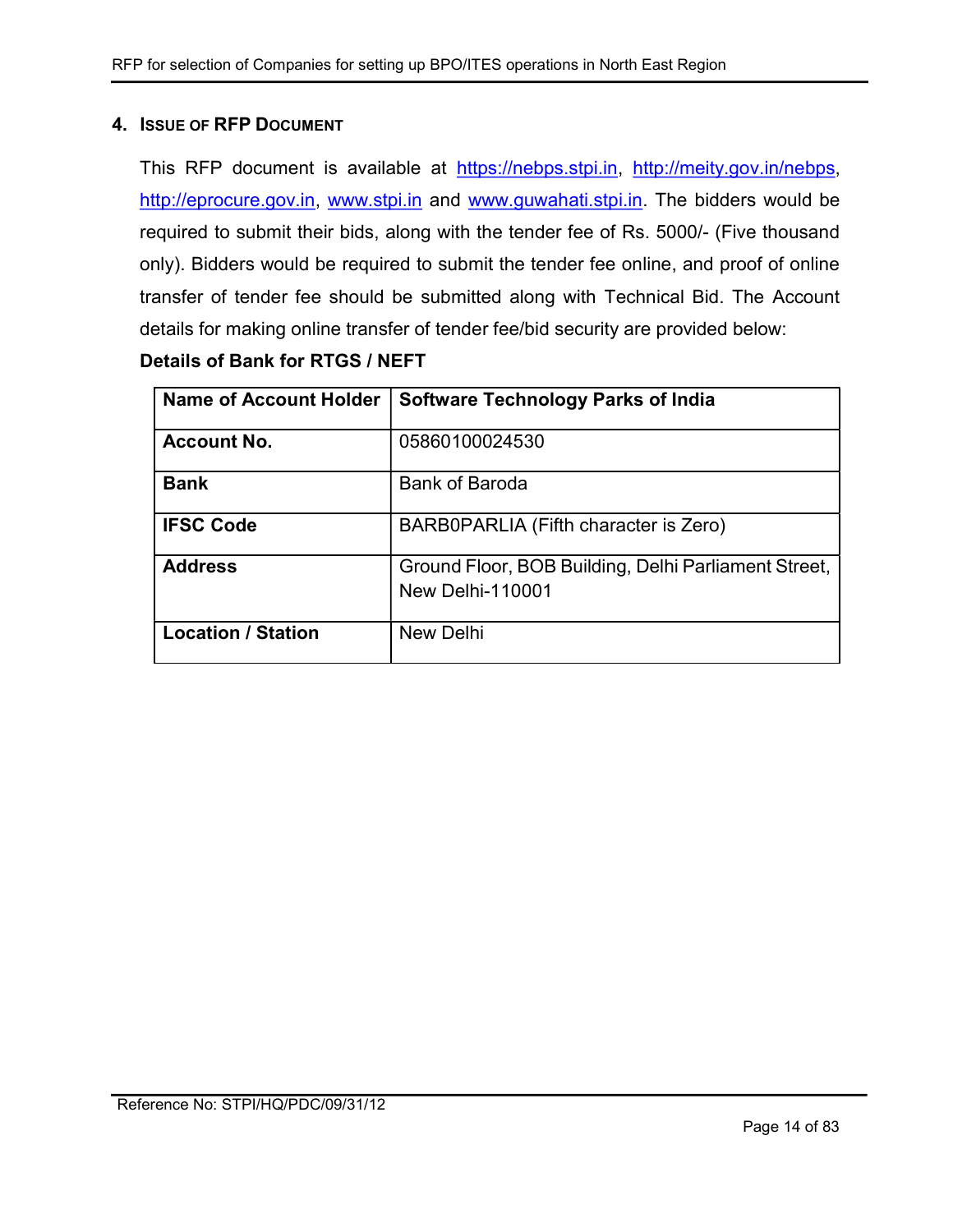## 5. IMPORTANT DATES

| Date of publication, sale of RFP<br>document/Download | 09/03/2019 (10:00 AM)              |  |
|-------------------------------------------------------|------------------------------------|--|
| Last date for submission of written                   | 11/03/2019                         |  |
| queries for clarifications                            | e-mail: nebps@stpi.in              |  |
|                                                       | 13/03/2019 (11.00 a.m.)            |  |
| <b>Pre-bid meeting</b>                                | Place: STPI HQs, 9th Floor, NDCC - |  |
|                                                       | II Building, Jai Singh Road, New   |  |
|                                                       | Delhi - 110001.                    |  |
| <b>Bid Submission Start Date</b>                      | 15/03/2019 (10:00 AM)              |  |
| <b>Bid Submission End Date</b>                        | 22/03/2019 (05:00 PM)              |  |
| <b>Online Payment (Tender Fee &amp;</b>               | 22/03/2019 (05:00 PM)              |  |
| <b>EMD/BSD) Submission End Date</b>                   |                                    |  |
| <b>Bid Opening Date</b>                               | 23/03/2019 (05:10 PM) or any other |  |
|                                                       | subsequent date/time               |  |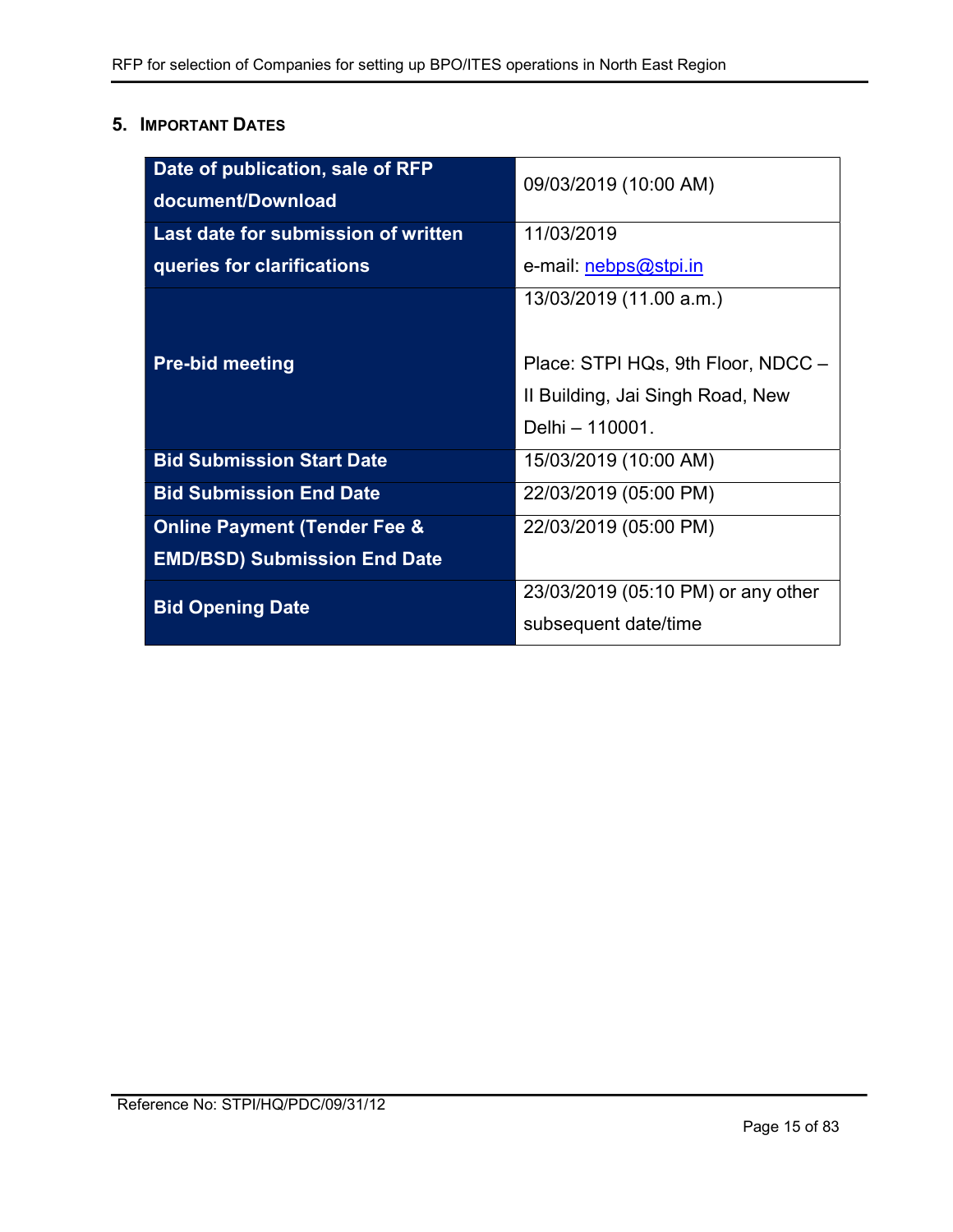#### 6. BIDDING PROCESS

#### 6.1. Language of the Bid

The bid must be submitted online at CPP eProcurement Portal (https://eprocure.gov.in/eprocure/app) using English Language and international numerals. In the event of the enclosed documents being in a language other than English, the same should be got translated in English/International numerals, and duly certified by the Authorized Signatory of the Bidder.

#### 6.2. Correspondence Address

All correspondence, if any, should be made at the following address:

Chief Administrative Officer,

Software Technology Parks of India (STPI),

9th Floor, NDCC-II Building,

Jai Singh Road (Opp. Jantar Mantar),

New Delhi-110 001

e-Mail: nebps@stpi.in

Phone: 011-23438188

#### Fax: 011-23438173

Note: Please mention the following things on the envelope:

- 1. Kind attention: NEBPS Documents
- 2. Name, Phone no., Company Name and address details of the bidding company

#### 6.3. Submission Of Bids

- (i) The Bidders interested in setting BPO/ITES Operations would be required to submit its bid online in Two-Bid Format, viz. Technical and Financial Bids along with Bid Security [Bid Security would be Rs. 5,000 per seat].
- (ii) .The Bidder need to submit bid in one of the following seat-slab across NER: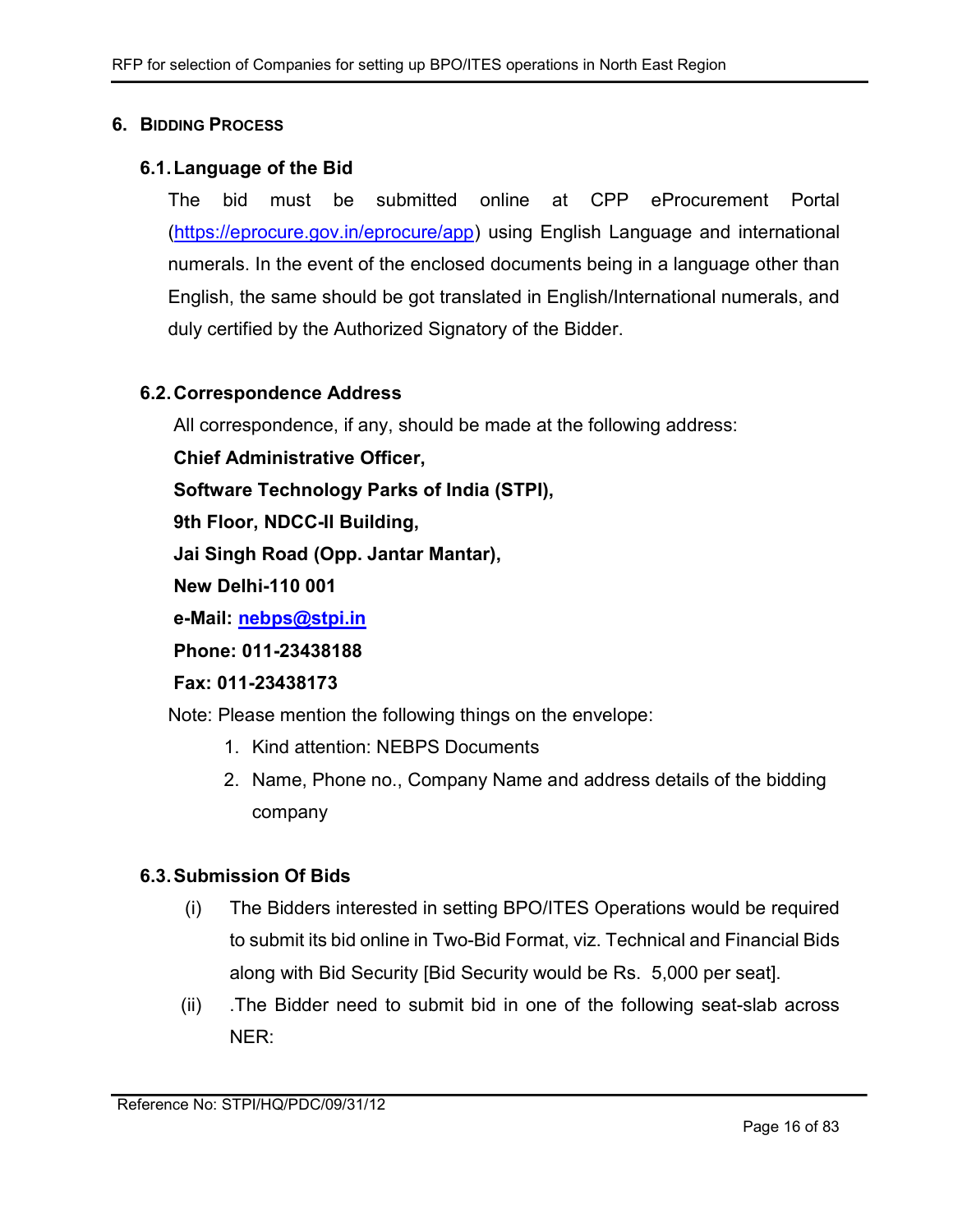| Seats Slab (SS) in<br><b>NER</b> | <b>Number of Seats in</b><br>a $Slab^{\ast\ast}$ | <b>Minimum Average</b><br><b>Annual Turnover of</b><br>last 3 FYs (Rs. in<br>Crore) |
|----------------------------------|--------------------------------------------------|-------------------------------------------------------------------------------------|
| SS <sub>0</sub>                  | 25-50                                            |                                                                                     |
| SS <sub>1</sub>                  | 51-100                                           | 2                                                                                   |
| SS <sub>2</sub>                  | 101-200                                          | 5                                                                                   |
| SS <sub>3</sub>                  | 201-400                                          | 5                                                                                   |
| SS <sub>4</sub>                  | 401-500                                          | 5                                                                                   |
| SS <sub>5</sub>                  | 501-1000                                         | 10                                                                                  |
| SS <sub>6</sub>                  | 1001-1500                                        | 15                                                                                  |

\*A bidder with higher turnover can always apply for lower numbers of seats e.g. a bidder having average annual turnover during last 3 financial years as Rs.10 crore can apply for minimum 50 seats (In Seat Slab SS0) to maximum 1,000 seats (In Seat Slab SS5) across NER States.

# The total number of seats permitted to a bidder based on its Average Annual turnover, which shall also include the number of seats already approved/allotted in the previous round(s) of bidding of NEBPS. Bidder should only bid for remaining qualifying number of seats.

Note: The number of seats available for bidding is approximately 3500 which may vary subject to utilization of seats allocated in previous rounds of bidding

(iii) Bidder will give single bid in single Seat-Slab only for whole NER. However, bidder may choose to setup BPO/ITES operations at a particular location or multiple locations within a State (minimum 25 seats at one location) or in other States. e.g. if a bidder applies in SS4 seat-slab then bidder will be at liberty to setup BPO/ITES operation of 500 seats at one location or multiple locations in different States with minimum 25 seats at one location.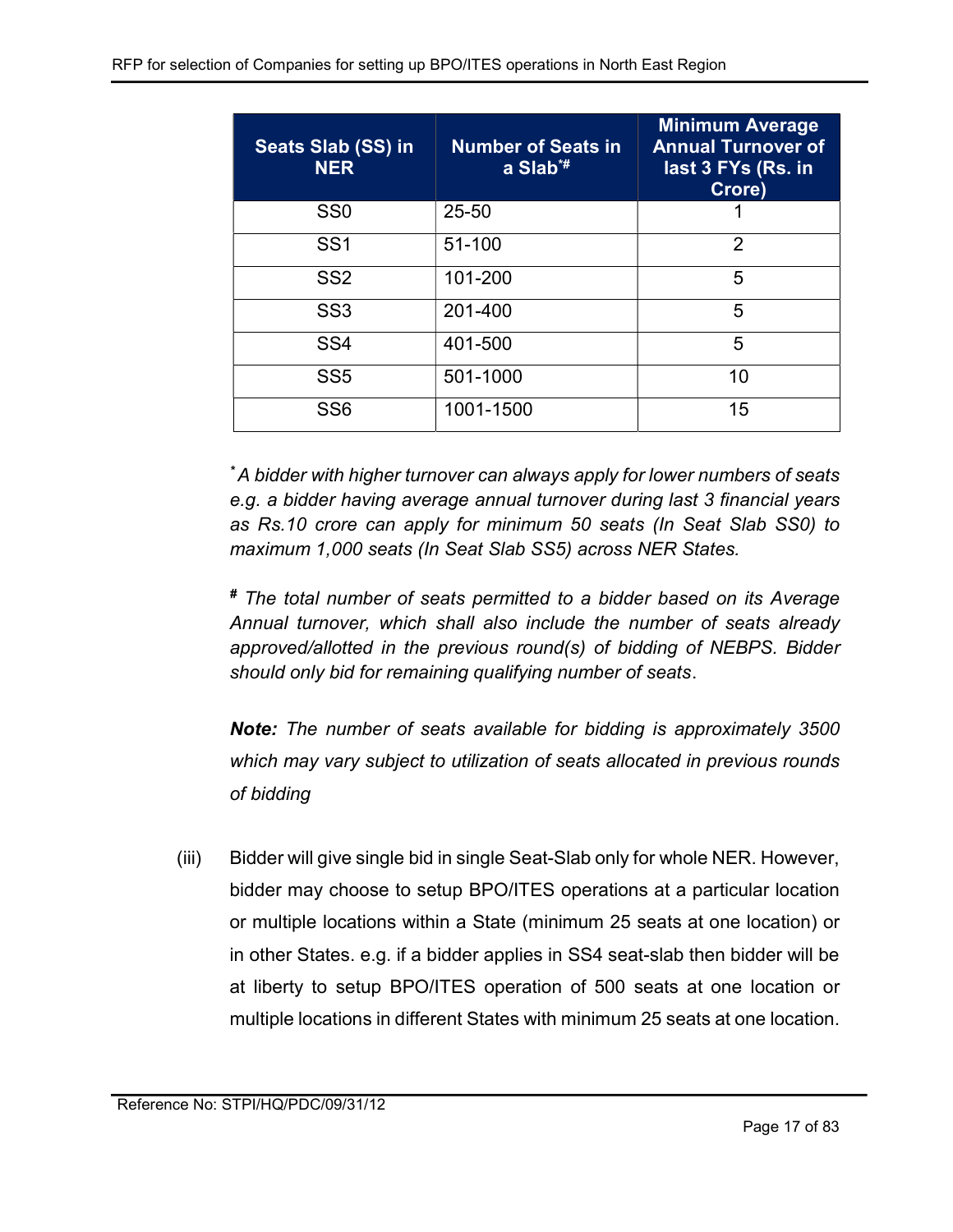(iv) The bid should be signed and sealed by an authorized signatory (possessing power of attorney) on each page of the bid document including enclosures and prescribed formats. Full name and designation of the authorized signatory should be clearly mentioned.

#### 6.4. Validity Of The Bids

The Bid should be valid for a minimum period of 180 days from the Bid Submission End Date.

#### 6.5. Documents and Information to be submitted along with the Bids

#### I.TECHNICAL BID

The following documents should be part of the Technical Bid:

- (a) Scanned copy of Tender Acceptance Letter (Appendix-A)
- (b) Proof for submission of tender fee and BSD/EMD along with UTR number (separate slips issued by bank).
- (c) Scanned copy of Appendix-B along with all supporting documents
- (d) Scanned copy of Appendix-C and Appendix-D along with supporting documents if any

Note: All above mentioned documents are to be merged in sequence as pages in one PDF file and to be uploaded in relevant section in eProcurement portal. Filled Appendix-B with page number mentioned, should be placed before the technical bid documents.

All documents submitted should be stamped and signed by the authorized signatory of the bidder. All declarations/undertakings should be on the organization's letterhead. Non submission of complete documents and in specified format may result in rejection of the bid.

#### II.FINANCIAL BID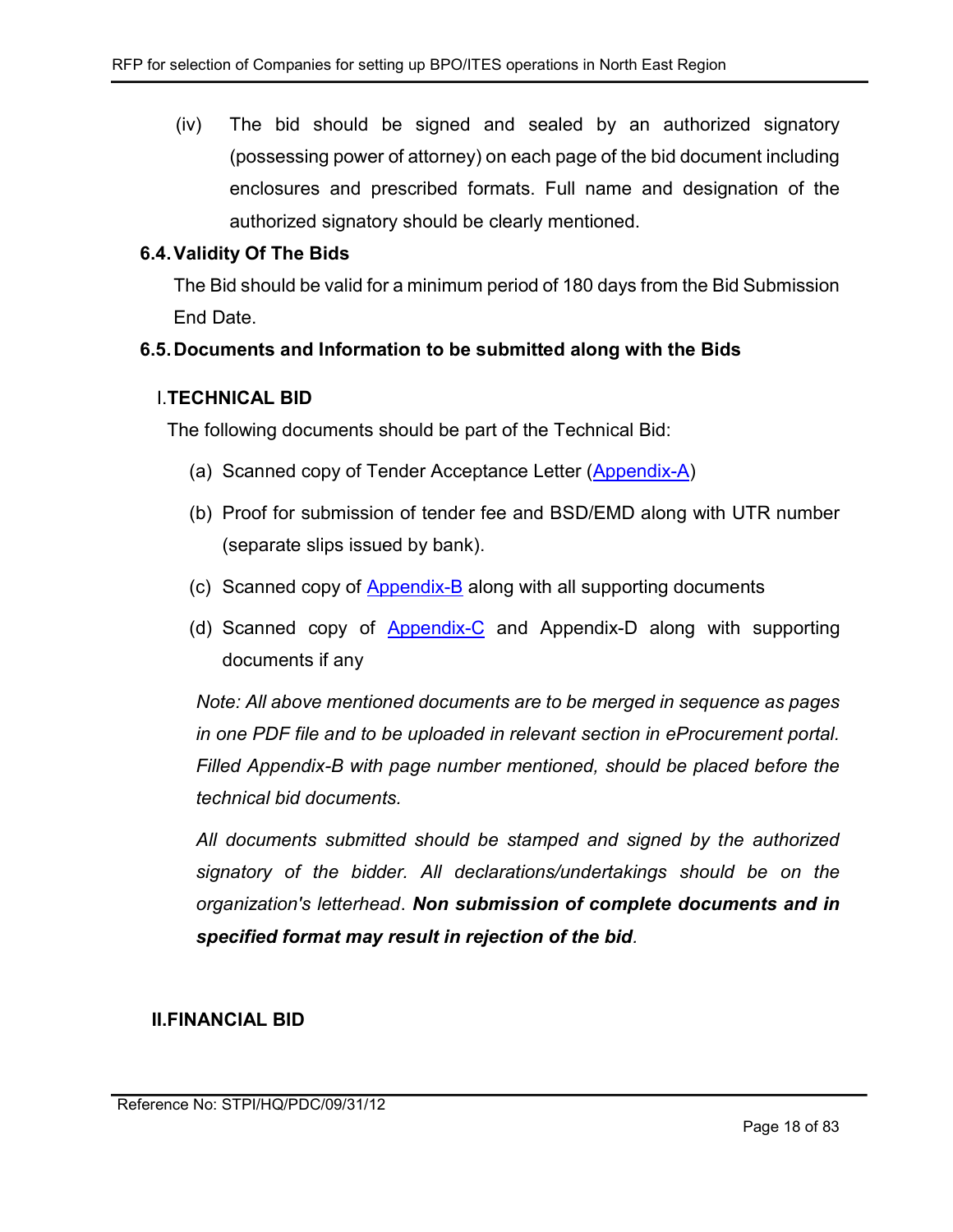The bidders may participate for setting up BPO/ITES operations with a minimum of 25 capacity seats at one location (City/Town) or maximum of 1500 seats (including the seats already approved/allotted) either at one location or multiple locations in the NER. To submit financial bid, bidder needs to download **BOQ XXXX.xls** from CPP eProcurement Portal provided as a part of tender documents, fill respective cells and upload the file to portal without changing the name or format. It's advised to go through the detail instructions for online bid submission given at Appendix - K in this RFP. The bidders may please note that there would be a uniform amount of financial support for a given Seat-slab in a State, determined through this bidding process. Therefore, the Bidder is advised to quote single bid in one seat-slab across NER.

## 6.6. Bid Security Deposit

- (i) The Bidder needs to submit the Bid Security Deposit (BSD), as flat Rs. 5000 (Five thousand) per seat e.g. BSD will amount to Rs. 5 lakhs for 100 seats [(Rs 5000 X 100)]. There will be no exemption from submitting BSD.
- (ii) BSD should be submitted by making online transfer. Copy of the proof of online transfer of BSD should be uploaded along with Technical Bid. The Account details for making online transfer are provided below:

| <b>Name of Account Holder</b> | <b>Software Technology Parks of India</b>                                       |
|-------------------------------|---------------------------------------------------------------------------------|
| <b>Account No.</b>            | 05860100024530                                                                  |
| <b>Bank</b>                   | <b>Bank of Baroda</b>                                                           |
| <b>IFSC Code</b>              | BARB0PARLIA (Fifth character is Zero)                                           |
| <b>Address</b>                | Ground Floor, BOB Building, Delhi Parliament Street,<br><b>New Delhi-110001</b> |
| <b>Location / Station</b>     | New Delhi                                                                       |

Details of Bank for RTGS/NEFT: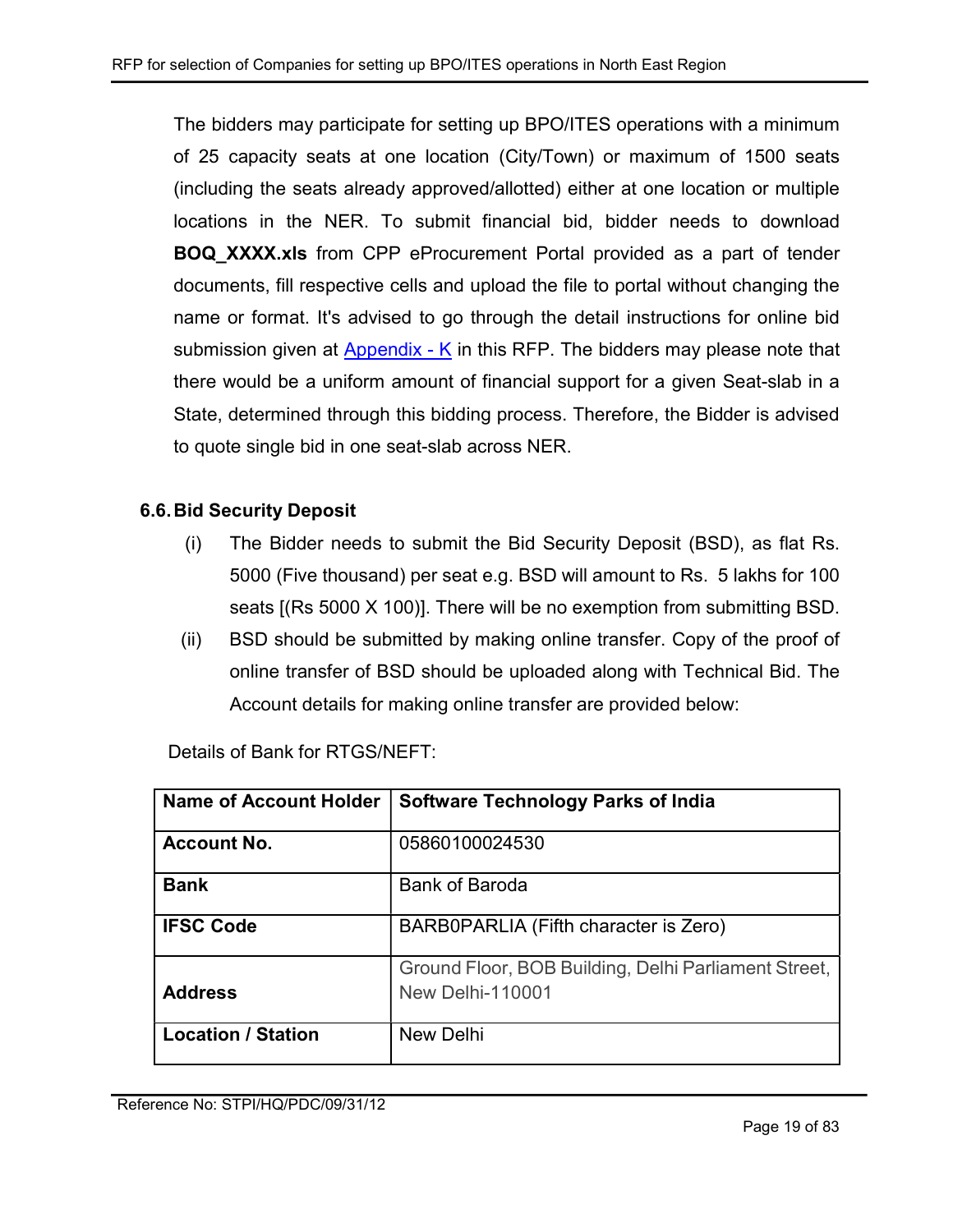Bids without the BSD will be summarily rejected. The Bid Security shall be refunded without interest to the Successful Bidder as per timeline defined in Appendix-G. The Bid Security shall be forfeited in case of non-acceptance of IPA. The Bid Security will be refunded to the unsuccessful bidders without any interest within 4 weeks after issue of IPA to the Successful Bidders.

#### 6.7. Clarifications Regarding RFP Document

(i) Should a prospective Bidder need any clarification on any specific aspect of this RFP Document, the same may be forwarded to the Chief Administrative Officer, STPI, New Delhi by post, facsimile or email  $(nebps@stpi.in)$ , on or before the last date for submission of written queries for clarifications in the following format:

| Sl. No | <b>Clause No</b> | <b>Details of</b><br>query(ies) | $\mid$ Suggestions, if $\mid$<br>any |  |
|--------|------------------|---------------------------------|--------------------------------------|--|
|        |                  |                                 |                                      |  |

(ii) STPI may, for any reason, carry out amendment(s) in the RFP document, which shall be hosted on all the aforesaid websites.

#### 6.8. PRE-BID MEETING

The pre-bid meeting will be convened at New Delhi as indicated at Clause 5. This meeting may be attended by the authorized representatives of the Prospective Bidders.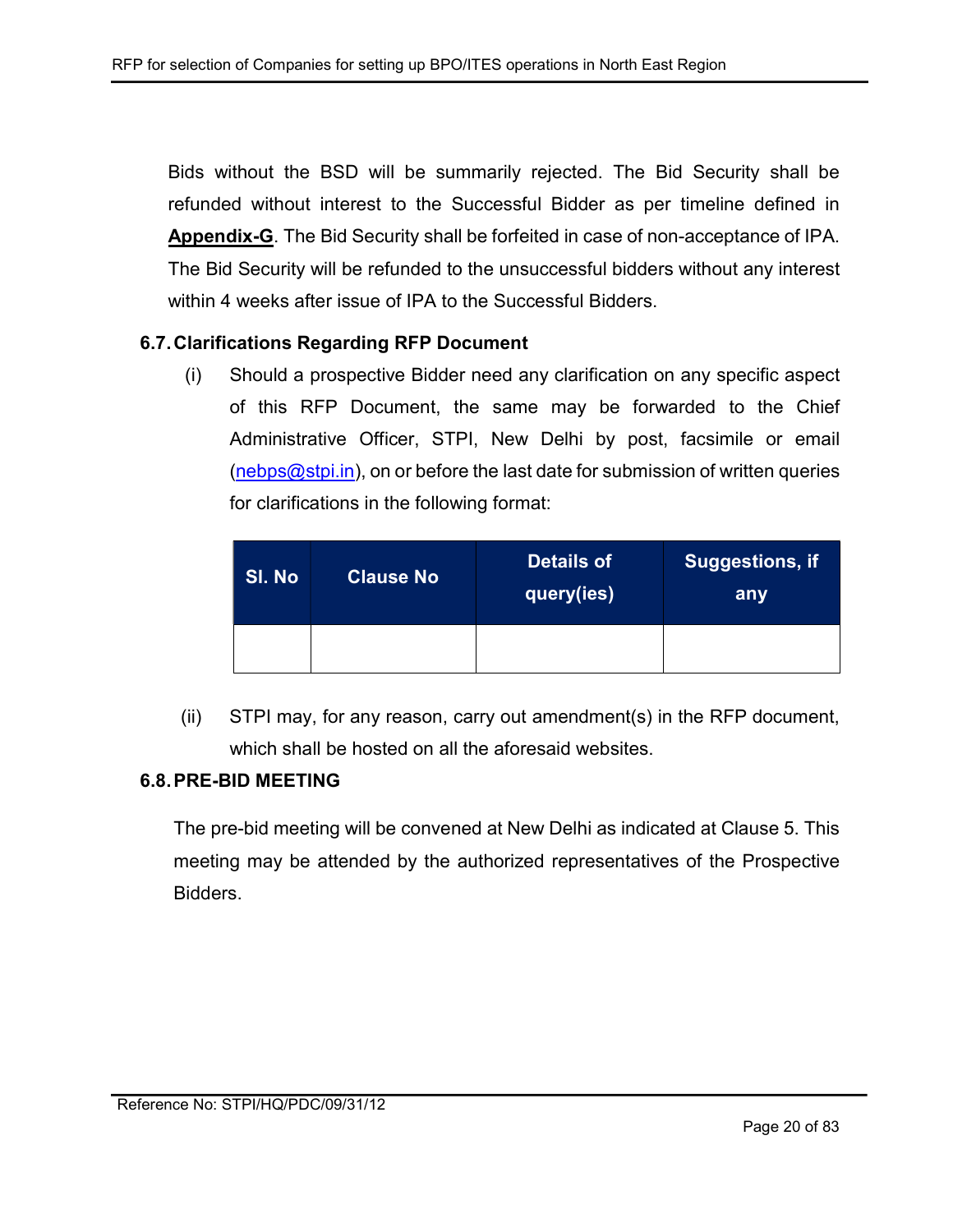#### 7. EVALUATION OF BIDS

- (i) The bids received by the Bid Submission End Date shall be opened online by a duly Constituted Committee. The bidder will be at liberty to be present either in person or through an authorized representative at the time of opening of the Technical Bid with the Bid Acknowledgement Receipt or they can view the bid opening status online at their remote end.
- (ii) Consequently, a duly constituted Technical Evaluation Committee will proceed to evaluate the technical bids. Based on this evaluation, technically qualified bidders would be invited to the opening of Financial Bids on a subsequent date & time. The technically qualified bidder will be at liberty to be present either in person or through an authorized representative at the time of opening of the Financial Bids with the Bid Acknowledgement Receipt or they can view the bid opening status online at their remote end. The Financial Bids will be opened online by a duly constituted Committee.
- (iii) The bidder is expected to examine all instructions, formats, terms & conditions, and scope of work in the bid document. Failure to furnish complete information or false information/ documents which is not substantially responsive to the bid document in all respect shall result in rejection of bid.
- (iv) In respect of interpretation/clarification of this bid document and in respect of any matter relating to this bid document, the decision of Director General, STPI shall be final.
- (v) It needs to be noted that the bids would be rejected on one of the following grounds:
	- If any of the eligibility criteria is not met.
	- Tender fee not submitted.
	- Bid Security not submitted.
	- If tender terms and condition are not met.
	- If the Bidder gives wrong information in the Bid.
	- Canvassing in any form in connection with the Bids.
	- Conditional bids.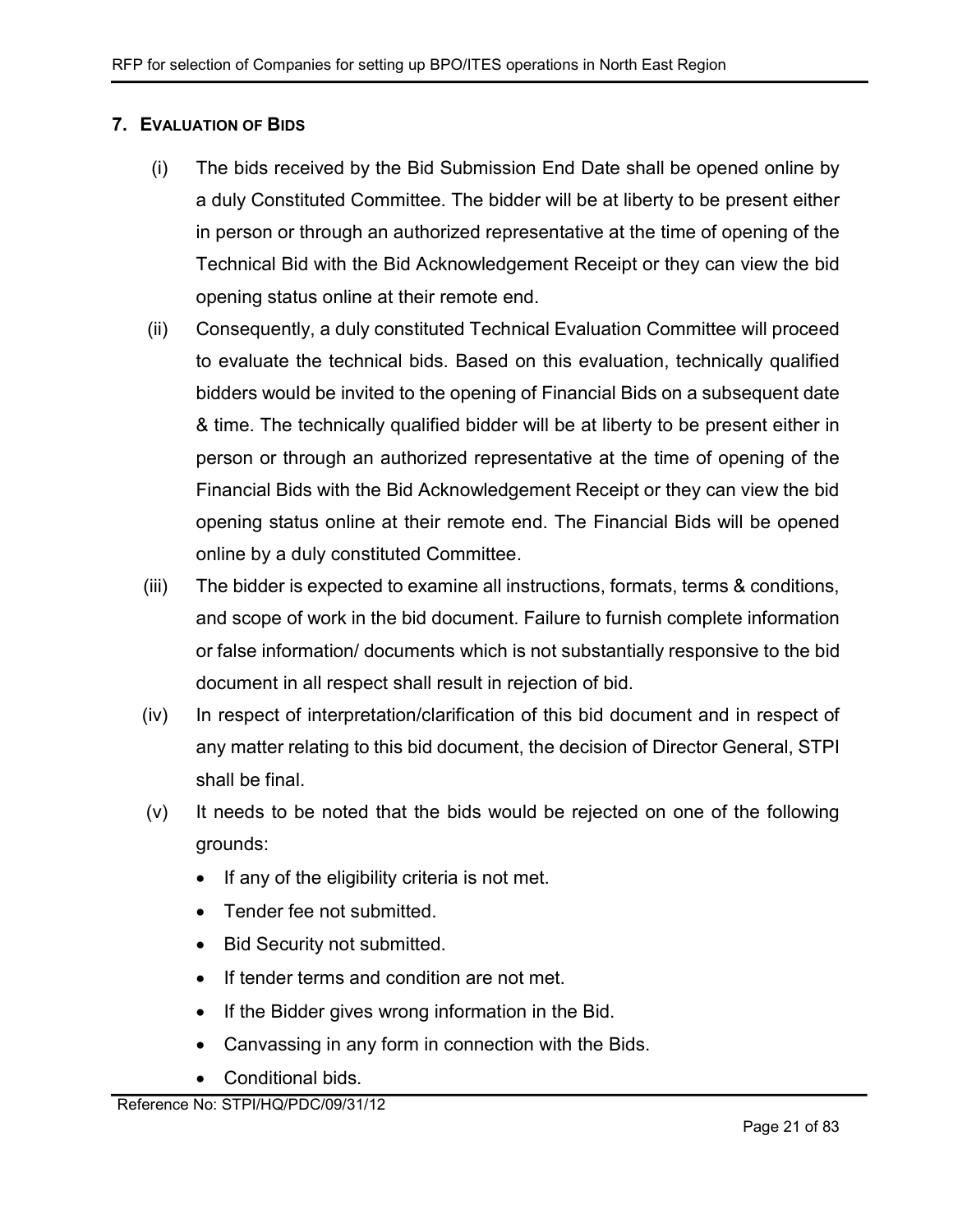- Incomplete bid in any form.
- Bids submitted after due date and time shall be summarily rejected.
- Bids submitted by Telex/Telegram/Fax/e-mail shall be rejected.
- Erasure and/or over writing is/are NOT permissible.
- Bids not signed by authorized signatory.
- Submission of Financial bid in the technical bid envelop.
- If the Bid is submitted for more than 1500 seats including the seats already approved/allotted across NER.
- If the bid is submitted for more than the cap of financial support i.e. Rs.1 Lakh/seat.
- Submission of bid in multiple Seat-Slabs.
- Submission of bid in a Seat-Slab which is not in-line with minimum average annual turnover of last 3 FYs.
- (vi) The financial bids of the eligible bidders shall be evaluated as per the following approach:
	- The bids under NEBPS will be evaluated in a Round Robin manner as per Seat Slabs.
	- Bidder will give one bid in one Seat-Slab only, subject to fulfilling turnover criteria as per Section 3.5 and other terms and conditions. However, bidder may choose to setup BPO/ITES operations at a particular location or multiple locations within the NER (minimum 25 seats at one location).

e. g., for 300 seats bid @ Rs. 80,000/Seat the bidder may set up either 300 Seats BPO unit at one location or 100 Seats BPO unit in 3 different locations. The agreement and subsequent disbursement will be made separately for each location.

 The lowest bidders (L1) for all Seat Slabs will be determined. Then the bidder claiming the lowest among all Seat Slabs will be declared successful first. Subsequently, the lowest bidder in ascending order from the other Seat Slab in NER will be declared successful in a Round Robin manner.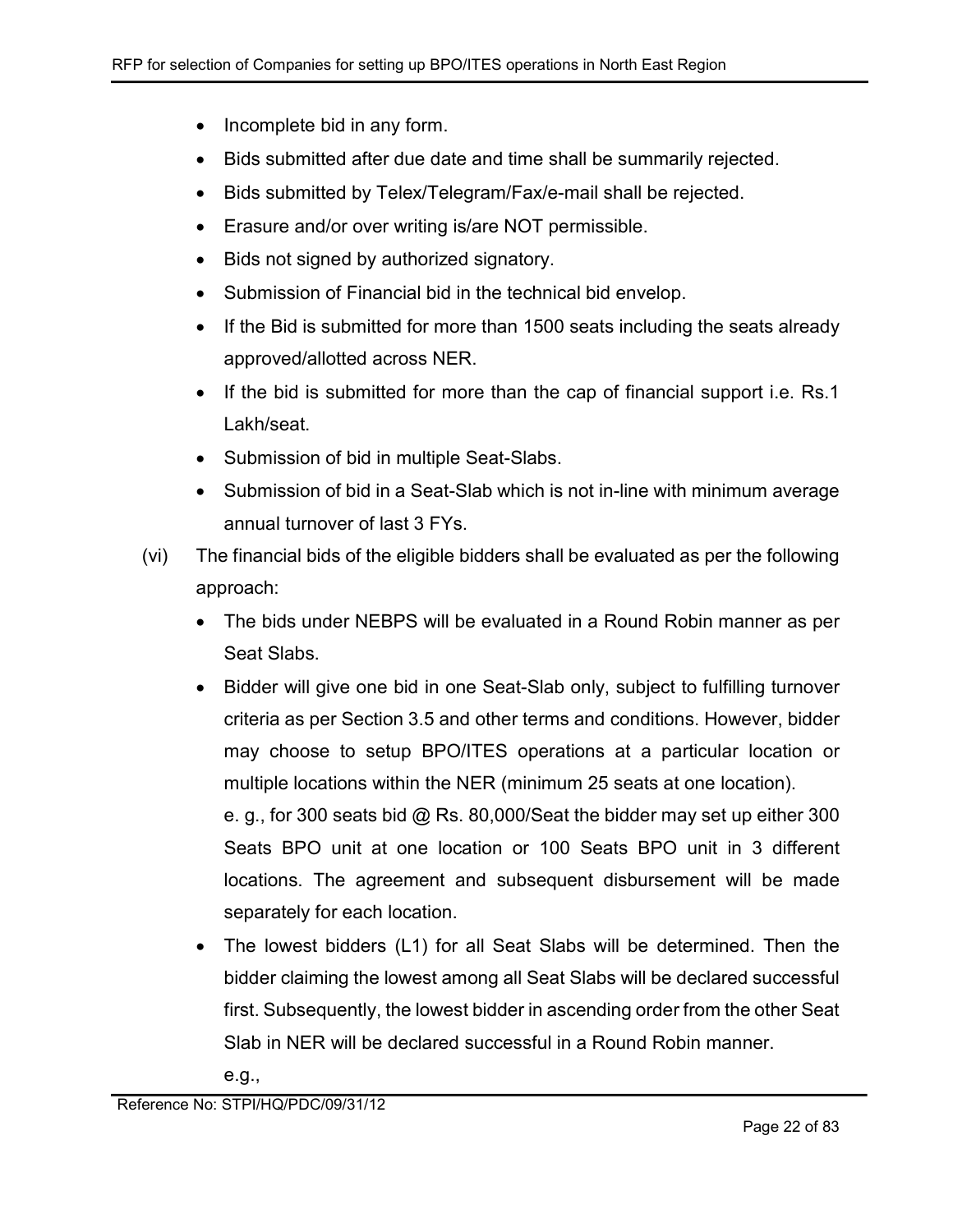| <b>Seat-Slab</b> | <b>Bid amount in ascending order</b>                       | Winner<br>(L1)  |                             |                             |
|------------------|------------------------------------------------------------|-----------------|-----------------------------|-----------------------------|
| SS1(100 seats)   | S <sub>11</sub><br>S <sub>12</sub><br>(Rs.82K)<br>(Rs.80K) |                 | S <sub>13</sub><br>(Rs.84K) | S <sub>11</sub><br>(Rs.80K) |
| SS2(200 seats)   | S <sub>21</sub>                                            | S <sub>22</sub> | S <sub>2</sub> 3            | S <sub>21</sub>             |
|                  | (Rs.75K)                                                   | (Rs.78K)        | (Rs.80K)                    | (Rs.75K)                    |
| SS3(300 seats)   | S31                                                        | S32             | S <sub>33</sub>             | S31                         |
|                  | (Rs.70K)                                                   | (Rs.72K)        | (Rs.74K)                    | (Rs.70K)                    |

(Order of winning: S31, S21, S11 even if S22 < S11)

- If two or more bidders in a Seat Slab (L1 & L2 or L2 & L3 and so on) bid the same amount, then bidder quoting lesser number of seats will be considered first for ensuring wider dispersal. In case numbers of seats are also same for two or more bidders in a Seat Slab, then the bidder with higher net worth will be considered first.
- After completion of one round across Seat Slabs, the second lowest bidder(s) and other bidders of each Seat Slab in the same sequence as determined in first round would be asked to match the lowest bid for financial support for the respective seat-slab and on its acceptance such bids would be treated as successful bids, subject to availability of seats.
- (vii) Issue of In-Principle Approval (IPA)/Signing of Master Service Agreement (MSA)
	- STPI shall convey IPA to the Successful bidders.
	- The Successful Bidder would be required to furnish its acceptance of the IPA and sign the MSA [separately for each of the location (city/town] with STPI, within a period of 2 weeks from the date of issue of the IPA.
- (viii) In the event of non-utilization of the projected seats or failure of bidding process for whatever reasons in previous round(s) of bidding or for any other bonafide reasons, STPI would be at liberty to go for fresh round of bidding.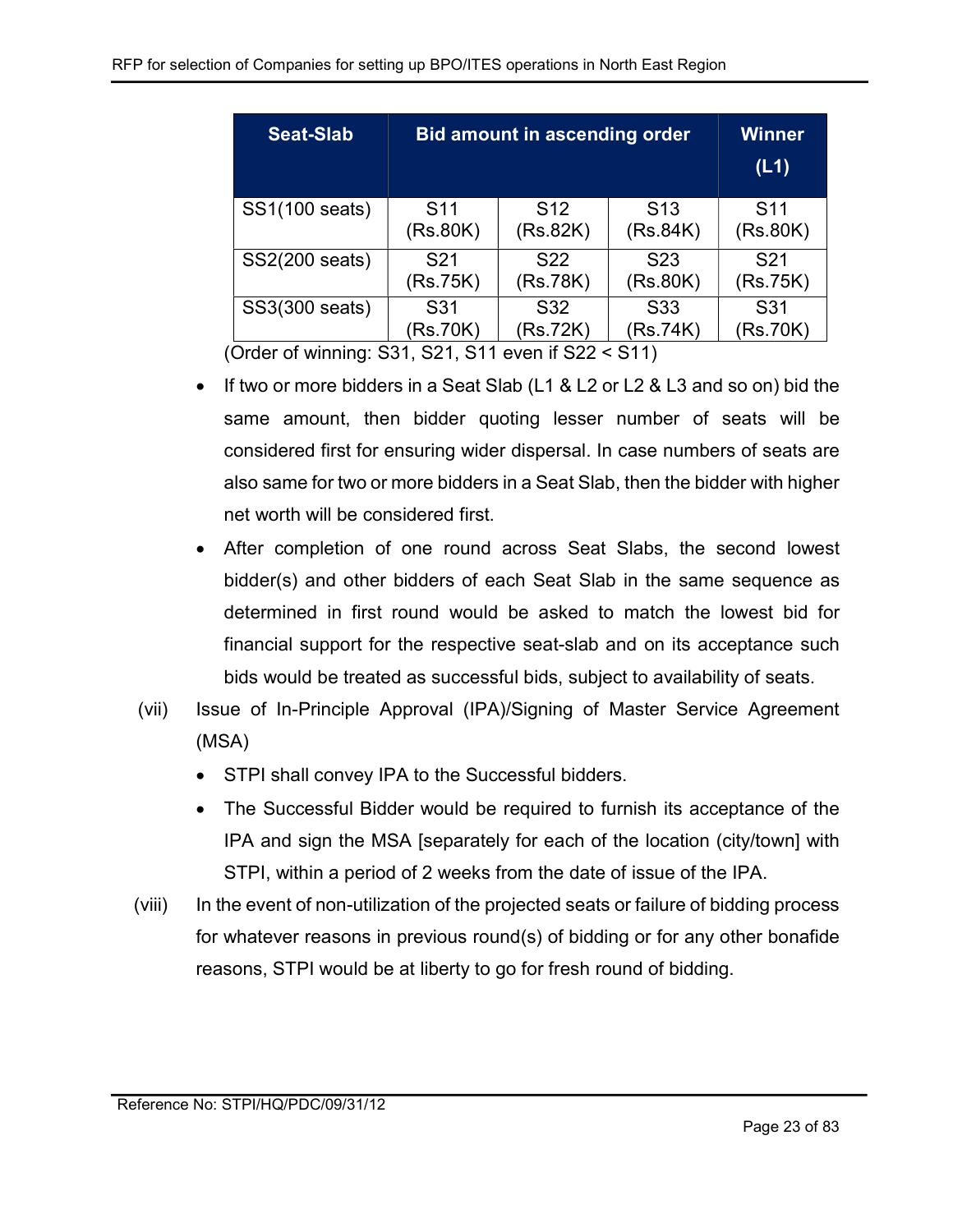## 8. TERMS & CONDITIONS RELATING TO COMMENCEMENT OF BPO OPERATIONS, DISBURSEMENT OF FINANCIAL SUPPORT AND PROCEDURE THEREOF

- (i) The Successful bidder (BPO Unit) shall be under obligation to commence its BPO/ITES operations within 6 months, from the date of issue of In-Principle Approval (IPA) referred above. If the BPO Unit is not able to commence its BPO/ITES operations within the 6 months from issuance of IPA, it can request for an extension of not more than 3 months with penalty of 2% per month (for each completed month) of eligible financial support (on pro-rata basis for both installments) after expiry of 6 months duration. Within the extended period, the unit must commence its operation. Failure to do so shall automatically result in cancellation/termination of IPA/Agreement and Bid Security Deposit (BSD)/Earnest Money Deposit (EMD) will be forfeited.
- (ii) The disbursement will be made based on performance, i.e. generation of new employment and new economic activity in IT/ITES sector. To support overall objectives of the Scheme, successful bidder(s) may outsource the operations (Civil and IT infrastructure, employees) from other service provider(s), subject to conditions:
	- a) The service provider must be a registered company under The Companies Act, 1956/2013/Limited Liability Partnership Act 2008.
	- b) All the obligations and liabilities of the RFP will remain with the prime bidder. Prime bidder will ensure to meet all the objectives like employment target, new economic activity in IT/ITES sector for that location and timelines of the scheme.
	- c) Detailed service/facilities agreement with the service provider needs to be submitted to STPI by the prime bidder at the time of reporting Commencement of Operation (COO).
- (iii) Soon after the commencement of BPO/ITES Operations, the BPO unit shall report the fact of commencement of its operations to STPI within a period of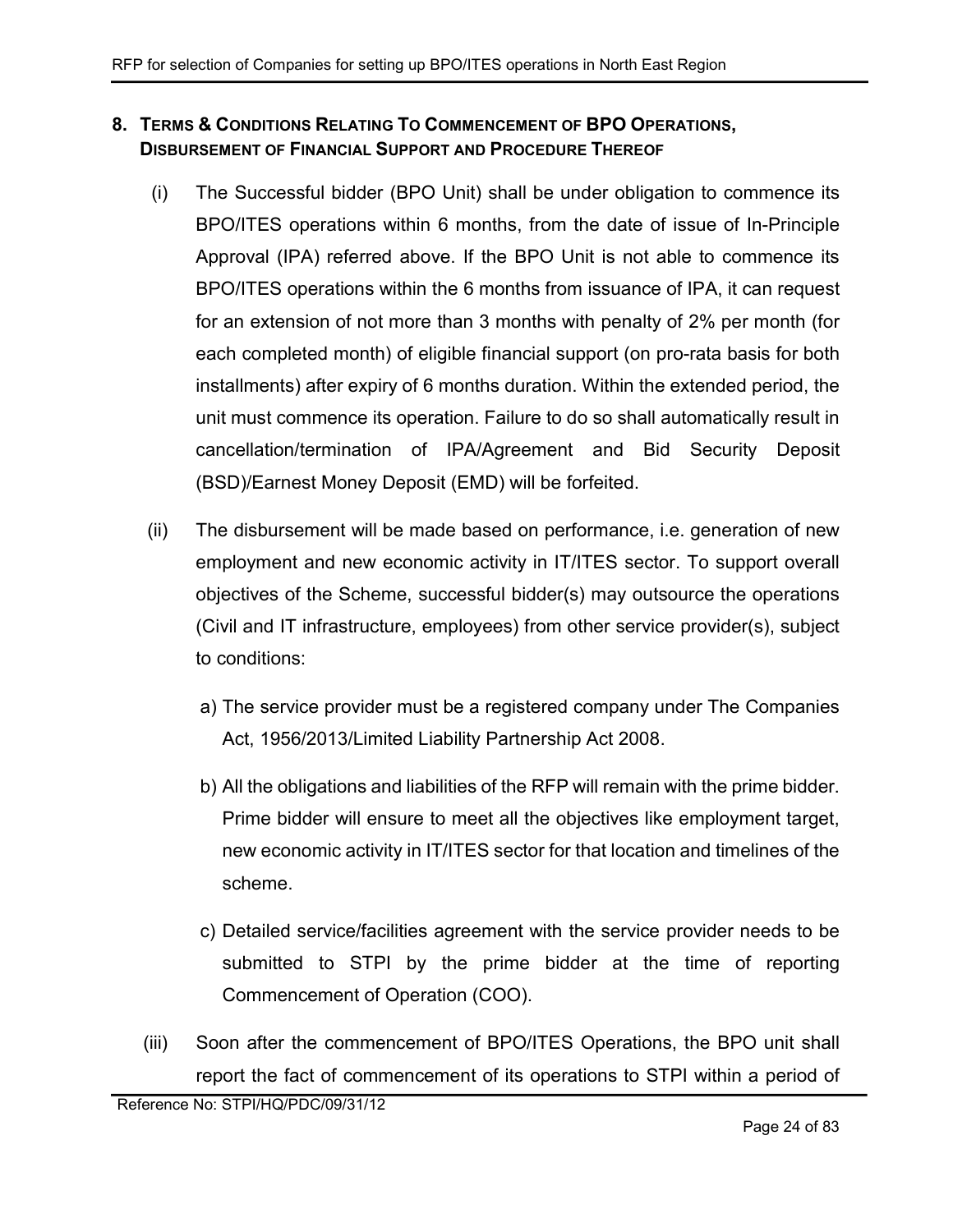two weeks. The BPO Unit can request for release of advance of 10% of approved financial support as per IPA, after verification of COO by STPI, subject to furnishing Bank Guarantee of 10 % of approved financial support as per IPA valid for 3 years from commencement of operation and its verification by STPI. The eligible support as per the agreed amount shall be released in 3 yearly installments, subject to fulfillment of all formalities and compliance with various conditions laid down in RFP and submission of following documents:

a) Aadhaar number of regular employees recruited/joined the unit after the issuance of In Principle Approval (IPA).

b) PAN of regular employees recruited/joined the unit after the issuance of In-Principle Approval (IPA).

c) Provident fund account number and Aadhaar linked Universal Account Number (UAN) for the regular employees recruited/joined the unit after the issuance of In Principle Approval (IPA).

d) Proof of Employee State Insurance (ESI) contribution for the regular employees eligible under this scheme and recruited/joined the unit after the issuance of IPA.

- e) Proof of State Professional Tax, as applicable.
- f) Certificate of disability issued by a medical authority (Notified by State Govt), if applicable.

g) Any other relevant documents.

\*For consideration in employment target technical and management staff should be atleast 85% of total employees while support staff can be upto 15% of total employment provided.

- (iv) Disbursement of Financial support: The successful bidder needs to submit proof of expenditure at the time of claiming VGF. The approved amount of financial support will be disbursed in three installments as under::
	- a) The first installment shall be upto 40% of the total eligible VGF, to be calculated on pro-rata basis, subject to at least 50% of employment target from commencement of operation and further subject to verification of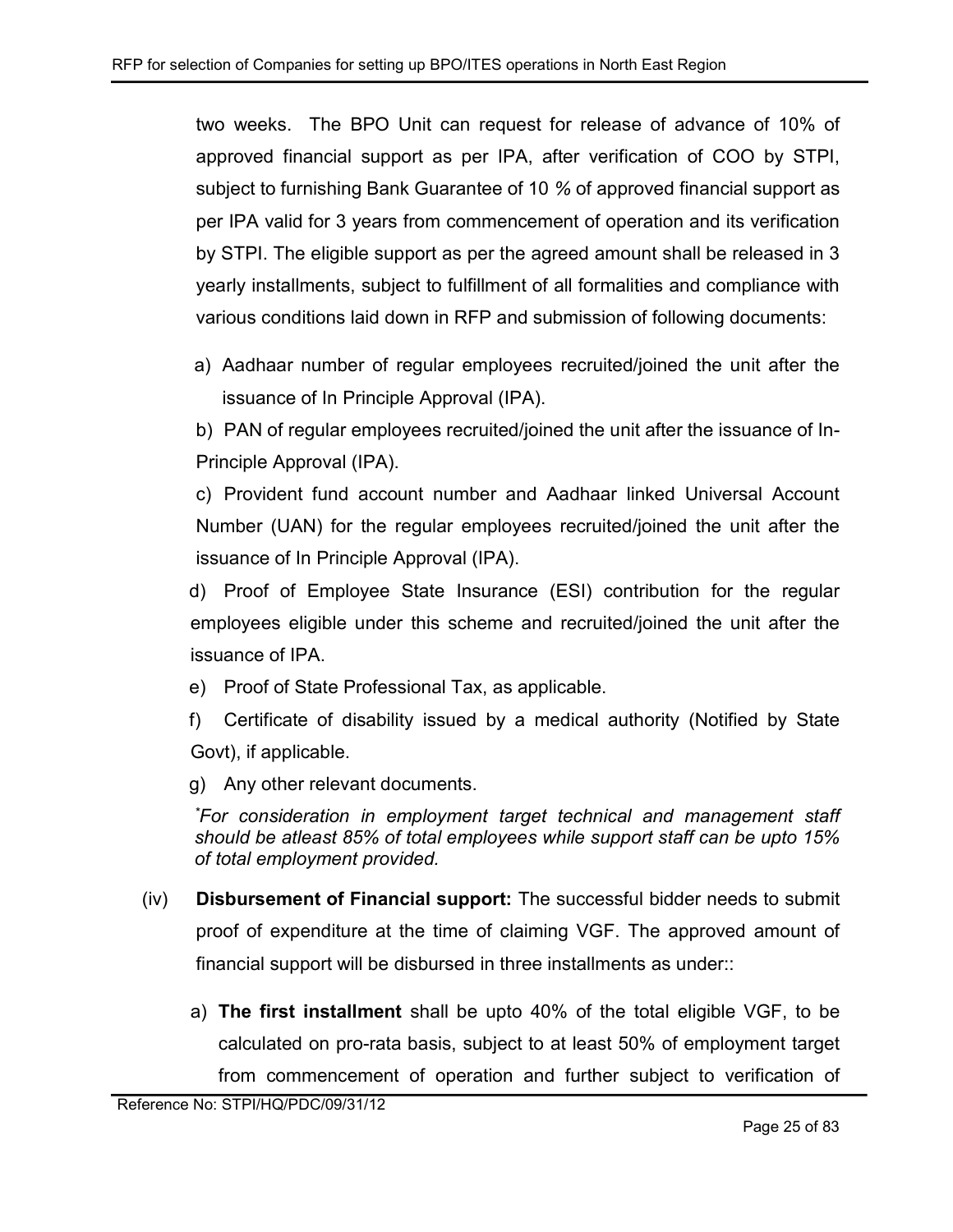required proofs/documents and site inspection by STPI. This installment shall be claimed anytime after one year from commencement of operation but not later than fifteen months from commencement of operation.

- b) The Second installment shall be upto 70% of total eligible VGF, to be calculated on pro-rata basis, subject to meeting at least 50% of employment target from commencement of operation and further subject to verification of required proofs/documents and site inspection by STPI. This installment shall be claimed anytime after twenty four months from commencement of operation, but not later than twenty seven months from commencement of operation.
- c) The Third installment shall be upto 100% of total eligible VGF, to be calculated on pro-rata basis, subject to meeting at least 50% of employment target from commencement of operation and further subject to verification of required proofs/documents and site inspection by STPI. This installment shall be claimed anytime after thirty six months from commencement of operation, but not later than thirty seven months from commencement of operation
- $(v)$  Procedure to calculate employment target for disbursement of financial support: Average monthly employment for the duration from commencement of operation till the time of request for release of financial support will be considered to calculate the eligible financial support for each installment.

e.g. Assuming the estimated per seat expenditure for setting up BPO/ITES operations is Rs. 1,60,000/seat then the bid amount of the Unit shall be Rs. 80,000/seat. If the unit wins the bid for 100 seats BPO/ITES operation @ Rs. 80,000/seat and the actual expenditure hy the unit is Rs. 1,60,000/seat or more, then the disbursement of financial support in different scenarios will be as under: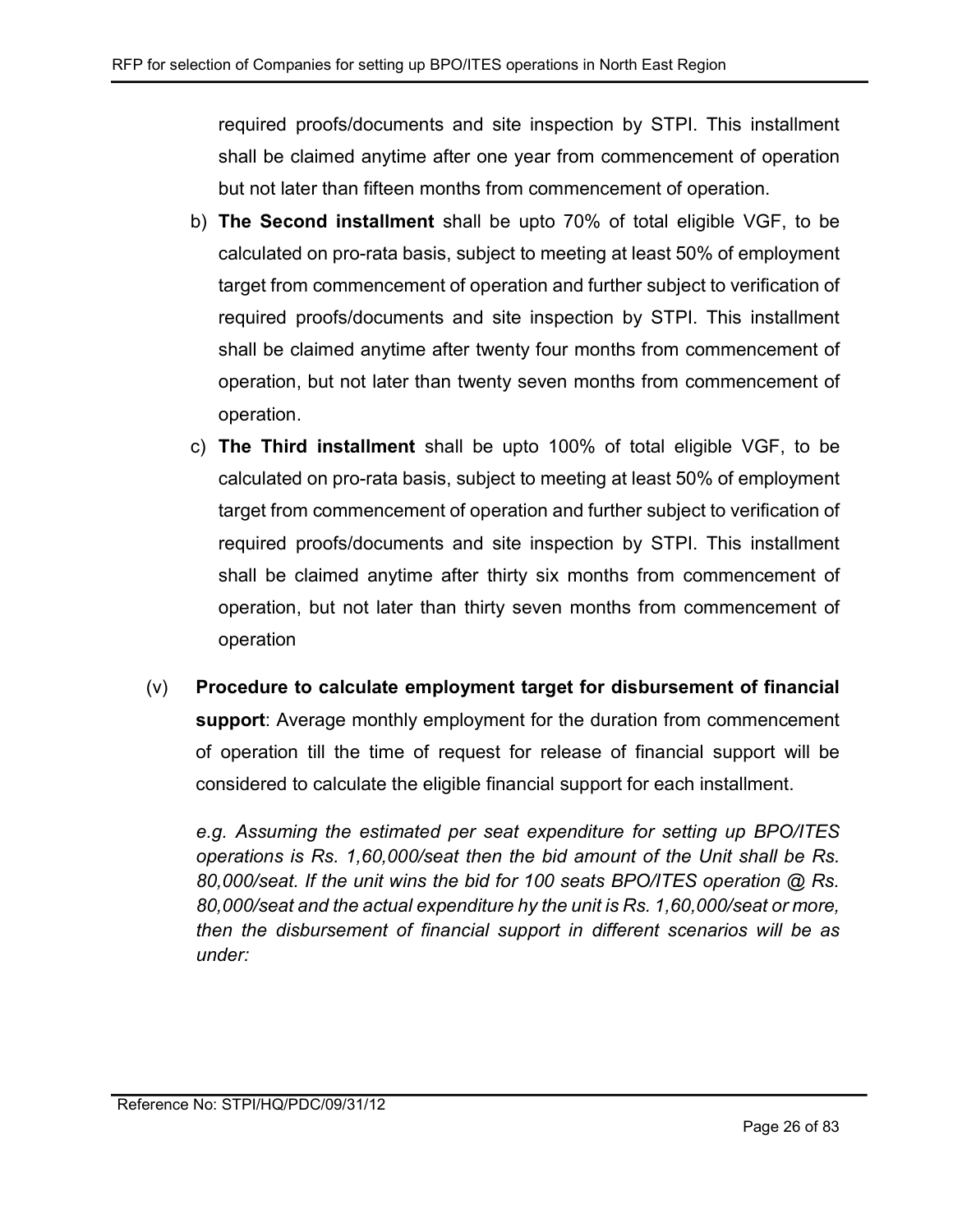| S.<br>$\mathbf N$<br>$\mathbf{o}$<br>Т | <b>Achieved</b><br>average<br>monthly<br><b>Employment</b><br>Target (E.T.) at<br>the time of<br>claiming 1 <sup>st</sup><br>installment<br>from<br>commenceme<br>nt t of<br>operation<br>(135)<br>90% | <b>Disbursed</b><br>amount of<br>financial<br>support in<br>1 <sup>st</sup><br>installmen<br>t $(X\%$ of<br>E.T.<br>*<br>40% of<br><b>Total</b><br>financial<br>support -<br>advance<br>amount)<br>Rs. 20.8 | <b>Achieved</b><br>average<br>monthly<br><b>Employment</b><br>Target (E.T.)<br>at the time<br>of claiming<br>2 <sub>nd</sub><br>installment<br>from<br>commencem<br>ent t of<br>operation<br>80%<br>(120) | <b>Disbursed</b><br>amount of<br>financial<br>support in<br>2 <sup>n</sup> d<br>installment<br>(remarks)<br>$[(X\%$ of<br>E.T. * 70% of<br><b>Total</b><br>financial<br>support) -<br>disbursed<br>amount till<br>1 <sup>st</sup><br>installment<br>Rs. 16 Lakh | <b>Achieved</b><br>average<br>monthly<br><b>Employment</b><br>Target (E.T.)<br>at the time of<br>claiming 3rd<br>installment<br>from<br>commencem<br>ent t of<br>operation<br>70%<br>(105) | <b>Disbursed</b><br>amount of<br>financial<br>support in<br>3 <sup>rd</sup><br>installment<br>(remarks)<br>I(X%<br>of<br><b>E.T.</b><br>*<br><b>Total</b><br>financial<br>support) -<br>(disbursed<br>amount till<br>2 <sub>nd</sub><br>installment<br>11.2<br>Rs. |
|----------------------------------------|--------------------------------------------------------------------------------------------------------------------------------------------------------------------------------------------------------|-------------------------------------------------------------------------------------------------------------------------------------------------------------------------------------------------------------|-----------------------------------------------------------------------------------------------------------------------------------------------------------------------------------------------------------|-----------------------------------------------------------------------------------------------------------------------------------------------------------------------------------------------------------------------------------------------------------------|--------------------------------------------------------------------------------------------------------------------------------------------------------------------------------------------|--------------------------------------------------------------------------------------------------------------------------------------------------------------------------------------------------------------------------------------------------------------------|
|                                        | persons against<br>E.T. of 150)                                                                                                                                                                        | Lakh [Rs.<br>28.8Lakh -<br><b>Rs. 8</b><br>Lakh]                                                                                                                                                            | persons<br>E.T.<br>against<br>of 150)                                                                                                                                                                     | [Rs.<br>44.8Lakh<br>$\omega$<br>Rs.<br>28.8<br>Lakh]                                                                                                                                                                                                            | persons<br>against<br>the<br>target of 150)                                                                                                                                                | [Rs.<br>Lakh<br>56Lakh<br>(Rs.<br>28.8<br>Lakh+Rs. 16<br>$Lakh$ ]                                                                                                                                                                                                  |
| Ш                                      | (135)<br>90%<br>persons against<br>E.T. of 150)                                                                                                                                                        | Rs. 20.8<br>Lakh [Rs.<br>28.8Lakh -<br>* 8 Lakh]                                                                                                                                                            | 90%<br>(135)<br>persons<br>against E.T.<br>of 150)                                                                                                                                                        | Rs. 21.6<br>Lakh<br>50.4Lakh -<br>Rs. 28.8<br>Lakh]                                                                                                                                                                                                             | 90%<br>(135)<br>persons<br>against E.T. of<br>150)                                                                                                                                         | 21.6<br>Rs.<br>Lakh<br>[Rs.<br>72Lakh<br>(Rs.<br>28.8<br>Lakh+Rs.<br>21.6 Lakh)]                                                                                                                                                                                   |
| $\mathbf{III}$                         | (90)<br>60%<br>persons against<br>E.T. of 150)                                                                                                                                                         | Rs. 11.2<br>Lakh [Rs.<br>19.2Lakh -<br><b>Rs. 8</b><br>Lakh]                                                                                                                                                | 90%<br>(135)<br>persons<br>against E.T.<br>of 150)                                                                                                                                                        | Rs. 31.2Lakh<br>[Rs. 50.4 lakh<br>- Rs. 19.2<br>Lakh)                                                                                                                                                                                                           | 80%<br>(120)<br>persons<br>against E.T. of<br>150)                                                                                                                                         | Rs.13.6<br>Lakh [Rs. 64<br>lakh - (Rs.<br>19.2<br>Lakh $+$ (Rs.<br>31.2 Lakh)                                                                                                                                                                                      |
| IV                                     | 60%<br>(90)<br>persons against<br>E.T. of 150)                                                                                                                                                         | Rs. 11.2<br>Lakh [Rs.<br>19.2Lakh -<br>8 Lakh]                                                                                                                                                              | 90%<br>(135)<br>persons<br>against E.T.<br>of 150)                                                                                                                                                        | Rs. 31.2Lakh<br>[Rs. 50.4 lakh<br>- Rs. 19.2<br>Lakh)                                                                                                                                                                                                           | 100%<br>(150)<br>persons<br>against E.T. of<br>150)                                                                                                                                        | 29.6<br>Rs.<br>Lakh [Rs. 80<br>lakh - (Rs.<br>19.2<br>Lakh + $(Rs.$<br>31.2 Lakh)                                                                                                                                                                                  |

(vi) Disbursement of Special Incentives: The special incentives as mentioned in Para 2.3 are subject to meeting at least 50% of employment target from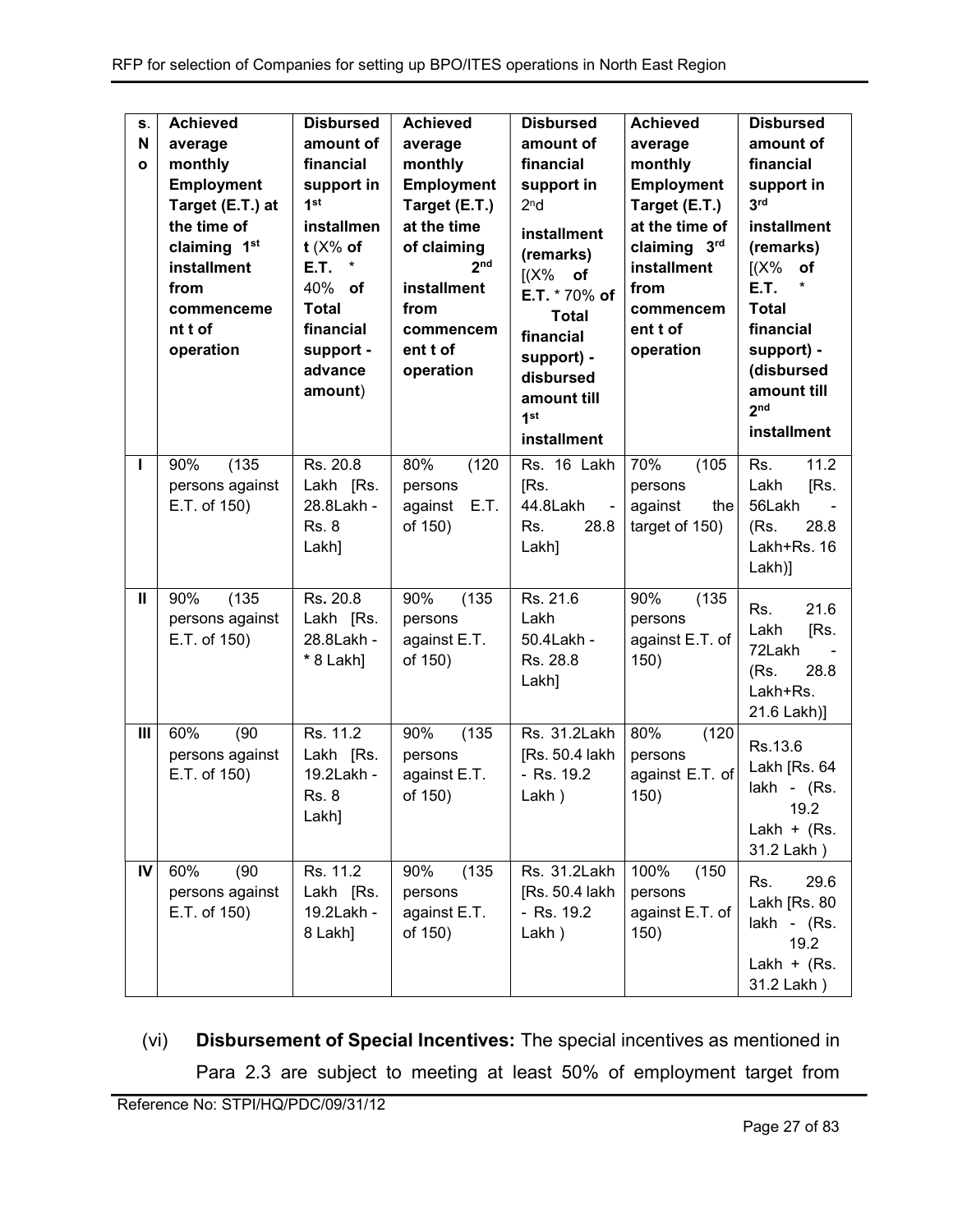commencement of operation. These incentives are to be provided on claim with/after the disbursement of 1<sup>st</sup> installment of VGF on production of documentary proofs of employment as per Para 8.(iii) above and further subject to fulfillment of following conditions:

- a. Training Incentive: As per condition mentioned in Para 2.3.Incentive for diversity & inclusion: As per condition mentioned in Para 2.3.
- b. Incentive for providing employment beyond target: This incentive will be provided to the units providing employment beyond employment target i.e. 1.5 times the number of seats as stated above.
- c. Incentive for promoting local entrepreneur: As per condition mentioned in Para 2.3.

Note: The special incentive(s) may be claimed/disbursed on pro-rata basis along with each VGF disbursement (if applicable). However, disbursements towards these special incentive(s) would be adjusted in final VGF disbursement, if the overall eligibility condition changes from the condition at which the special incentive(s) were disbursed.

- (vii) The procurements of admissible items (Appendix-E) done after issue date of IPA will be considered, except for those bidders who would bid under the condition mentioned at Para 3.10.
- (viii) The BPO Unit would be required to furnish a Bank Guarantee of 10% of the approved financial support as per IPA from a Public Sector bank or Scheduled Commercial Bank, valid for a period of 3 years before the release of 10% advance of the approved financial support as per IPA (excluding period of claim). If the unit doesn't claim the 10% advance, then the Bid Security deposited by the unit will be retained as Performance Security and will be released after completion of 3 years from commencement of operation (excluding the period of VGF claim and disbursement).
- (ix) STPI Hqs shall timely recommend to the MeitY, the release of BPO Unit wise financial Support, in respect of each installment, after completion of verification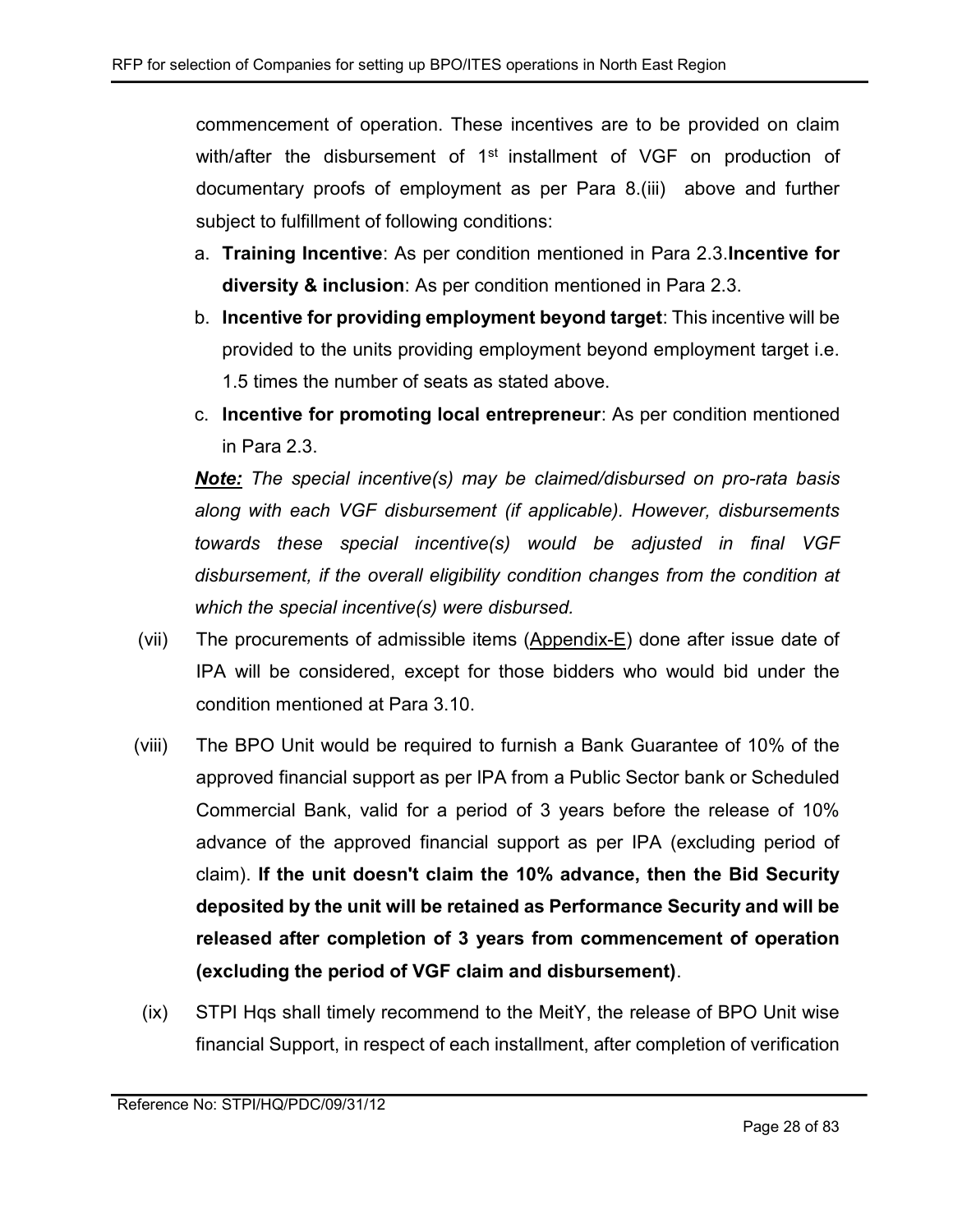and other formalities, which shall be arranged to be released by IP: Software and ITS Division, MeitY, after securing the approval of the Competent Authority.

#### (x) Project Timelines

The estimated timeline shall be as **Appendix-G**. The start date of the project shall be from the date of issue of IPA. No extension in the schedule whatsoever shall be requested by the selected bidder except relaxation under para 8.(i) above.

#### (xi) Delay and non-conformance

The Successful Bidders (BPO Unit) shall be under obligation to commence its BPO operations within 6 months, from the date of issue of In-Principle Approval (IPA) except relaxation under para 8.(i) above. Failure to do so shall automatically result in forfeiture of the Bid Security and cancellation/termination of IPA/Agreement.

## (xii) Liquidated damages (penalty)

If the successful Bidder fails to meet the Employment Target i.e. average employment of the last **three years** (Based on which the financial support was released), STPI may invoke the Bank Guarantee/Performance Security as per the performance and exit management criteria.

#### (xiii) Force Majeure

STPI may grant an extension of time limit set for the completion of the work, in case the timely completion of the work is delayed by Force Majeure conditions, beyond the Successful Bidder's control, subject to what is stated in the following sub paragraphs and the procedures detailed there is being followed. Force Majeure is defined as an event of effect that cannot reasonably be anticipated such as Acts of God (like earthquakes, floods, storms etc.), acts of States, the direct and indirect consequences of wars (declared or undeclared), hostilities, national emergencies, civil commotion and strikes (only those which exceed a duration of ten continuous days) at successful Bidder's premises. The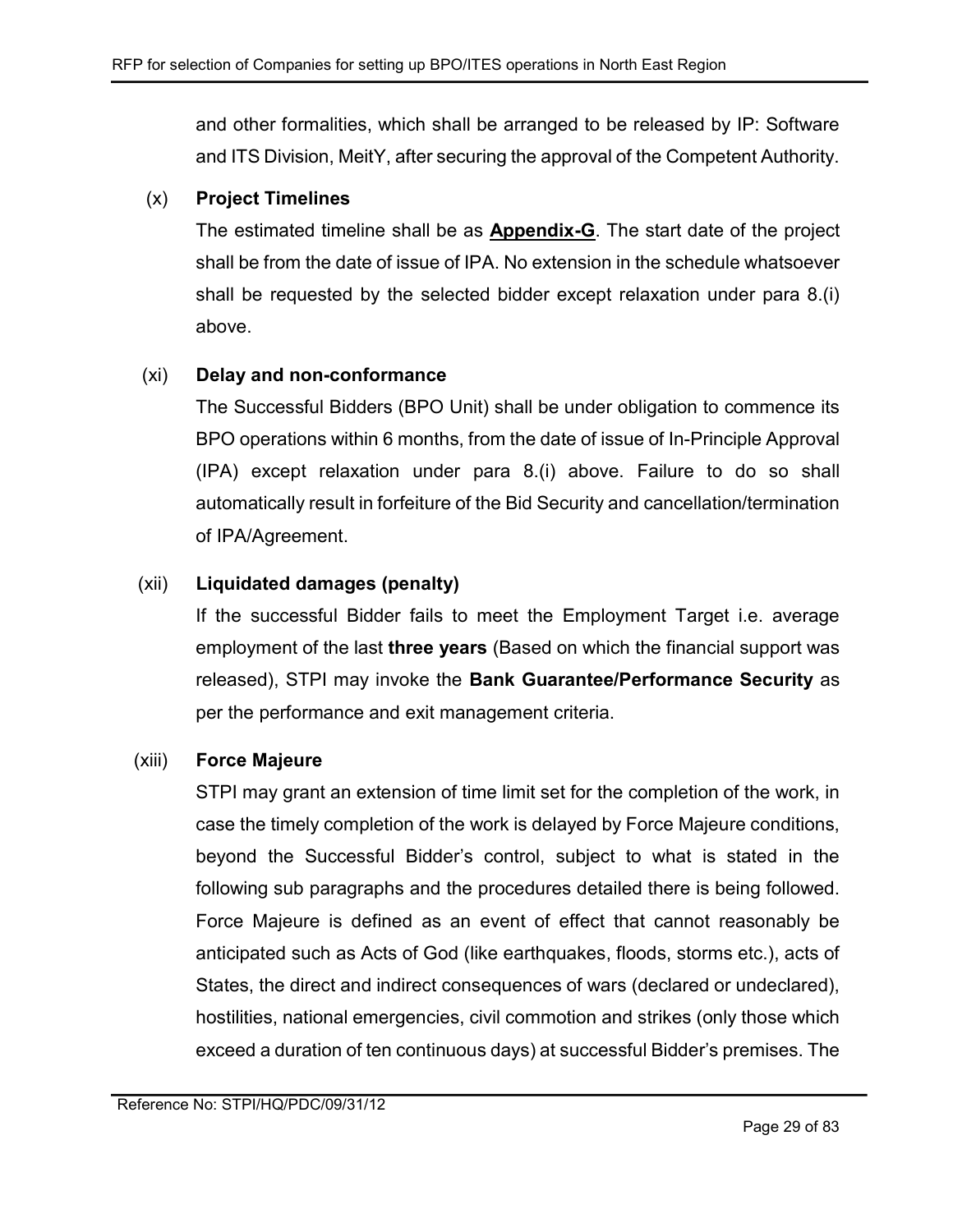successful Bidder's right to an extension of the time limit for completion of the work in above mentioned cases is subject to the below mentioned procedures:

- That within 15 days after the occurrence of a case of Force Majeure but before the expiry of the stipulated date of completion, the Bidder informs the STPI in writing that the Bidder considers himself entitled to an extension of the time limit.
- That the successful bidder produces evidence of the date of occurrence and the duration of the Force Majeure in an adequate manner by means of documents drawn up by the responsible authorities.
- That the successful bidder proves that the said conditions have actually interfered with the performance of the Contract.

#### (xiv) Arbitration

All disputes, differences, claims and demands arising under this contract shall be referred to the arbitration of a Sole Arbitrator to be appointed by the Director General, STPI.

The provisions of the Arbitration and Conciliation Act, 1996 shall be applicable and the award made there under shall be final and binding upon the parties hereto, subject to legal remedies available under the law.

#### (xv) Jurisdiction

The Courts at New Delhi shall have the jurisdiction in case of litigation between the parties.

## (xvi) Third Party Claims

The bidder (the "Indemnifying Party") undertakes to indemnify MeitY/ STPI (the "Indemnified Party") from all losses, claims for damages on account of bodily injury, death and damage to real property, tangible/ intangible personal property.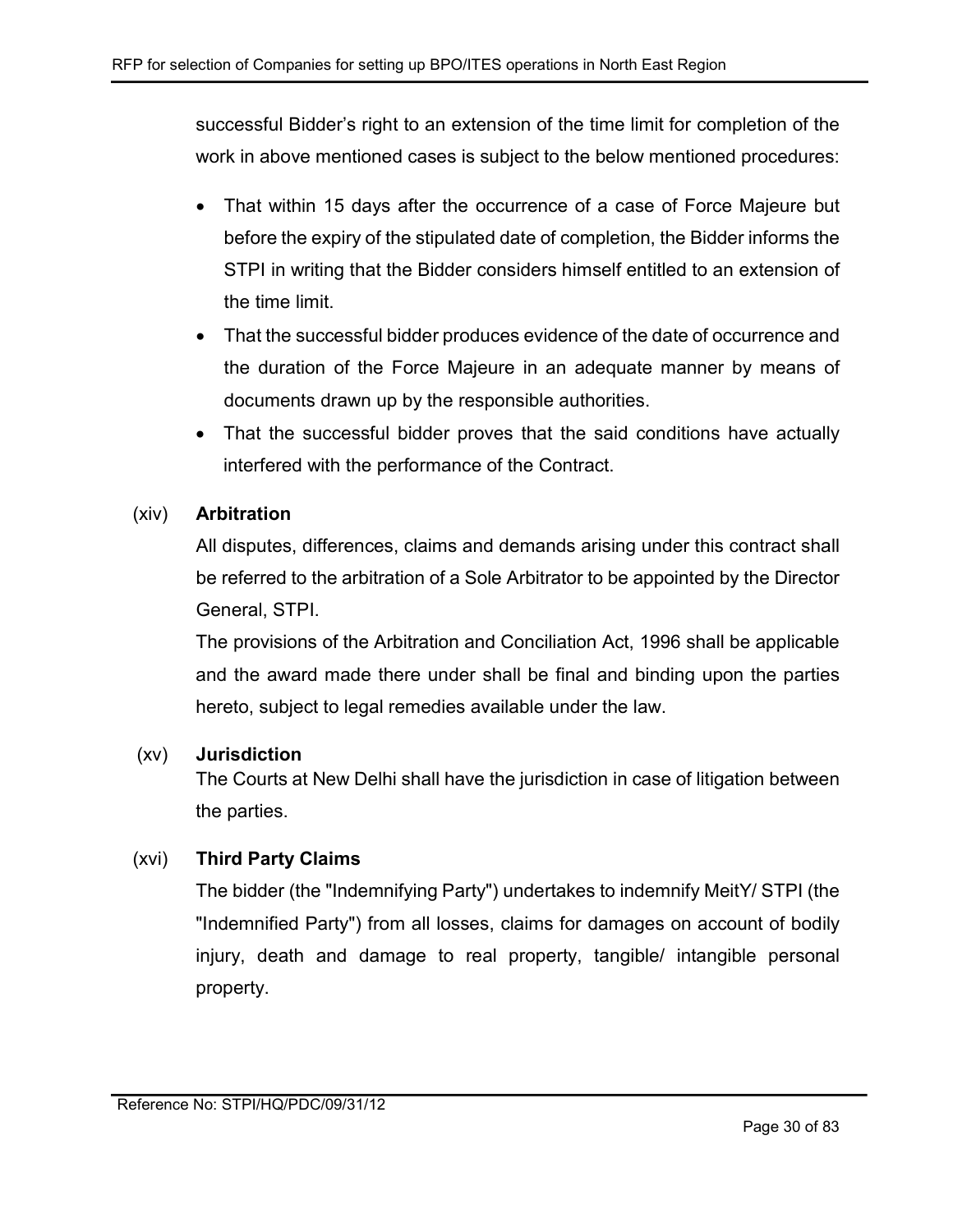#### (xvii) Limitations of Liability

Notwithstanding any other term contained in this Agreement, the total cumulative liability of each party under the terms of this Agreement shall not exceed the total fees actually received by SUCCESSFUL BIDDER from the STPI for the services Service that gives rise to such liability during the twelve month period immediately preceding such claim and in no event shall each party be liable to the other party for any indirect, incidental, consequential, special or exemplary damages, nor for any damages as to lost profit, data, goodwill or business, nor for any reliance or cover damages arising out of this Agreement, even if that party was advised about the possibility of the same.

SUCCESSFUL BIDDER shall not be liable or responsible for any delay or failure to perform or failure of the services or the Deliverable under this Agreement to the extent that such delay or failure has arisen as a result of any delay or failure by STPI or its employees or agents to perform any of its duties and obligations as set out in this Agreement. In the event that SUCCESSFUL BIDDER is delayed or prevented from performing its obligations due to such failure or delay on the part of STPI, SUCCESSFUL BIDDER shall be allowed an additional period of time to perform its obligations and unless otherwise agreed the additional period shall be equal to the amount of time for which SUCCESSFUL BIDDER is delayed or prevented from performing its obligations due to such failure or delay on the part of STPI.

#### (xviii) Non Waiver

Waiver of any breach of the provision of, or any default under the contract must be in writing and signed by the Party granting the waiver. No failure or delay on the part of either Party in exercising or any omission to exercise any right or remedy accusing to either Party under the contract shall be a waiver thereof, nor will any partial exercise of any right or remedy particular be a waiver of further exercise of that right or remedy.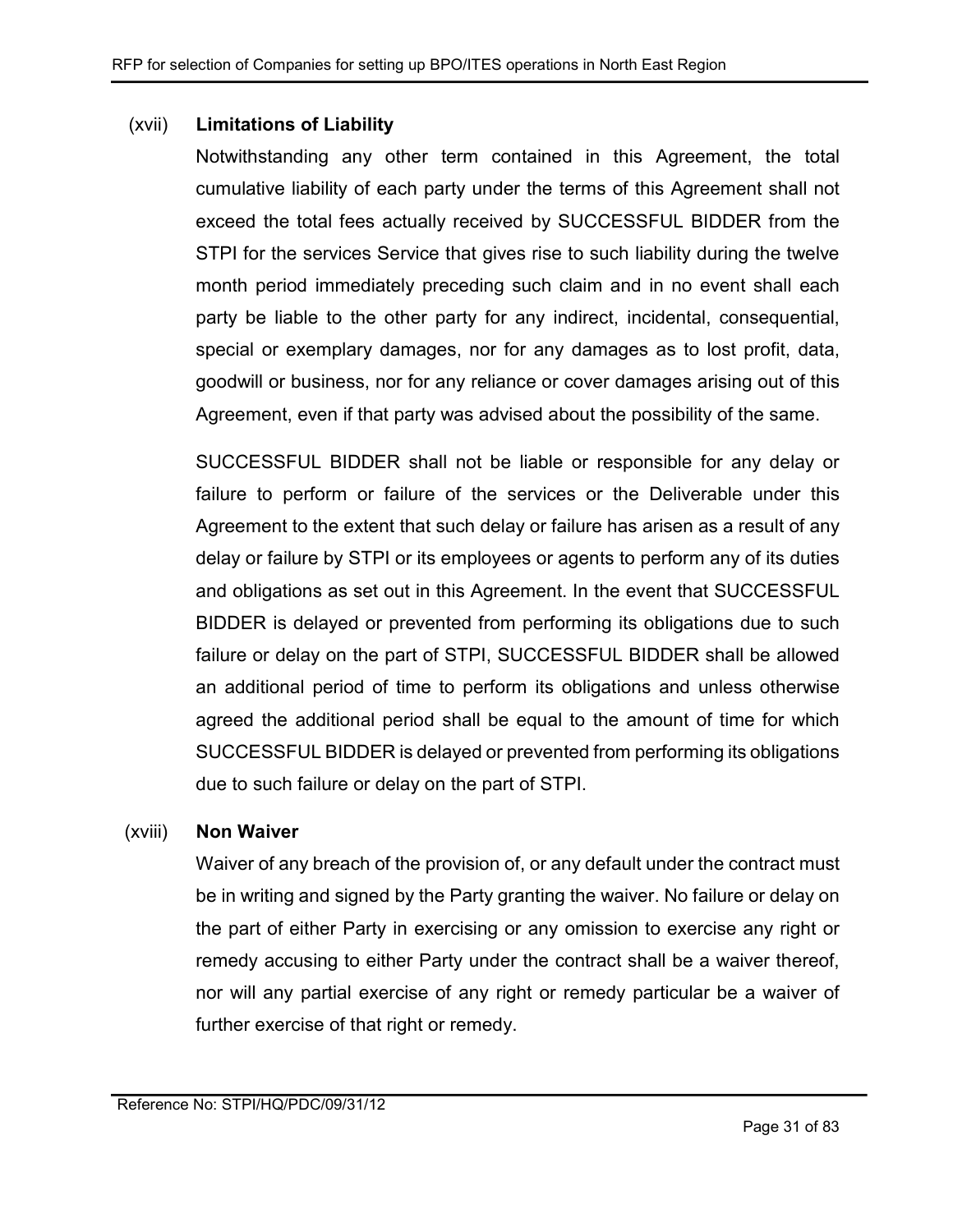#### 9. GENERAL TERMS AND CONDITIONS

#### 9.1. Responsibility Matrix

| <b>Activity</b>                                  | <b>STPI</b> | <b>Successful</b> |
|--------------------------------------------------|-------------|-------------------|
|                                                  |             | <b>Bidder</b>     |
| Procurement and<br>installation of<br>Capital    |             | V                 |
| Equipment (Hardware, Software etc.) that are     |             |                   |
| required for setting up of BPO operations.       |             |                   |
| Recruitment of manpower and Training             |             |                   |
| Confirmation of commencement of BPO/ITES         | $\sqrt{ }$  |                   |
| Operations                                       |             |                   |
| Operations and Maintenance of BPO for the        |             | V                 |
| entire agreement period.                         |             |                   |
| Payment towards financial support<br>3           | $\sqrt{ }$  |                   |
| Installments) subject to fulfillment of<br>all   |             |                   |
| conditions by the successful bidder              |             |                   |
| Absorb all the risks and costs associated with O |             | V                 |
| & M, Marketing, Sales and Providing Service to   |             |                   |
| the customer for the entire agreement period.    |             |                   |
| <b>Performance Review</b>                        | V           |                   |
|                                                  |             |                   |

#### 9.2. Successful Bidder's Employees (Implementation and Operations Team)

The successful bidder at his own expenses, shall deploy skilled and experienced professionals in the area of BPO operations etc. both during implementation and operations of the BPO. Such skilled resources are necessary for the proper and timely execution and maintenance of BPO/ITES operations. The overall project works shall be monitored by the experienced project manager designated by the successful bidder.

The successful bidder is expected to arrange adequate resources, as necessary for the implementation of the BPO/ITES operations, in a time bound manner.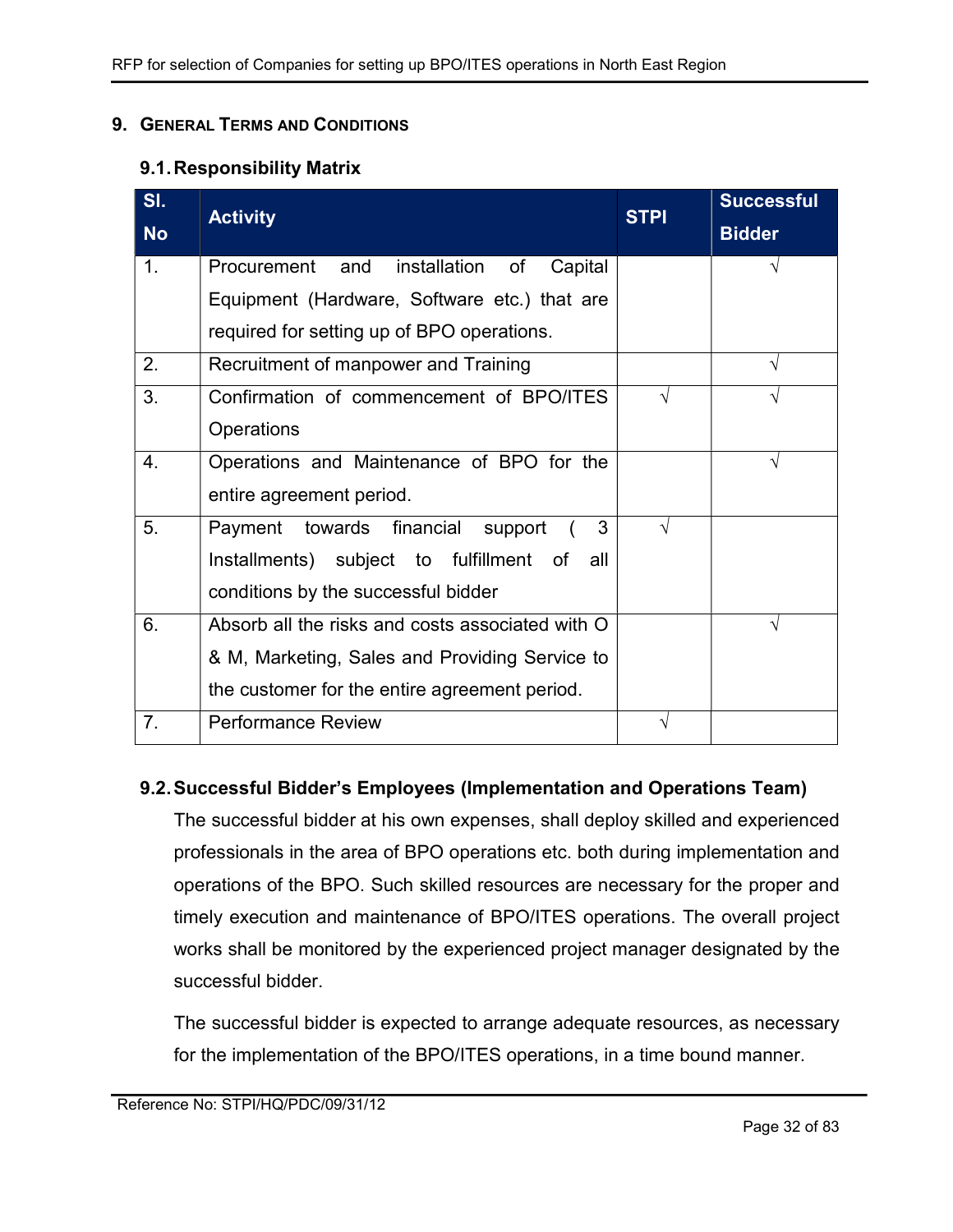In the event of the STPI being of the opinion that the successful bidder has not employed sufficient number of staff and workmen as is necessary for the timely implementation of the BPO/ITES operations, the successful bidder shall forthwith, on receiving intimation to this effect, take necessary action in this regard and report to STPI.

#### 9.3. Statutory and Other Obligations Regarding Workmen

The successful bidder shall comply with all Government Regulations, Enactments, etc. pertaining to workmen, labor and Meity/ STPI shall be indemnified of any effects/impact.

#### 9.4. Safety Regulations

The successful bidder shall be responsible to take all precautions to ensure the safety of the public whether on public or Client's Property.

The successful bidder shall comply with all kinds of safety measures in regard to men and material deployed for the project.

#### 9.5. Schedule of Quantities and Commercial Offer

The successful bidder shall neither be entitled for any revision of the financial support amount owing to increase in the total capital/operational cost as per actual requirement nor be entitled to any loss of consequential profits or for any other damages arising thereof.

#### 9.6. Confirmation of Commencement of BPO/ITES Operations

- Successful bidder must demonstrate BPO operations to STPI.
- Successful bidder should provide necessary documents regarding recruitment of the manpower for BPO operations.
- Demonstration of BPO operations, Client list, Client Purchase/Work Orders, Agreement, Business Plan etc.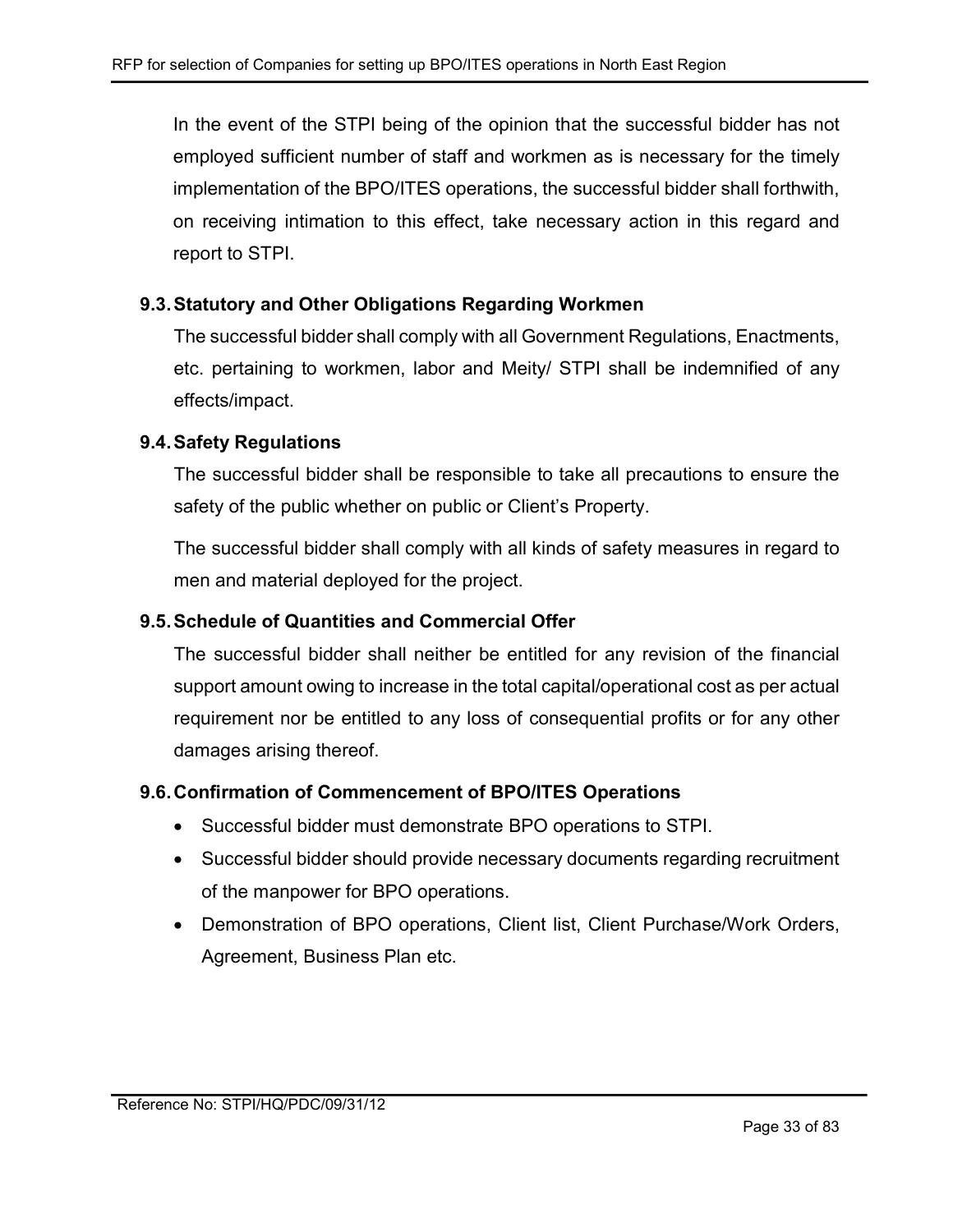#### 9.7. Use of STPI Premises

The successful bidders may avail the built up space available at STPI Centers in North Eastern Region and shall be required to pay for such usage to STPI as per lease agreement that may be entered into for this purpose.

#### 9.8. Operations and Maintenance

- It is the responsibility of the successful bidder to operate and maintain BPO/ITES operations for the entire agreement period and shall bear all the recurring expenditure for running this project. For types of admissible operational expenses (OPEX) for financial support under NEBPS, please refer Appendix-E.
- It is the responsibility of the successful bidder to ensure AMC for the support equipment from time to time to keep the BPO operations equipment in working condition during the contract period and shall bear this expenditure.
- Shall comply with all the labour laws of the concerned state with regard to employment.

#### 9.9. Taxes and Duties

The bidder is liable to pay all applicable, both existing and future taxes and duties etc. to the concerned Agencies.

#### 9.10. Agreement Period

The Agreement shall be effective from the date of signing MSA and shall remain valid till the expiry of a period of 3 (three) years (excluding the period of VGF claim and disbursement period) from the date of commencement of BPO Operations.

#### 9.11. Termination of Agreement

STPI reserves the right to invoke **Bank Guarantee** / Performance Security under any of the following circumstances:

#### a) Termination for default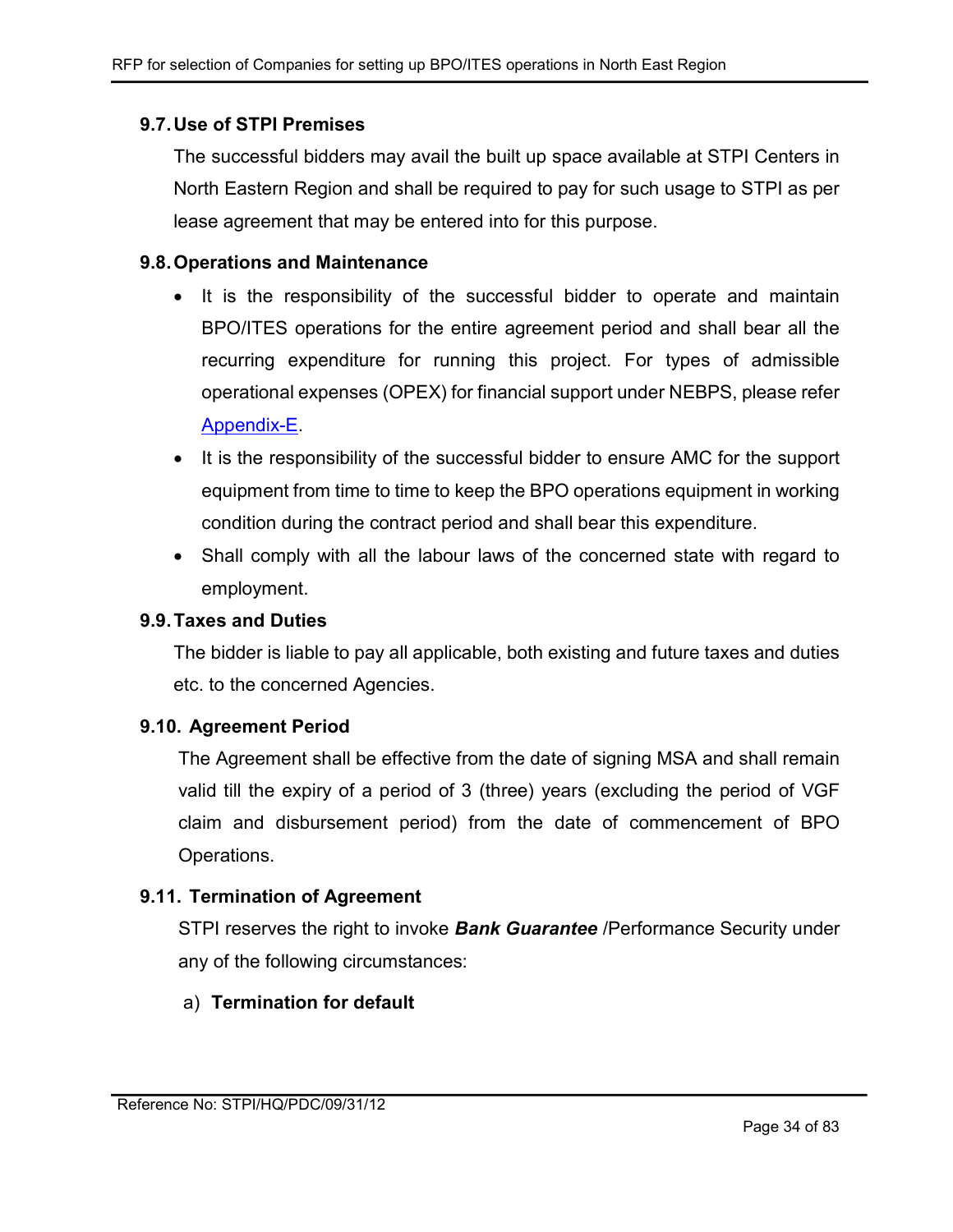STPI, without prejudice to any other remedy for breach of the Agreement, by written notice of default sent to the BPO unit, may terminate the Agreement in whole or in part:

If the BPO unit fails to deliver any or all of the good/services within the time period(s) specified in the Agreement, or within any extension thereof granted by STPI as per agreed terms & conditions with the BPO Unit.

Or

If the BPO Unit fails to perform any other obligation(s) under the Agreement.

Or

If the BPO Unit, in the judgment of STPI has engaged in corrupt or fraudulent practices in competing for or in executing the Agreement.

## b) Termination for Insolvency

STPI may at any time terminate the Agreement by giving written notice to the successful bidder without compensation, if the SUCCESSFUL BIDDER becomes bankrupt or otherwise insolvent, provided that such termination will not prejudice or affect any right of action or remedy which has accrued or will accrue thereafter to STPI.

## c) Events of Default by the successful bidder

The successful bidder has failed to conform with any of the Service/Facility Specifications/standards as set out in the scope of work of this RFP document or has failed to adhere to any amended direction, modification or clarification as issued by STPI during the term of this Agreement and which STPI deems proper and necessary for the execution of the scope of work under this Agreement.

The SUCCESSFUL BIDDER has failed to demonstrate or sustain any representation or warranty made by it in this Contract with respect to any of the terms of its Bid or the RFP and this Agreement.

There is a proceeding for bankruptcy, insolvency, winding up or there is an appointment of receiver, liquidator, assignee, or similar official against or in relation to the Agency.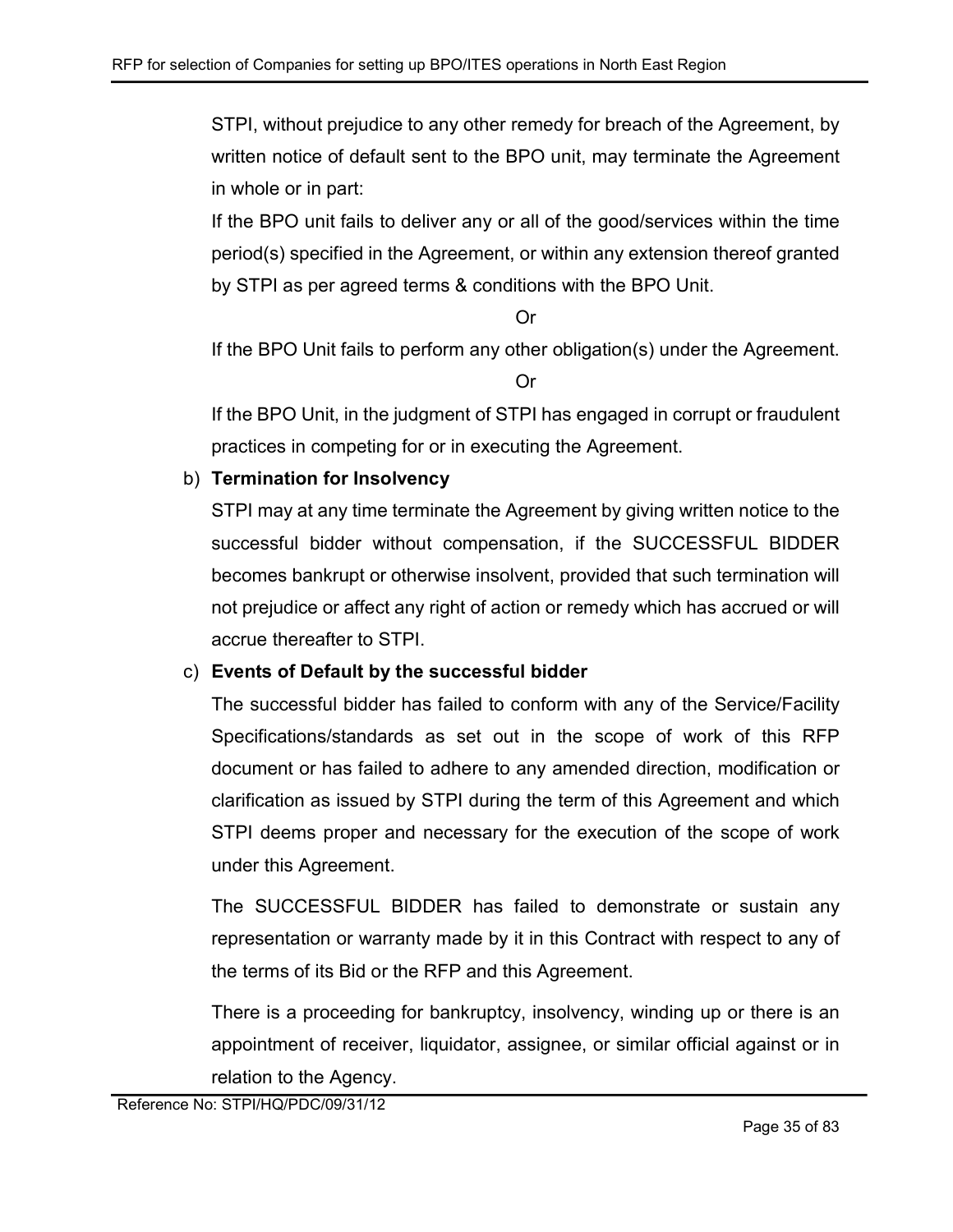The Successful Bidder has failed to comply with or is in breach or contravention of any applicable laws.

Where there has been an occurrence of such defaults inter alia as stated above, STPI shall issue a notice of default to the Agency, setting out specific defaults / deviances / omissions and providing a notice of Ninety (90) days to enable such defaulting party to remedy the default committed.

Where despite the issuance of a default notice to the SUCCESSFUL BIDDER by STPI the SUCCESSFUL BIDDER fails to remedy the default to the satisfaction of the Agency, STPI may, where it deems fit, issue to the defaulting party another default notice or proceed to adopt such remedies as may be available to STPI.

## 9.12. Rights of Cancellation of Bidding

On the advice of NMC, STPI may cancel/postpone the bidding at any stage without assigning any reason.

## 9.13. Interpretation of Clauses of RFP

In case of any ambiguity / dispute in the interpretation of any of the clauses in this RFP, the interpretation of the clauses by the Director-General, STPI shall be final and binding on all parties.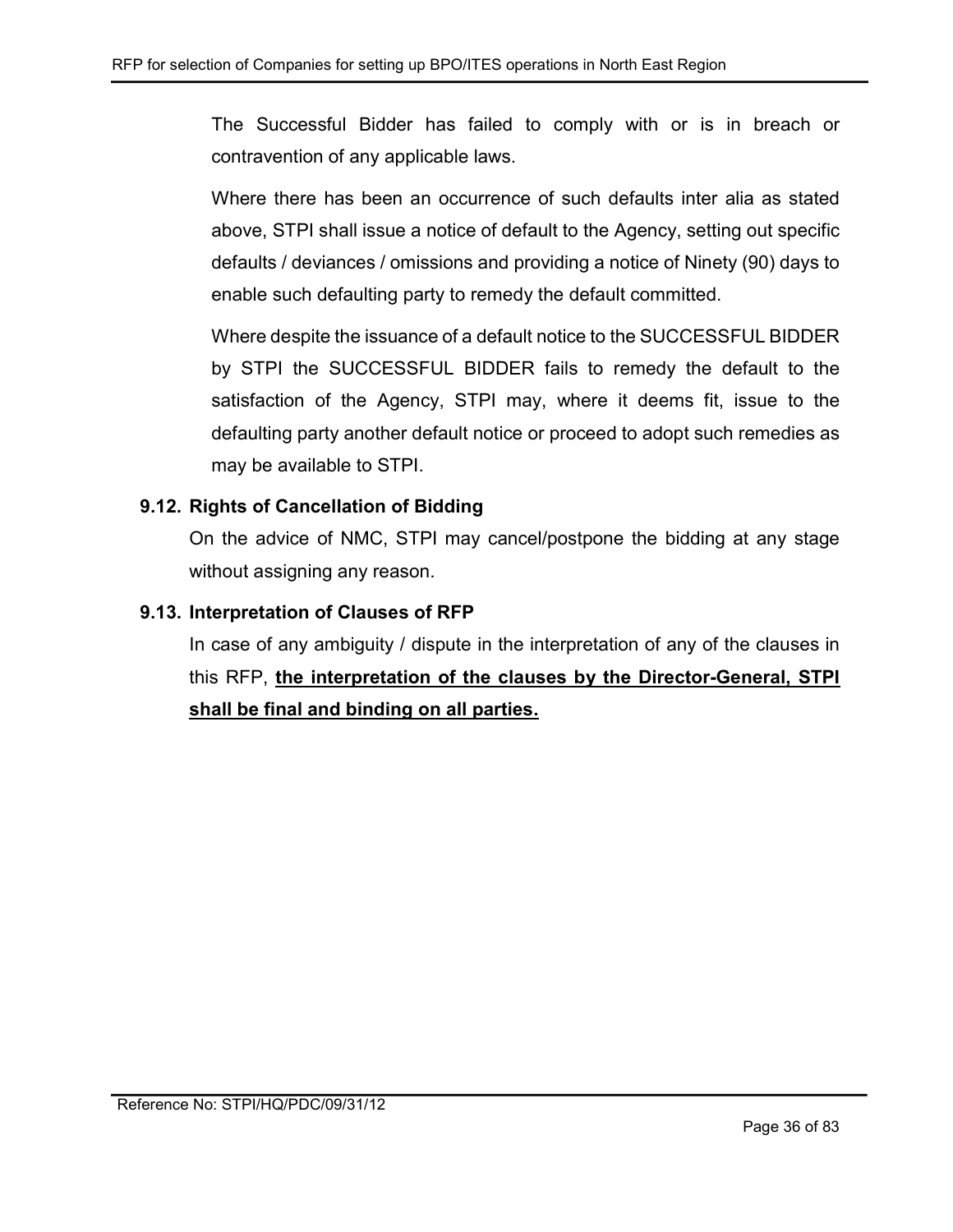## 9.14. Confidentiality

The bidder shall sign a Non-Disclosure Agreement (NDA) with the STPI. The successful bidder, its antecedents and the sub- Agency shall be bound by the NDA.

STPI reserves the right to adopt legal proceedings, civil or criminal, against the Document Control Officer (DCO) in relation to a dispute arising out of breach of obligation by the DCO under this clause.

The bidder shall not disclose any confidential information to any other party and keep confidential the terms and conditions of this Contract agreement, any amendment hereof, and any Attachment or Annexure hereof.

The obligation of confidentiality under this section shall be for a period of two years after the completion/termination of the contract.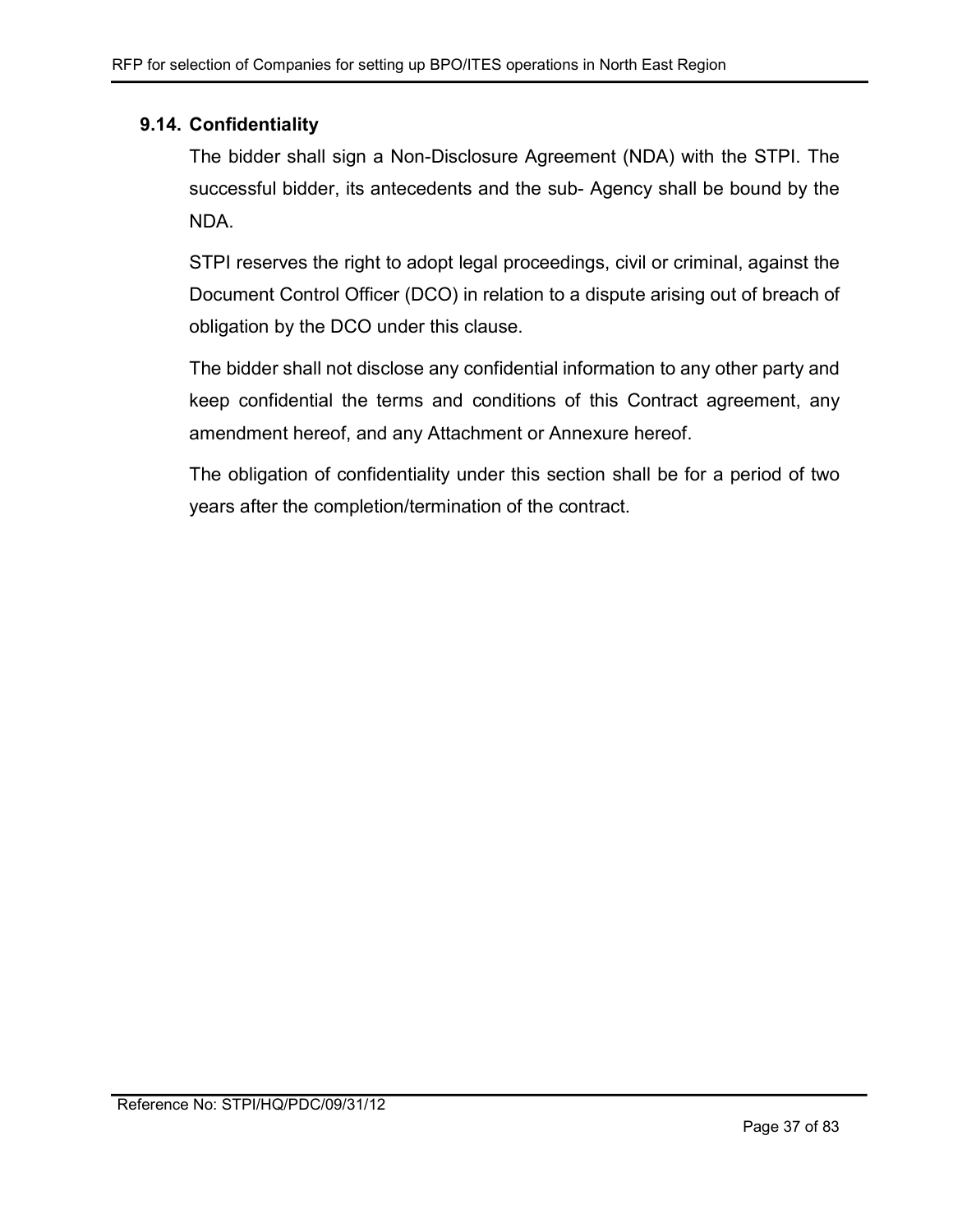#### 10. PERFORMANCE AND EXIT MANAGEMENT

- (i) Upon completion of the agreement period or upon termination of the agreement for any reasons, the Successful bidder shall comply with the following:
	- a. In the event of the BPO Unit not being able to claim Financial support within stipulated timeline from the date of commencement of its operations, the BPO Unit will not be eligible for any support whatsoever and the IPA/Agreement shall be deemed to have been cancelled/ terminated.
	- b. In the event of the BPO Unit not being able to achieve minimum employment target of 50%, within stipulated timeline for VGF claim from the date of commencement of its operations, the Unit shall not be eligible for any support whatsoever and the IPA/Agreement shall be deemed to have been cancelled/ terminated. However, one time waiver up to first three months may be provided to the unit from commencement of operation in calculating average employment towards 1<sup>st</sup> VGF claim. In the event of such waiver,  $2^{nd}$  and  $3^{rd}$  VGF claim will be shifted by up to 3 months timeframe.
	- c. The BPO Unit will be obligated to furnish quarterly performance report, inter-alia, indicating the average monthly employment and GST returns for the Unit. At the stage of release of Bank Guarantee/Performance Security, average employment of last three years will be calculated. In the event of the BPO Unit not meeting the employment target (based on which the financial support was released), the STPI would be at liberty to invoke the Bank Guarantee/Performance Security.

### Procedure to calculate Average Monthly Employment in the unit:

Total Average Monthly Employment, g= (M1+M2..+Mn )/n,

where M1, M2... Mn are monthly employments.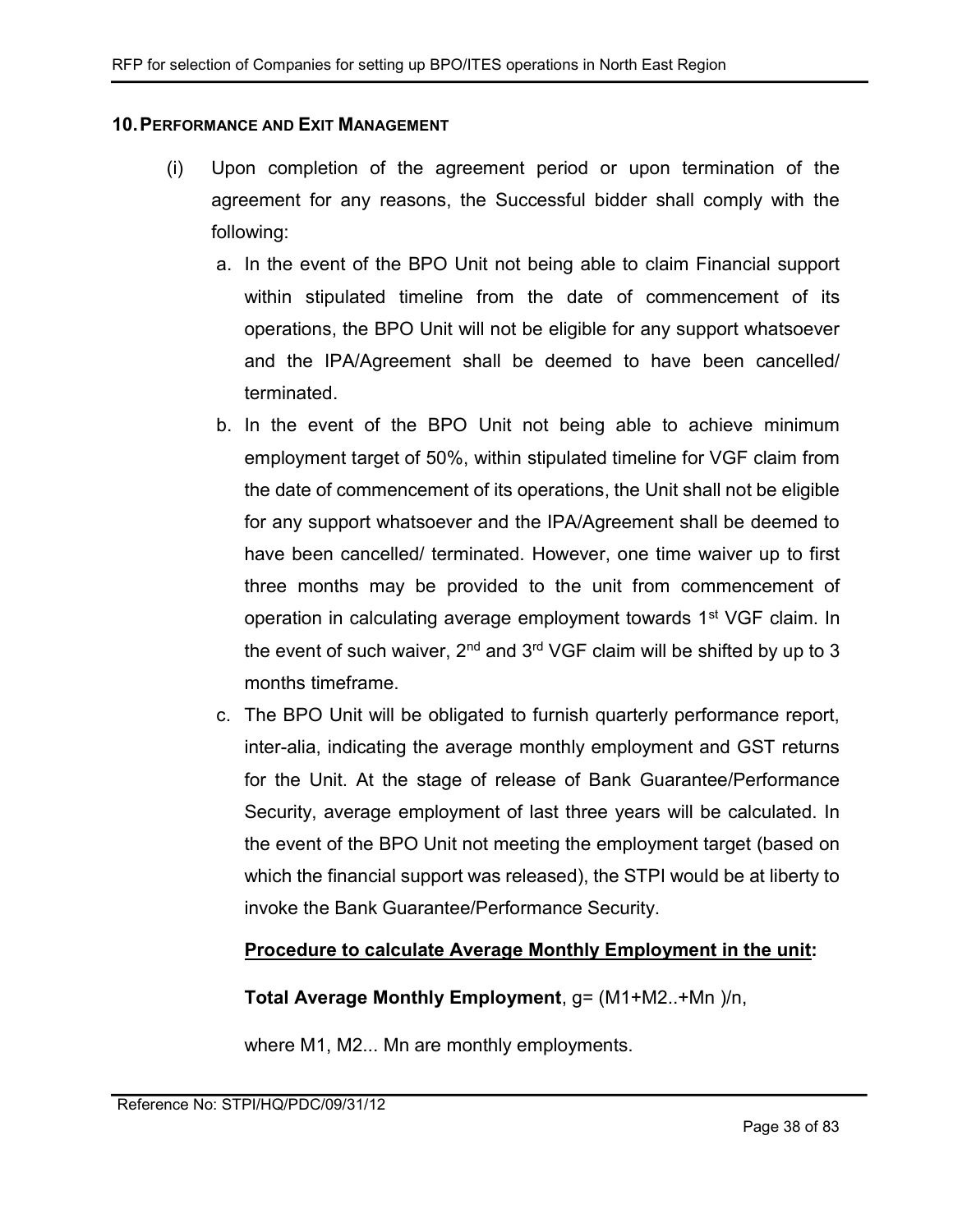An example: Assuming a unit setup for 100 seats BPO/ITES operations commenced form 1st day of the month. If the number of employees in the unit changed (Joined or relieved) at 2 instances

 ( In this example it is 11th and 16th day of the month) then monthly average employment will be calculated as under:

| Duration (D)                           | Number of employees (N)                                |
|----------------------------------------|--------------------------------------------------------|
| 1st to 10th day of the month (D1) 50   | (N1)                                                   |
| 11th to 15th day of the month (D2) 120 | (N2)(70 employees joined on<br>11th day of the month)  |
| 16th to 31st day of the month (D3) 225 | (N3)(105 employees joined on<br>16th day of the month) |

D= Number of days, N= number of employees

# Average Monthly Employment =

# (N1 X D1 + N2 X D2 + N3 X D3)/Total Number of days in a Month

$$
= (50 \times 10 + 120 \times 5 + 225 \times 16)/31 = 151.6
$$

- (ii) The BPO Unit shall be under obligation to furnish any information sought by an authorized representative of MeitY/ STPI, within a reasonable time frame and failure to do so may amount to forfeiture of Bid Security/ Encashment of Bank Guarantee, as the case may be.
- (iii) The MeitY shall be at liberty to relax any condition, for reasons to be recorded in writing, for achieving the larger objective of this Scheme and removal of difficulties.
- (iv) Time under force Majeure will not be considered in the 3 years period of operations, subject to the BPO Unit produce evidence of the date of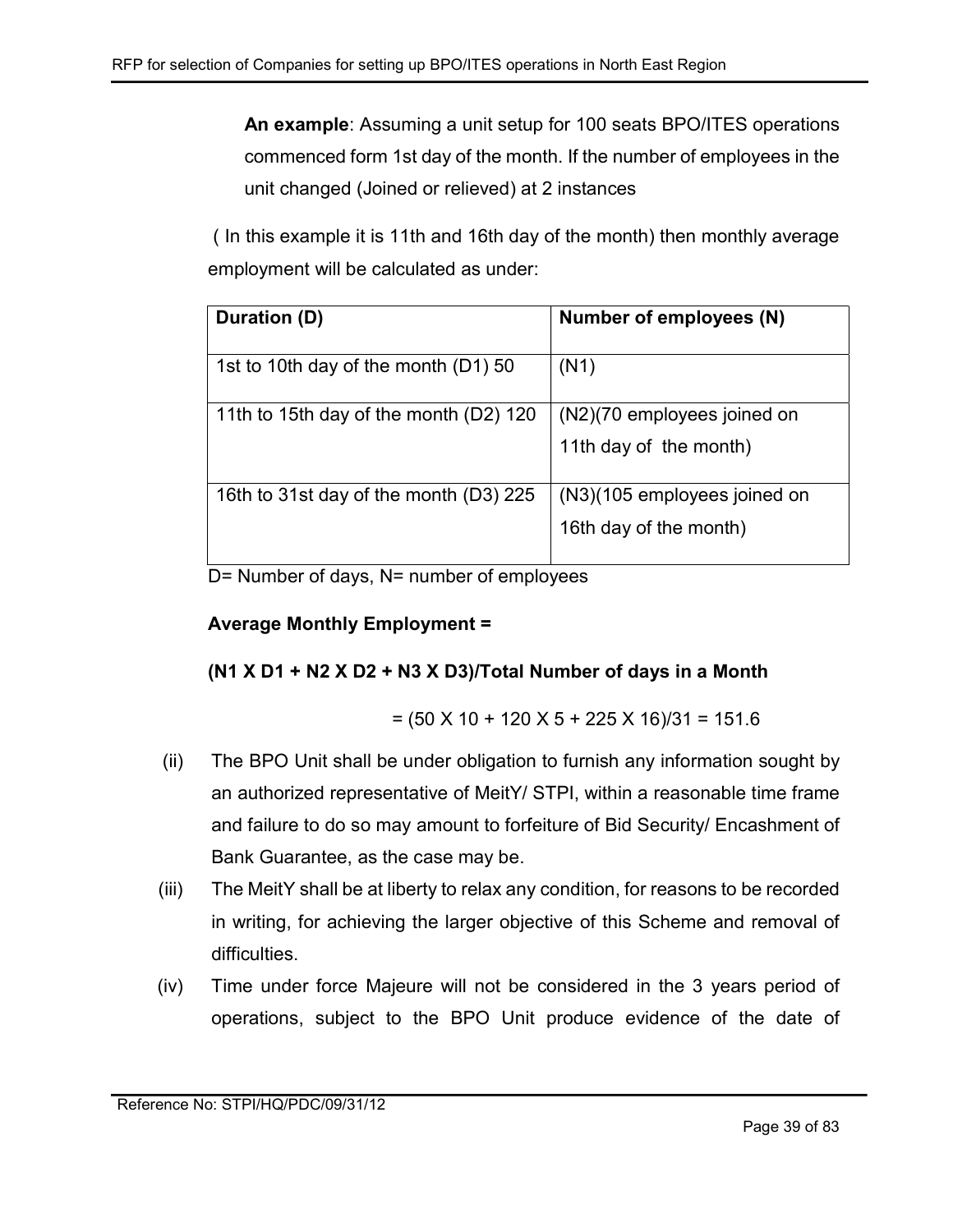occurrence and the duration of the force Majeure in an adequate manner by means of documents drawn up by responsible authorities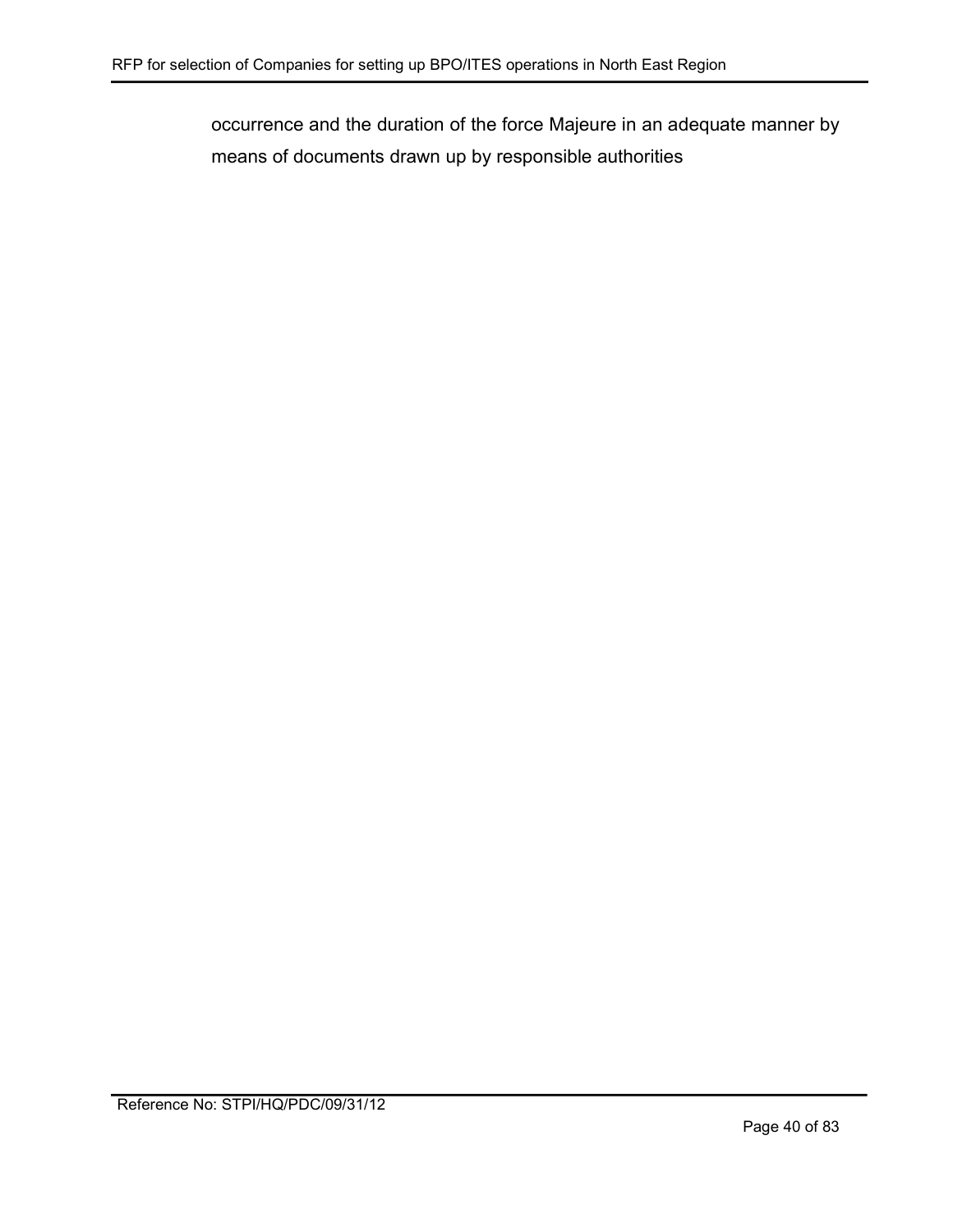### 11. SCOPE OF WORKS

### 11.1. Setting Up BPO Operations

Successful bidder shall set up BPO/ITES operations, as per IPA.

The successful bidder shall provision the following requirements (not limited to) to meet their business requirements:

- Creation of Interiors.
- Technical infrastructure such as Servers, Storage, Printers, Fax, EPABX etc.
- Network Connectivity: Internet, LAN, etc.
- BPO Hardware/Software as required.
- Support infrastructure: Air-conditioned, UPS etc as required.

### 11.2. Development of Required Facility/Support Infrastructure

Successful bidder shall provision a fully-functional BPO/Call center set up with the following indicative infrastructure in order to perform its activities effectively in the acquired/leased /rented space. List of admissible items for financial support (Appendix-E) should be purchased/hired/leased in the name of Applicant bidder (or service provider, if applicable as per the provisions of RFP).

- Air-conditioning (AC), UPS, DG
- Interiors: Portioning, Cabins, Meeting Rooms, Cafeteria, Furniture, etc.
- Electrical Wiring & fittings
- Power back-up facility
- Workstations, Headphones, CRM, IVRS, Dialer etc
- Servers, Networking & Storage equipment as required
- Network Cabling, CCTV
- Other misc. goods not exceeding 5 % of the total cost of above items including Tools, kits and spares.

### 11.3. Recruitment of Manpower and Training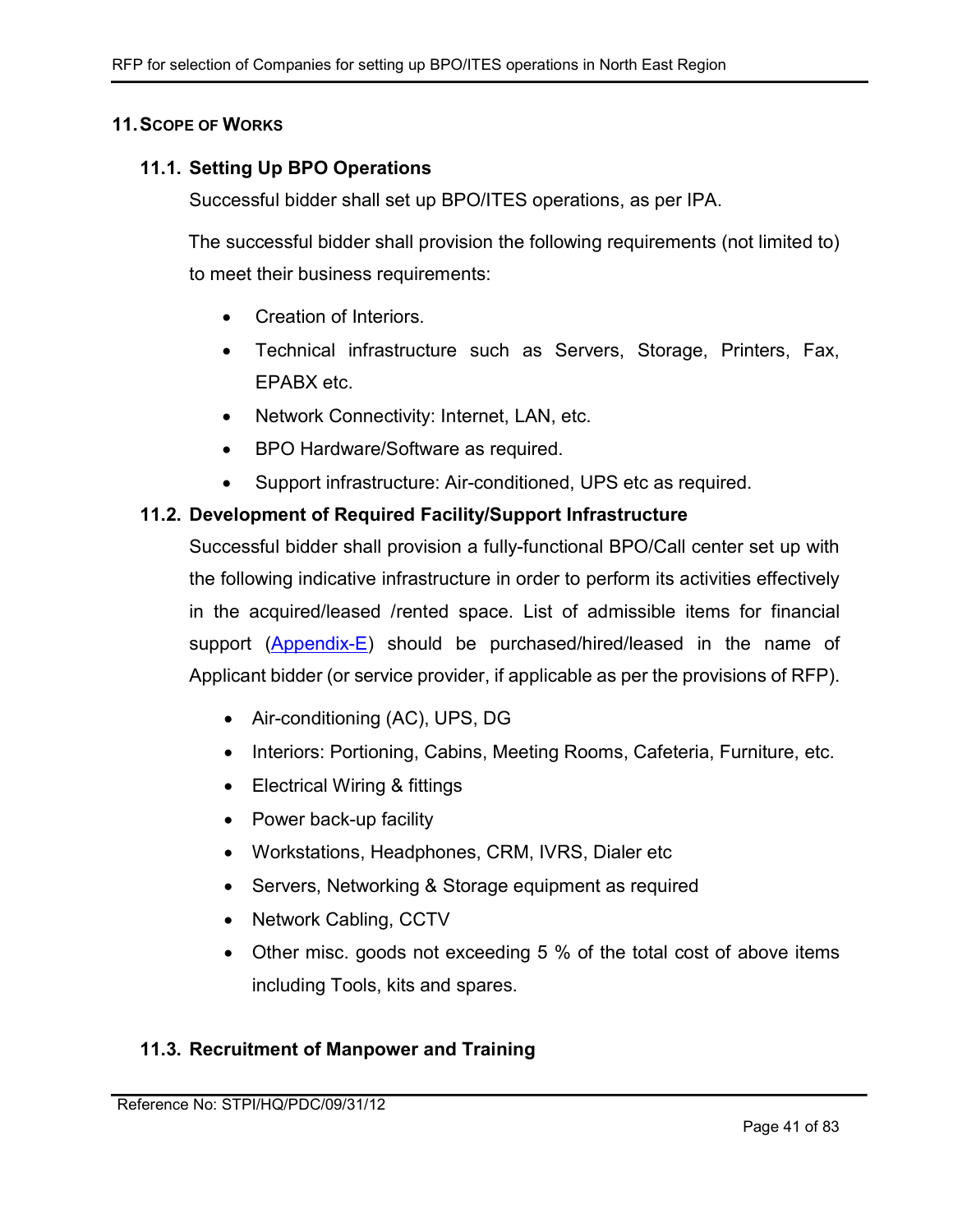The Successful bidder shall employ local youth of NER. The bidder shall also create, train, manage, motivate and retain the manpower with adequate training as per the business requirements

## 11.4. Operation & Maintenance of The Facility

The bidder shall be responsible for Operation & Maintenance of the BPO operations but not limited to the following:

- Remuneration/Salary: The bidder shall have sufficient funds to meet the remuneration/salary requirements of the manpower for three years.
- Support Infrastructure: The bidder shall renew the AMC regularly for AC, UPS, DG, Building Management System etc. uninterrupted operations of the business.
- Technical Infrastructure: The bidder shall form O&M team consists of Project Manager, BPO Expert, System Administrator, Network Administrator, etc.
- The successful bidder shall ensure the safety and security for the BPO/ Call Center equipment and the building facilities.

## 11.5. Marketing of BPO Services

The successful bidder shall be required to Market their Services for generation of revenues.

## 11.6. Optimal Usage of The Capacity

The bidder shall make all the efforts to employ at least 1.5 times the number of seats to achieve the employment Target.

## 11.7. Review and Audit of Operations

- To support and facilitate STPI during its periodical review of the operation.
- To conduct the system audit periodically.
- To extend support and provide all the documentation during audit of STPI

## 11.8. Manage Risks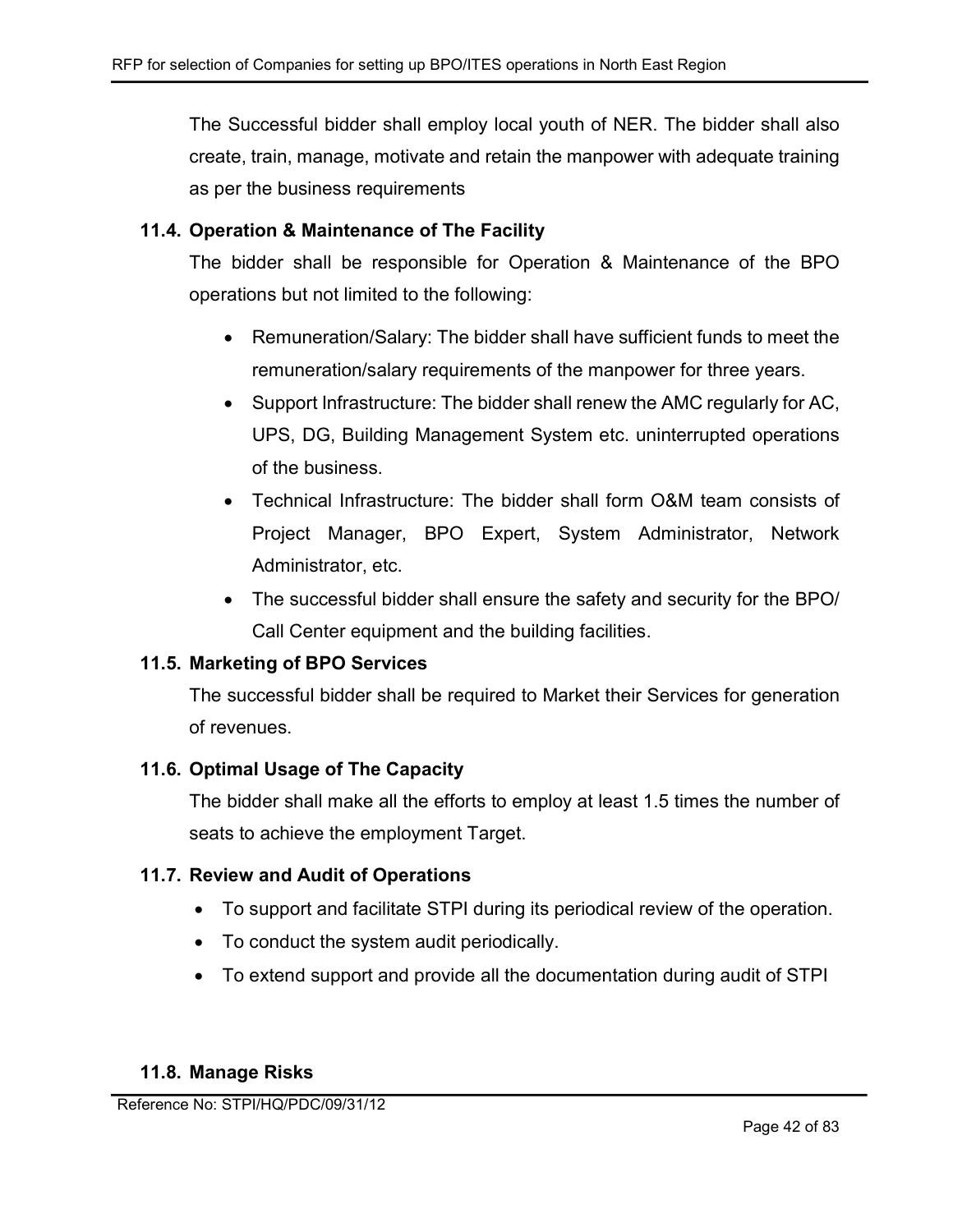- The successful bidder shall identify and bear all the risk associated with Implementation and Operations& Maintenance of the BPO for the entire contract period at his own expense.
- The successful bidder shall identify and bear all the risks involved with Sales, Service Quality and Standards, Revenue collections and sustainability of the operations at his own expense.
- STPI shall not compensate for any losses if any incurred by the Successful Bidder during entire contract period.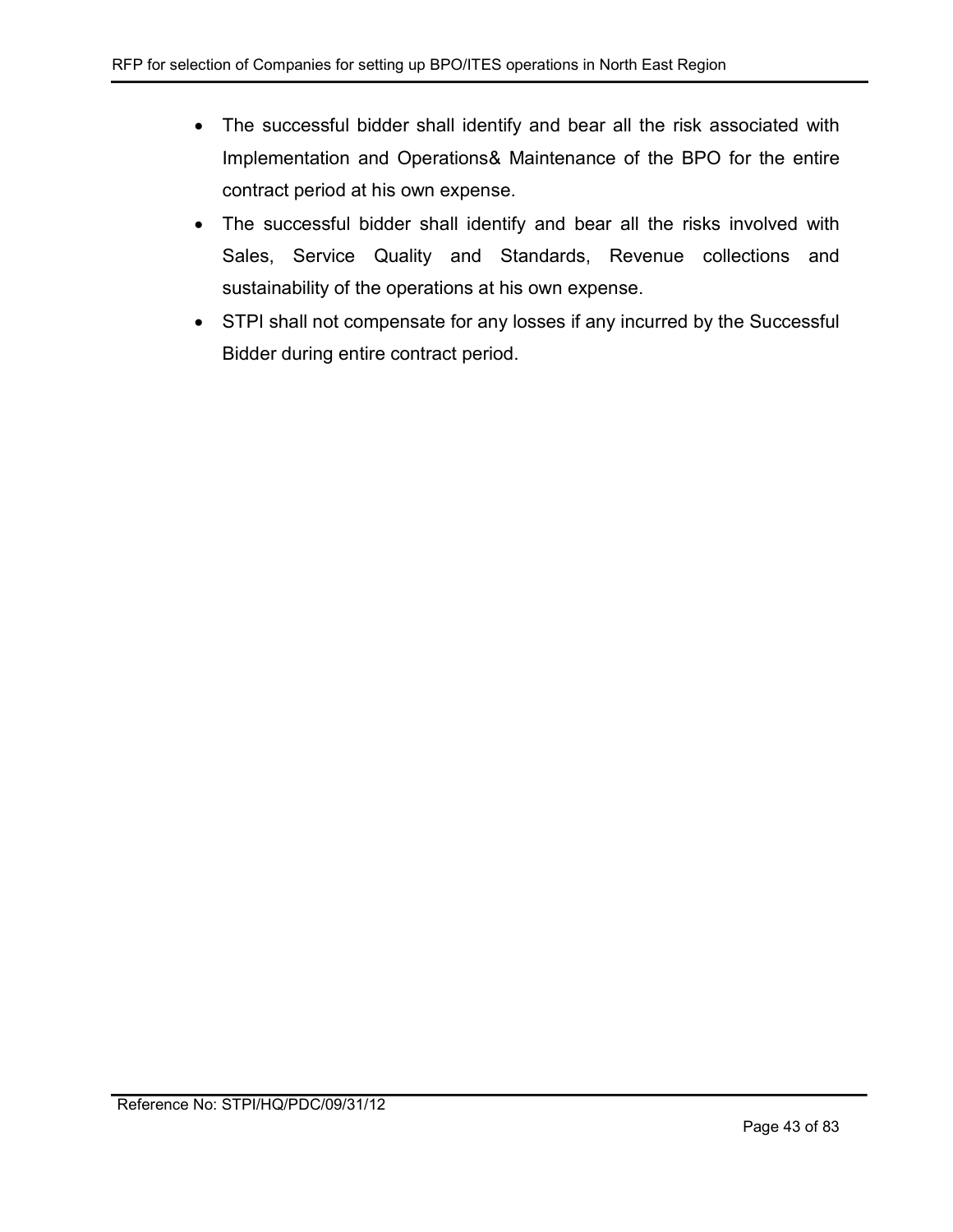## 12. LIST OF APPENDICES

| Appendix - A. | <b>Covering Letter</b>                         |
|---------------|------------------------------------------------|
| Appendix - B. | <b>Format For Technical Eligibility</b>        |
| Appendix - C. | <b>Bidder's Client Reference</b>               |
| Appendix - D. | Declaration Regarding Clean Track Record       |
| Appendix - E. | List Of Admissible Items For Financial support |
| Appendix - F. | <b>Format For Financial Bid</b>                |
| Appendix - G. | <b>Implementation Timelines</b>                |
| Appendix - H. | Form Of Performance Bank Guarantee             |
| Appendix - I. | In-Principle Approval Format                   |
| Appendix - J. | <b>MSA Format</b>                              |
|               |                                                |

Appendix - K. Instructions for Online Bid Submission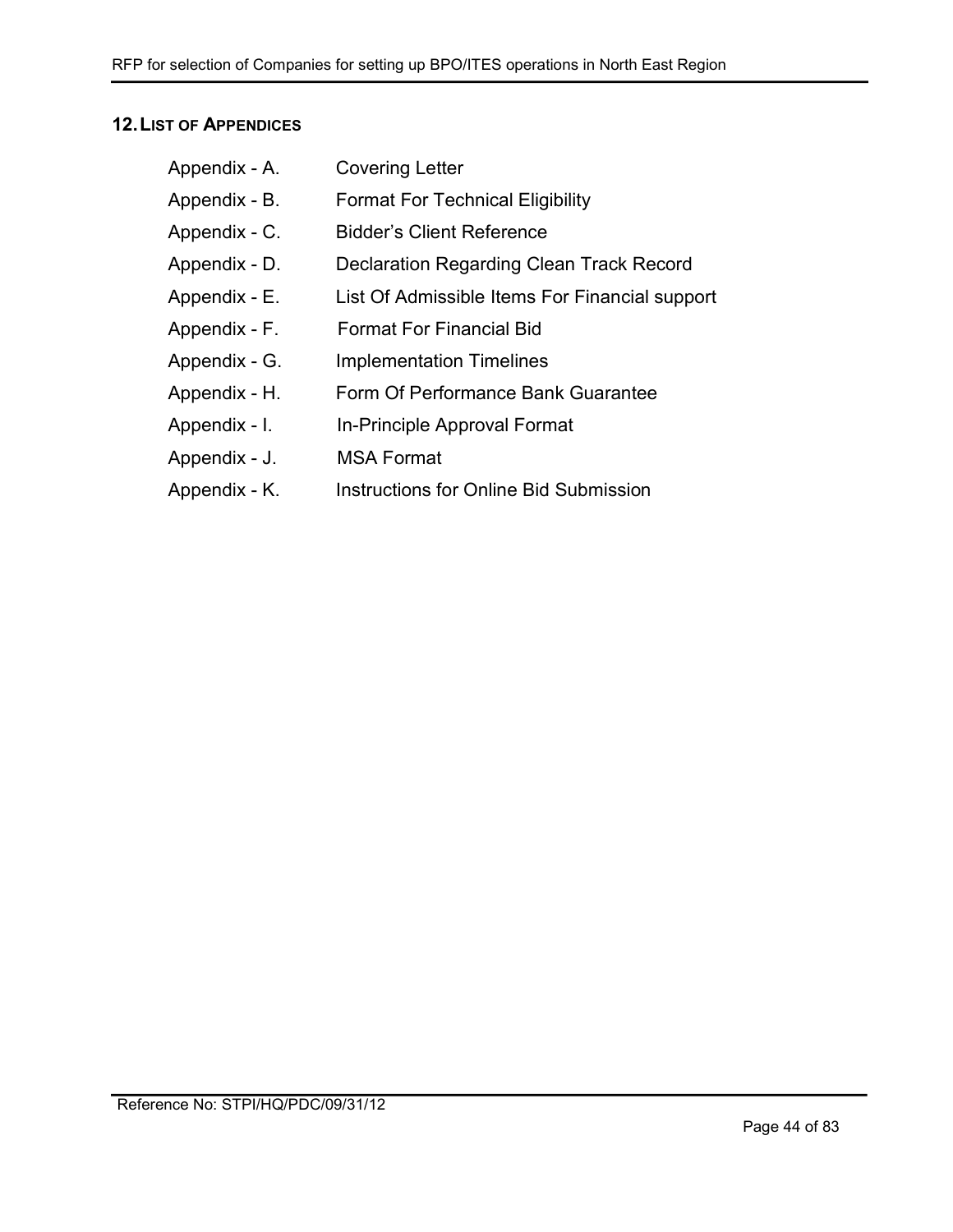### APPENDIX – A: COVERING LETTER

To,

The Chief Administrative Officer, Software Technology Parks of India, 9th Floor, NDCC-II Building, Jai Singh Road (Opp. Jantar Mantar), New Delhi-110 001

# Sub: Setting up of BPO/ITES operations under the "North East BPO Promotion Scheme (NEBPS)"

Ref: RFP No. ……………………………………………….

Sir,

This has reference to the RFP document [No. ………………………………….Dated.....] regarding Setting up of the BPO/ITES operations under the NEBPS.

All the provisions of this RFP Document and corrigendum(s) are acceptable to M/s <Company Name> .The undersigned is authorized signatory on behalf of M/s <Company Name> and is, therefore, competent Authority to submit this Bid (Power of Attorney Enclosed). The proof of online submission of Tender fee of Rs. 5000/- and Bid Security Deposit is enclosed with the Technical Bid.

Yours faithfully,

(Signature of the Bidder)

Printed Name

**Designation** 

Seal

Date:

Business Address, Email & Contact Number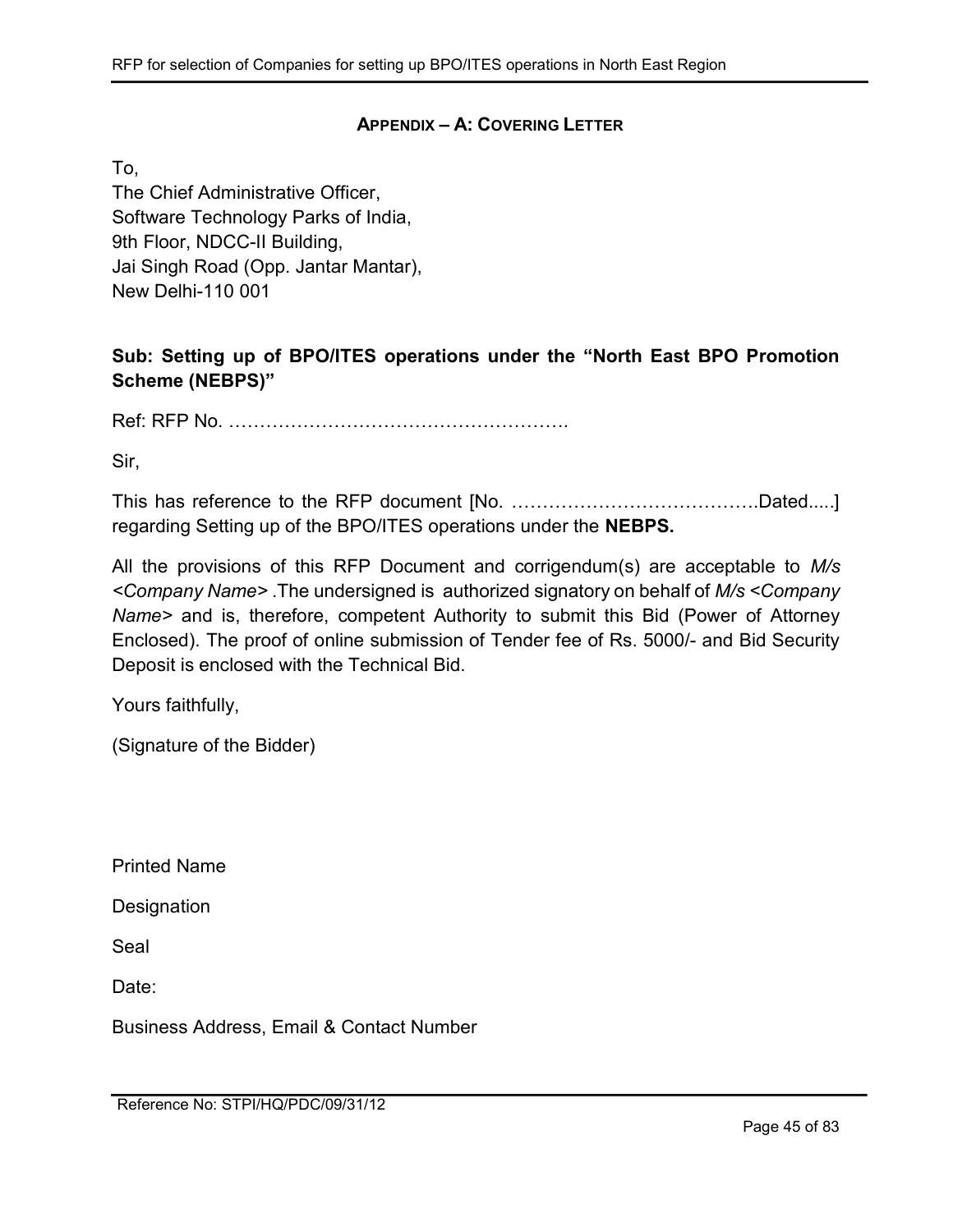| Registered in India under<br>Companies Act 1956/2013<br>Limited<br>Liability<br><b>or</b><br>Partnership Act 2008<br>Undertaking to operate for                                                                   | Copy of Certificate<br>of Incorporation<br>Self Certification by |  |
|-------------------------------------------------------------------------------------------------------------------------------------------------------------------------------------------------------------------|------------------------------------------------------------------|--|
|                                                                                                                                                                                                                   |                                                                  |  |
| years and commitment to<br>employ at least 1.5 times<br>the number of seats, for<br>which the bid is submitted.                                                                                                   | Authorized<br>the<br>Representative                              |  |
| Proof of Ownership of the<br>premise for setting<br>up<br><b>BPO/ITES</b><br>operations<br>(provide<br>documentary<br>evidence).                                                                                  | As applicable                                                    |  |
| <b>OR</b><br><b>Details</b><br>of<br>of<br>lease<br>premises for at least 3<br>with<br>years<br>area<br>and<br>location along with copy of<br>lease agreement for setting<br>up BPO/ITES operations.<br><b>OR</b> |                                                                  |  |
|                                                                                                                                                                                                                   | a minimum period of 3                                            |  |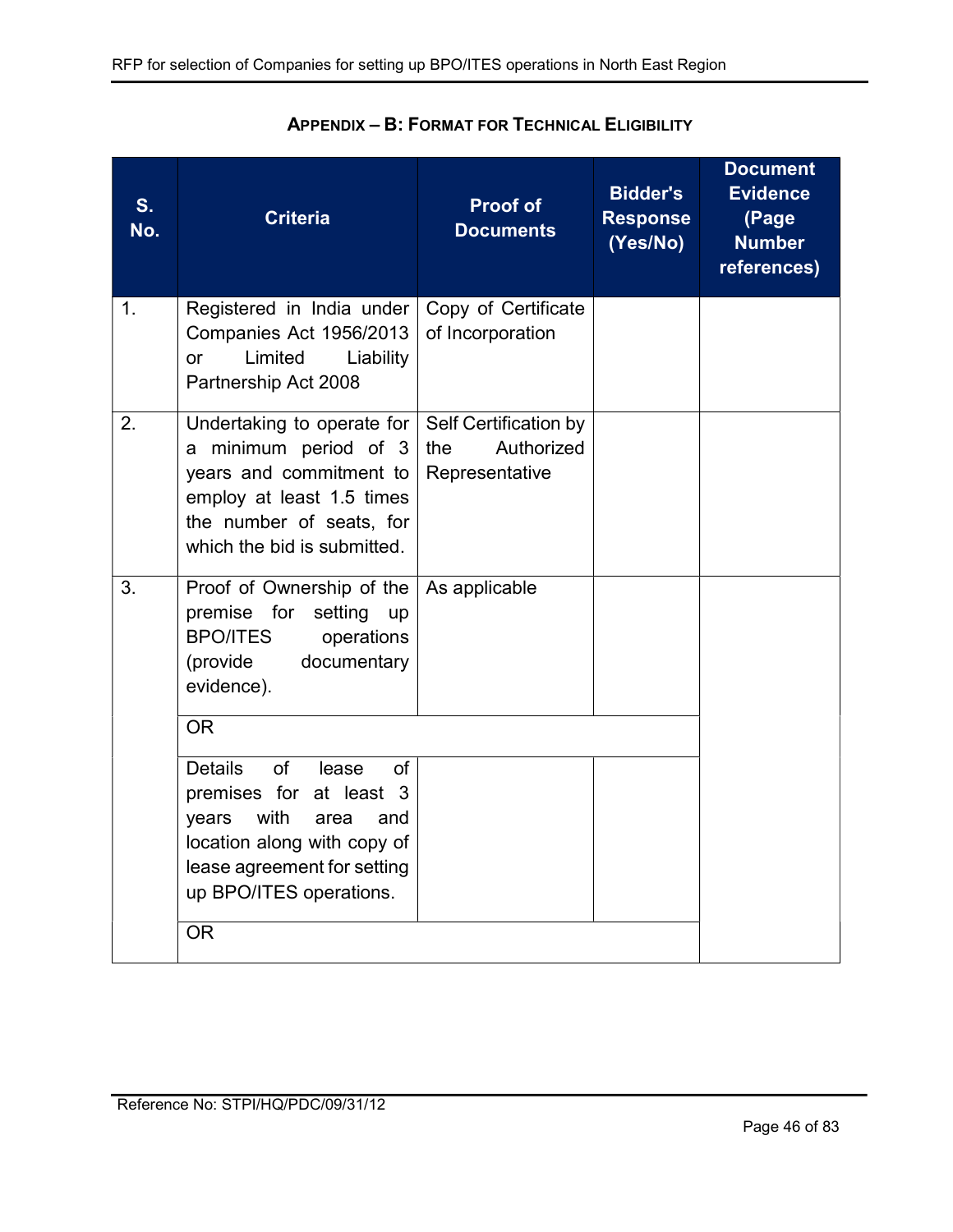|                  | Undertaking<br>take<br>to                                           |                            |  |
|------------------|---------------------------------------------------------------------|----------------------------|--|
|                  | appropriate<br>premise                                              |                            |  |
|                  | (@40sq.ft./seat) on lease                                           |                            |  |
|                  | for at least 3 years for<br><b>BPO/ITES</b><br>setting<br><b>up</b> |                            |  |
|                  | operations.                                                         |                            |  |
|                  |                                                                     |                            |  |
|                  |                                                                     |                            |  |
| 4.               | Annual turnover of the                                              | Copy of Balance            |  |
|                  | eligible Indian company as                                          | Sheet/Chartered            |  |
|                  | laid down in the eligibility<br>criteria.                           | Accountant<br>Certificate. |  |
|                  |                                                                     |                            |  |
|                  | Please provide details as                                           | Copy of IT Returns         |  |
|                  | Table-A below.                                                      | for immediate past         |  |
|                  |                                                                     | 3 years.                   |  |
|                  |                                                                     |                            |  |
|                  | case of Consortium<br>In.                                           |                            |  |
|                  | please provide details as<br>Table-B below.                         |                            |  |
|                  |                                                                     |                            |  |
| 5.               | Positive Net worth of the                                           | Chartered                  |  |
|                  | eligible Indian company as                                          | Accountant                 |  |
|                  | on last audited FY, CA                                              | Certificate.               |  |
|                  | certified.                                                          |                            |  |
| 6.               | Technical<br>resource                                               | Attach copy of CVs         |  |
|                  | availability                                                        | of 5 key resources.        |  |
| $\overline{7}$ . | Should<br>not<br>be<br>under                                        | Furnish                    |  |
|                  | declaration of ineligibility                                        | Undertaking as per         |  |
|                  | for corrupt or fraudulent                                           | <b>Appendix-D</b>          |  |
|                  | practices or blacklisted by                                         |                            |  |
|                  | any of the Government                                               |                            |  |
|                  | agencies                                                            |                            |  |
| 8.               | The<br>necessary                                                    | Furnish necessary          |  |
|                  | permissions<br>and                                                  | supporting                 |  |
|                  | registration required as per                                        | documents/                 |  |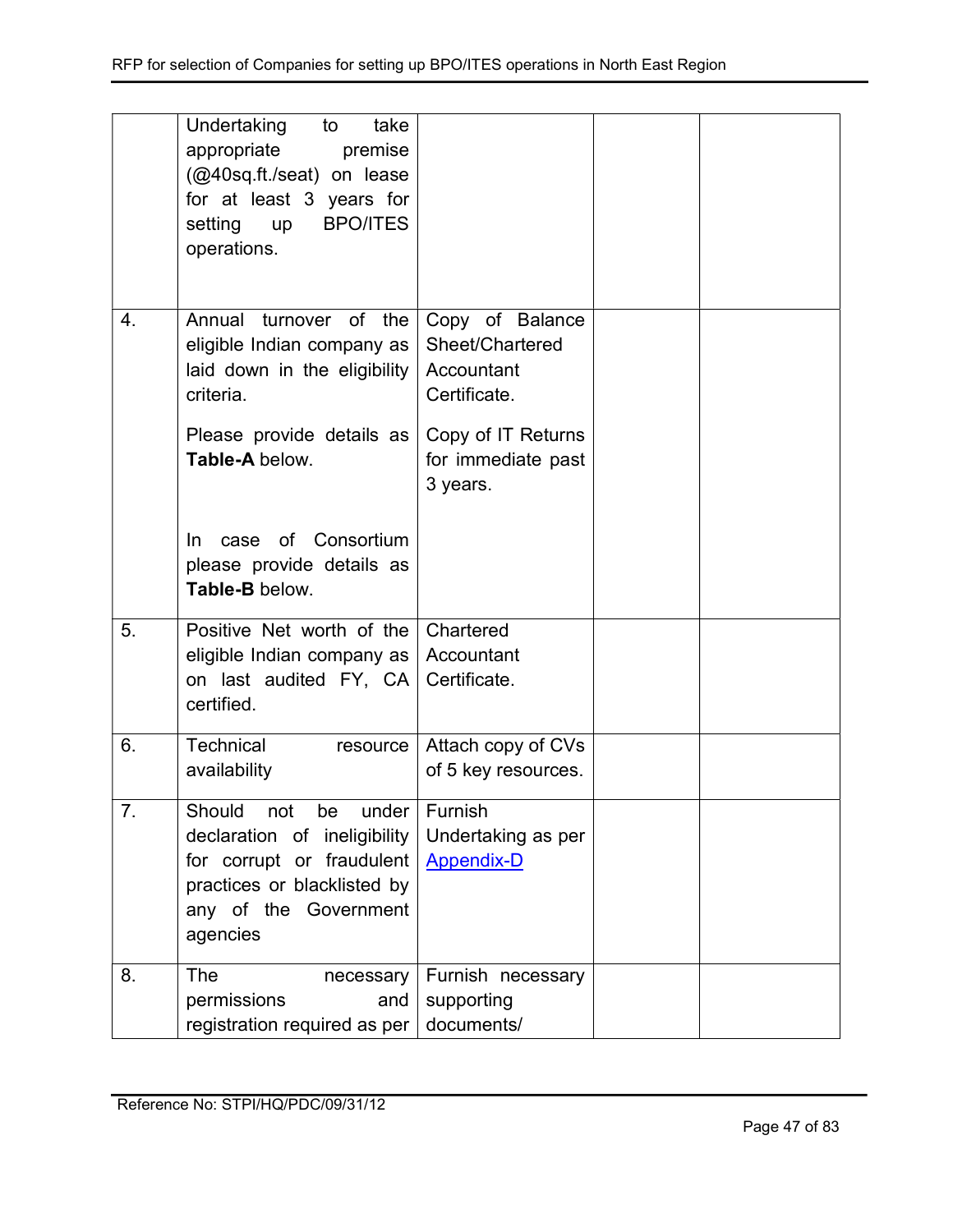|     | the DoT guidelines w.r.t.<br>BPO operations.                                                                                                                                                                                                                                              | registration<br>certificates.                                     |  |
|-----|-------------------------------------------------------------------------------------------------------------------------------------------------------------------------------------------------------------------------------------------------------------------------------------------|-------------------------------------------------------------------|--|
| 9.  | registration<br>The<br>and<br>other<br>certificate(s)<br>applicable documents such<br>as PAN, Service tax, VAT,<br>Labour department, GST<br>and<br>other<br>etc.,<br>any<br>statutory requirements to<br>operate in the region where<br>willing to setup Operations,<br>to be submitted. | Furnish applicable<br>registration<br>certificates/<br>documents. |  |
| 10. | Details of Seats applied in<br>State along<br>with<br>each<br>location<br>wise<br>seats<br>distribution as per Table-C                                                                                                                                                                    |                                                                   |  |
| 11  | Contact details<br>as<br>per<br><b>Table-D</b>                                                                                                                                                                                                                                            |                                                                   |  |
| 12  | <b>Bidder Bank Account detail</b><br>as per Table-E                                                                                                                                                                                                                                       |                                                                   |  |
| 13  | Detail if investment started<br>for the operation after<br>previous round of NEBPS<br>bidding (Table-F)                                                                                                                                                                                   |                                                                   |  |

Note: Please enclose the supporting documents in the same sequence as mentioned in above table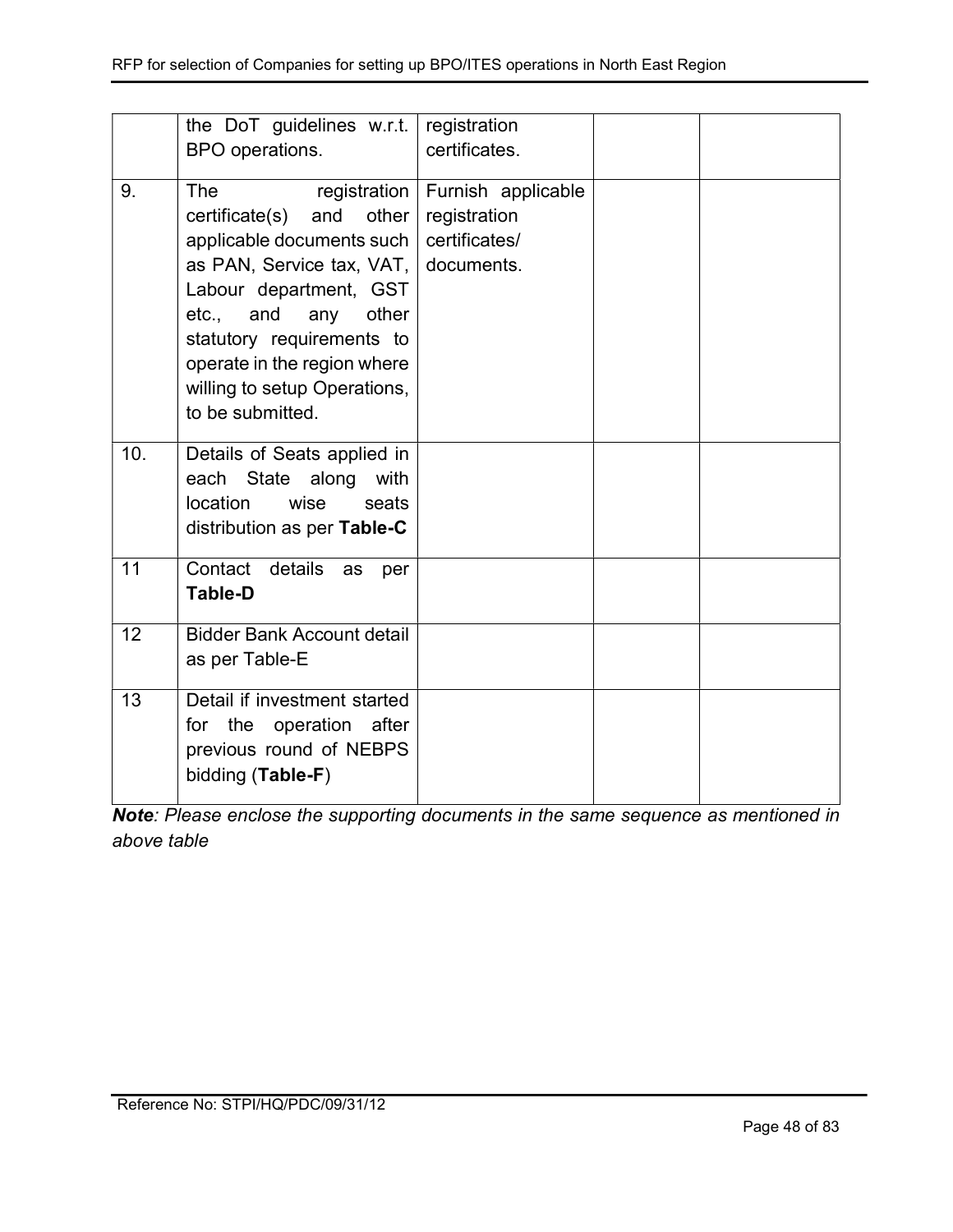| Name of Bidder | <b>Annual turnover - in Rs Lakhs</b> |  |                   |         |
|----------------|--------------------------------------|--|-------------------|---------|
|                | FY 2015-16 FY 2016-17                |  | <b>FY 2017-18</b> | Average |
|                |                                      |  |                   |         |

Table A: Annual Turnover of Bidder

## Table B: Equity Share Holding Pattern of Consortium

| S.<br>No.     | Name of the<br><b>Consortium</b><br><b>Member</b> | Status- eligible Indian Co./<br><b>Entrepreneur/ Local</b><br><b>Entrepreneur/ Society</b> | <b>Equity share holding</b><br>percentage |
|---------------|---------------------------------------------------|--------------------------------------------------------------------------------------------|-------------------------------------------|
|               |                                                   |                                                                                            |                                           |
| $\mathcal{P}$ |                                                   |                                                                                            |                                           |
| 3.            |                                                   |                                                                                            |                                           |

Note: Please furnish the following:

- 1) Copy of Balance Sheet, IT returns of Consortium Partners with CA Certificate.
- 2) Copy of the agreement indicating responsibility of each consortium partner.
- 3) Copy of the Domicile of the State in case of Local Entrepreneur as Consortium **Partner**

### Table C: Details of Seats applied across States

| <b>State/UT</b> | Name of<br><b>City/District</b>  | <b>Number of seats</b> | <b>Total Seats in a</b><br><b>State</b> |
|-----------------|----------------------------------|------------------------|-----------------------------------------|
|                 | (i)                              |                        |                                         |
|                 | (ii)                             |                        |                                         |
|                 |                                  |                        |                                         |
|                 | <b>Total seats across States</b> |                        |                                         |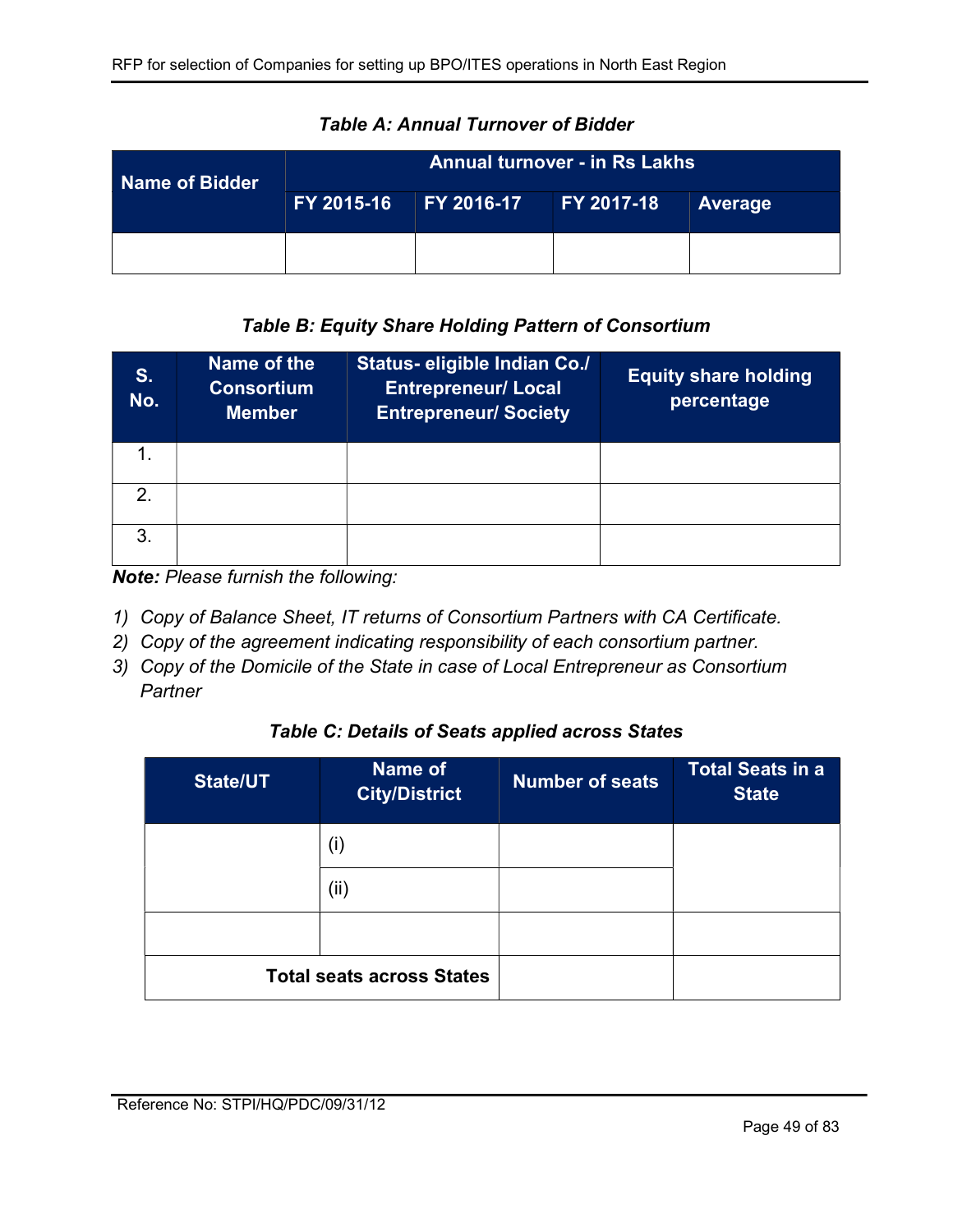| <b>Contact Person Name</b>       |                       |             |              |                 |
|----------------------------------|-----------------------|-------------|--------------|-----------------|
|                                  |                       |             |              |                 |
| <b>Registered Office Address</b> |                       |             |              |                 |
| <b>Address Line1</b>             | <b>Address Line 2</b> | <b>City</b> | <b>State</b> | <b>Pin Code</b> |
|                                  |                       |             |              |                 |

|  | Table D: Contact details of bidder |  |  |  |
|--|------------------------------------|--|--|--|
|--|------------------------------------|--|--|--|

| <b>Communication Address</b> |                       |             |              |                 |
|------------------------------|-----------------------|-------------|--------------|-----------------|
| <b>Address Line1</b>         | <b>Address Line 2</b> | <b>City</b> | <b>State</b> | <b>Pin Code</b> |
|                              |                       |             |              |                 |
|                              |                       |             |              |                 |
| <b>Contact No.1(Mobile)</b>  |                       |             |              |                 |
|                              |                       |             |              |                 |
| <b>Contact No. 2</b>         |                       |             |              |                 |
|                              |                       |             |              |                 |
| <b>Email ID 1</b>            |                       |             |              |                 |
|                              |                       |             |              |                 |
| <b>Email ID 2</b>            |                       |             |              |                 |
|                              |                       |             |              |                 |
| Fax No.                      |                       |             |              |                 |

Note: In case of consortium, contact detail as per Table - D above should be provided for all consortium partners.

(Authorized Signatory for the Bidder)

Name:

Date:

Contact Number:

E-mail:

Reference No: STPI/HQ/PDC/09/31/12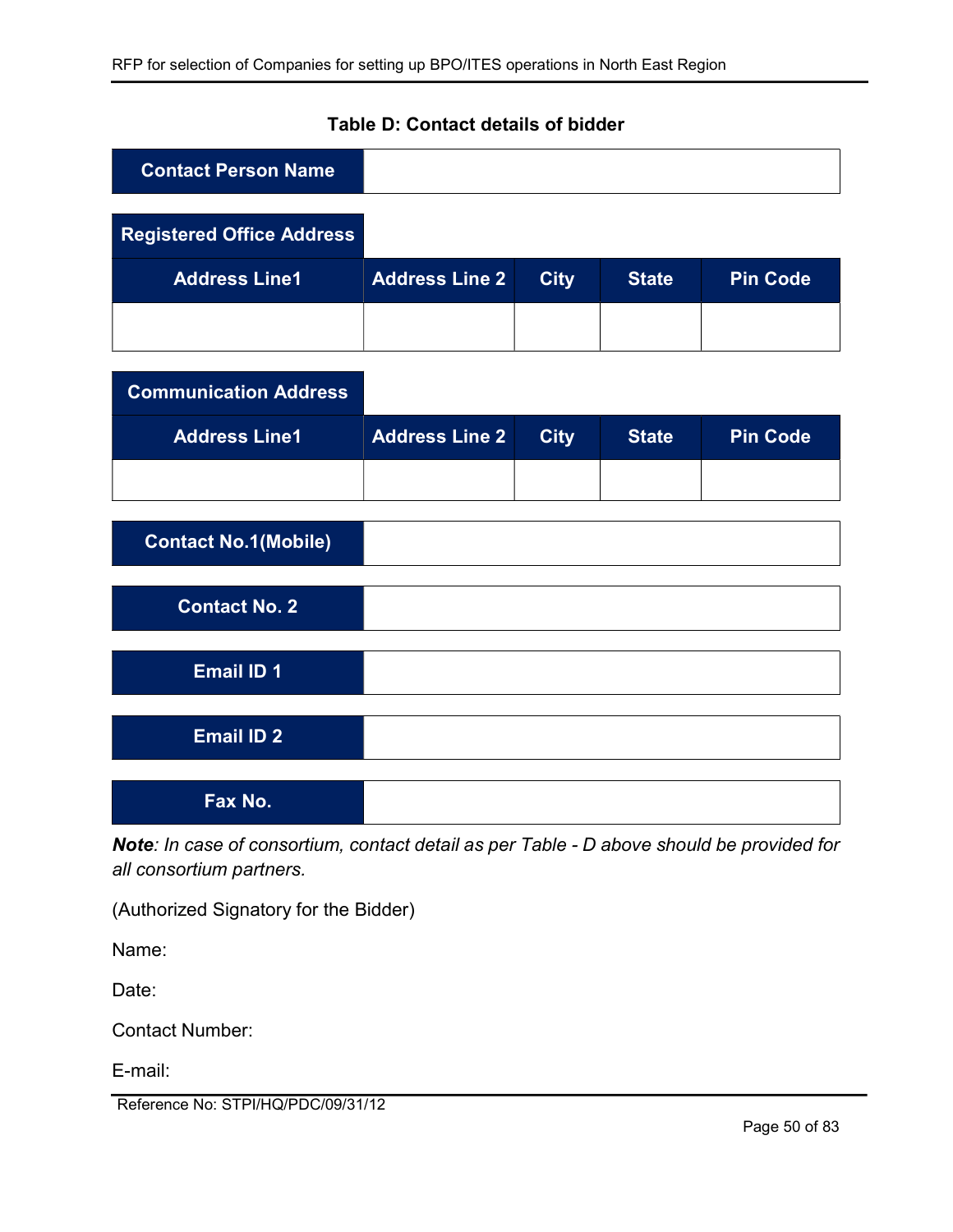### Table–E: Bidder Bank Account Details

| <b>Name of Account Holder</b> |  |
|-------------------------------|--|
| <b>Account No.</b>            |  |
| <b>Bank</b>                   |  |
| <b>IFSC Code</b>              |  |
| <b>Bank Branch Address</b>    |  |

Note: If applicable, the EMD/Bid Security will be released to the above mentioned account.

(Authorized Signatory for the Bidder)

Name:

Date:

Contact Number:

E-mail: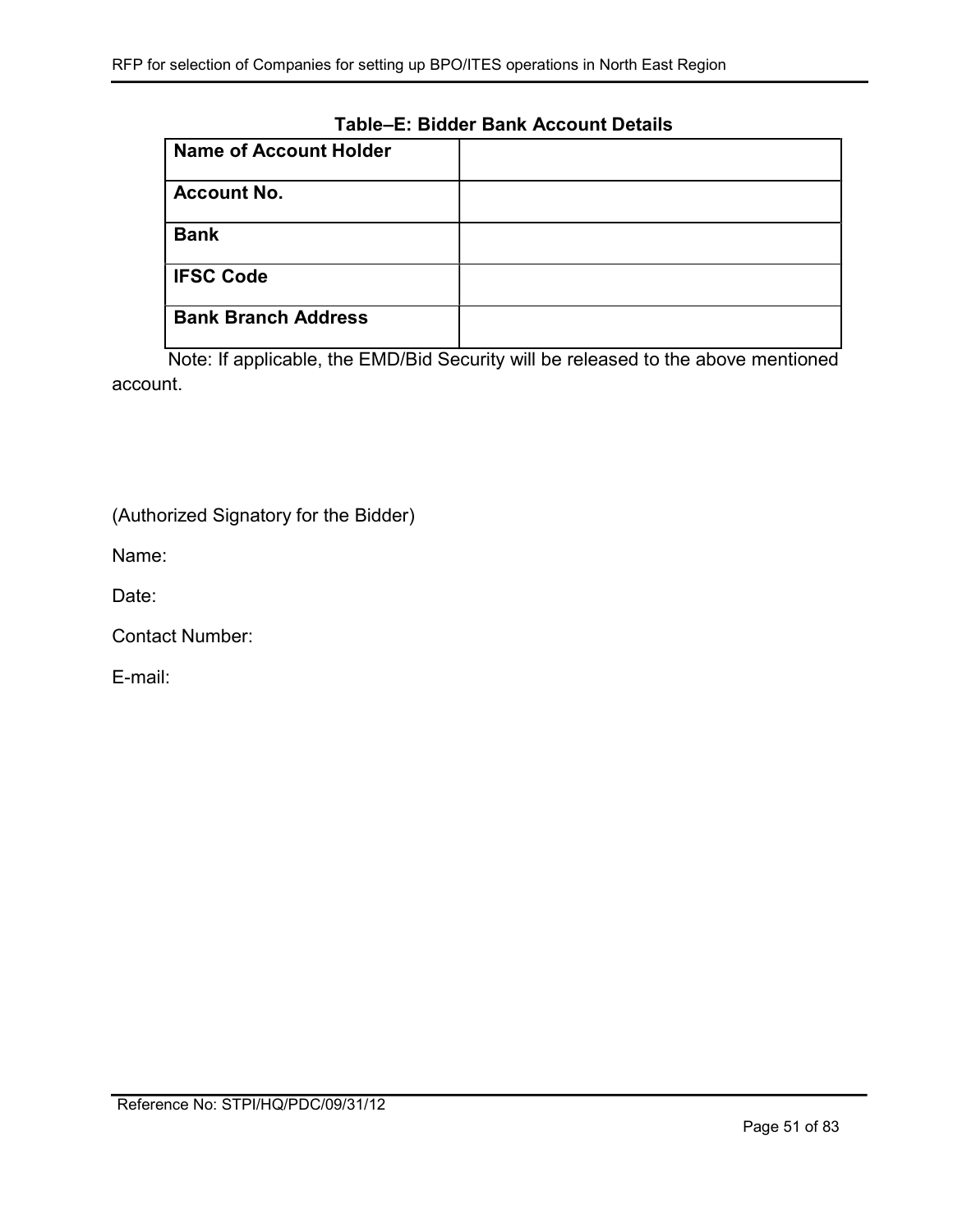## Table–F: Detail of the BPO/ITES unit, if eligible investment started after previous round of NEBPS bidding

| SI No. | Location   | <b>State</b> | Date on    | <b>Complete Address of the</b>     | No. of      |
|--------|------------|--------------|------------|------------------------------------|-------------|
|        | (City/Town |              | which      | <b>BPO/ITES unit, if available</b> | regular     |
|        |            |              | eligible   |                                    | employees   |
|        |            |              | capital    |                                    | at present, |
|        |            |              | investment |                                    | if employed |
|        |            |              | started    |                                    |             |
|        |            |              |            |                                    |             |
| h      |            |              |            |                                    |             |
|        |            |              |            |                                    |             |

Note: Fill details for each applicable location/setup

(Authorized Signatory for the Bidder)

Name:

Date:

Contact Number:

E-mail: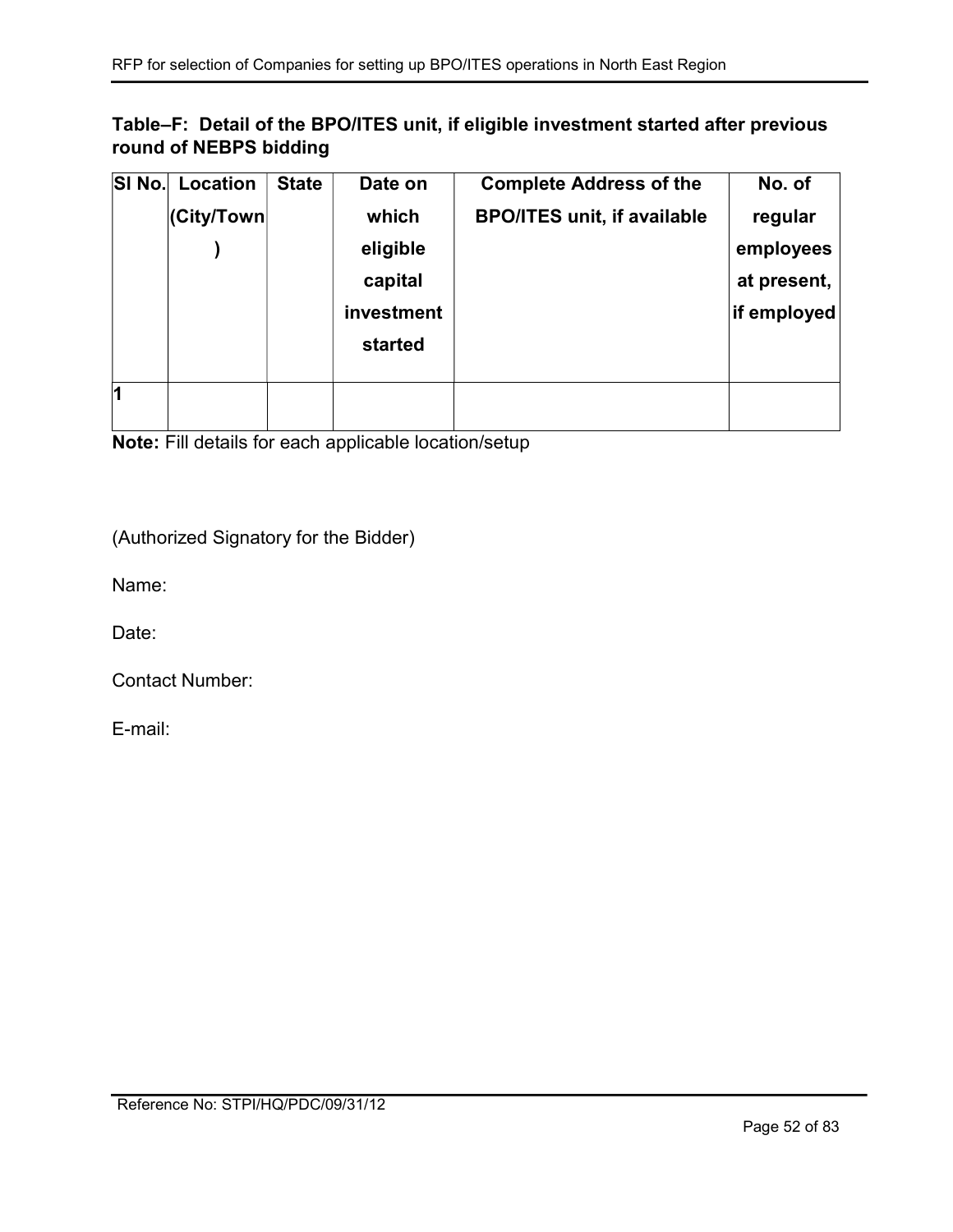| <b>Location</b> | <b>Name of the</b><br><b>Customer/</b><br>organization | <b>Projects</b><br><b>Executed</b> | <b>Contact</b><br><b>Name</b> | <b>Contact</b><br>number (Phone Mail ID<br>/ mobile) |  |
|-----------------|--------------------------------------------------------|------------------------------------|-------------------------------|------------------------------------------------------|--|
|                 |                                                        |                                    |                               |                                                      |  |
|                 |                                                        |                                    |                               |                                                      |  |
|                 |                                                        |                                    |                               |                                                      |  |
|                 |                                                        |                                    |                               |                                                      |  |
|                 |                                                        |                                    |                               |                                                      |  |
|                 |                                                        |                                    |                               |                                                      |  |
|                 |                                                        |                                    |                               |                                                      |  |
|                 |                                                        |                                    |                               |                                                      |  |

APPENDIX – C: BIDDER'S CLIENT REFERENCE

Bidders should highlight their expertise in executing such projects.

(Authorized Signatory for the Bidder)

Name:

Date:

Contact Number:

e-Mail ID: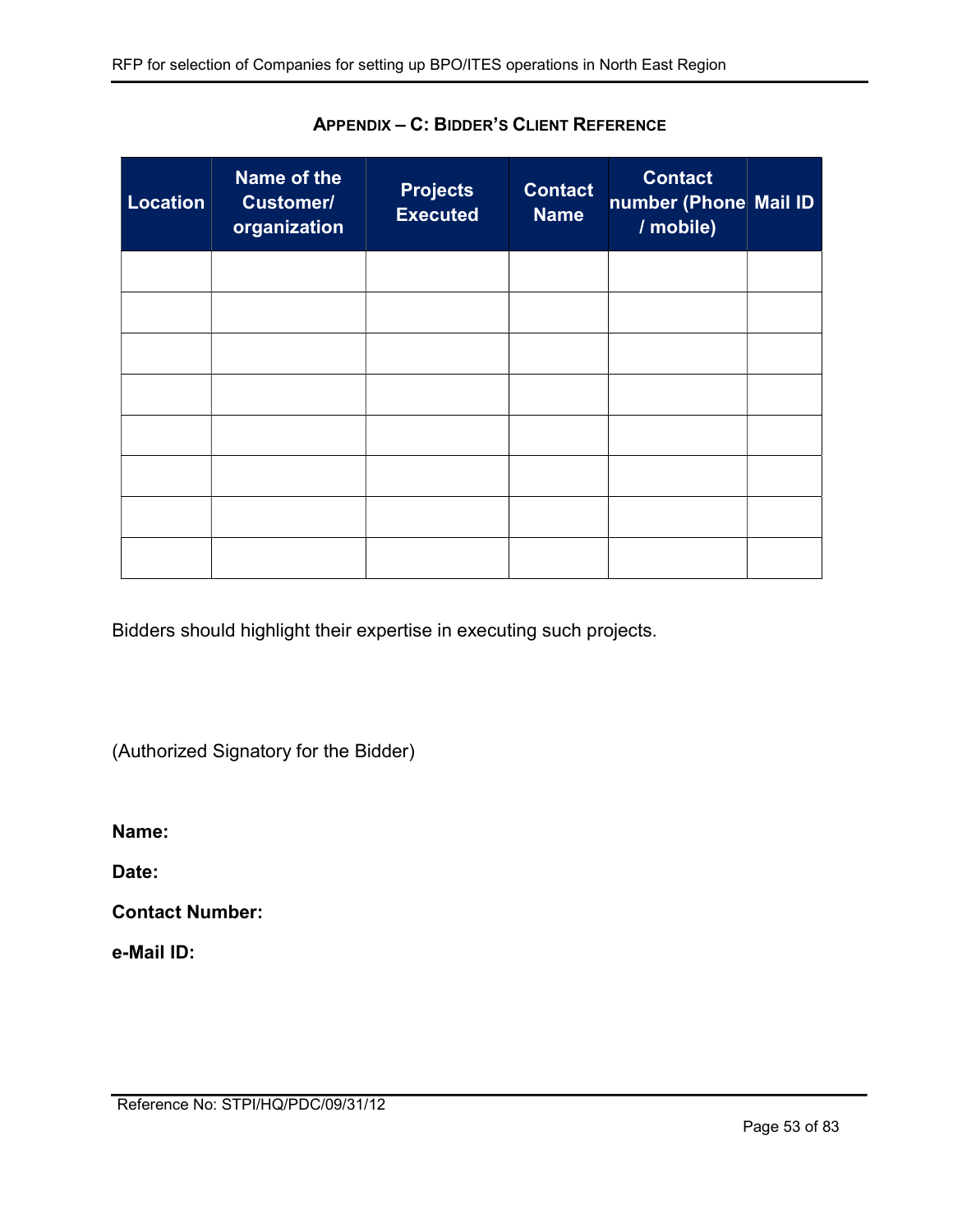### APPENDIX – D: DECLARATION REGARDING CLEAN TRACK RECORD

### To,

The Chief Administrative Officer, Software Technology Parks of India 9th Floor, NDCC-II Building, Jai Singh Road (Opp. Jantar Mantar), New Delhi-110 001

Sir,

This has reference to the RFP document [No. ………………………………….Dated.] regarding Setting up of the BPO/ITES operations under the NEBPS.

I hereby declare that M/s (Company Name) and has not been debarred/black listed by any Government / Semi Government organizations in India. I also certify that I am competent to make this declaration on behalf of the Company.

Yours faithfully,

(Signature of the Bidder)

Printed Name

**Designation** 

Seal

Date:

Business Address, Email & Contact Number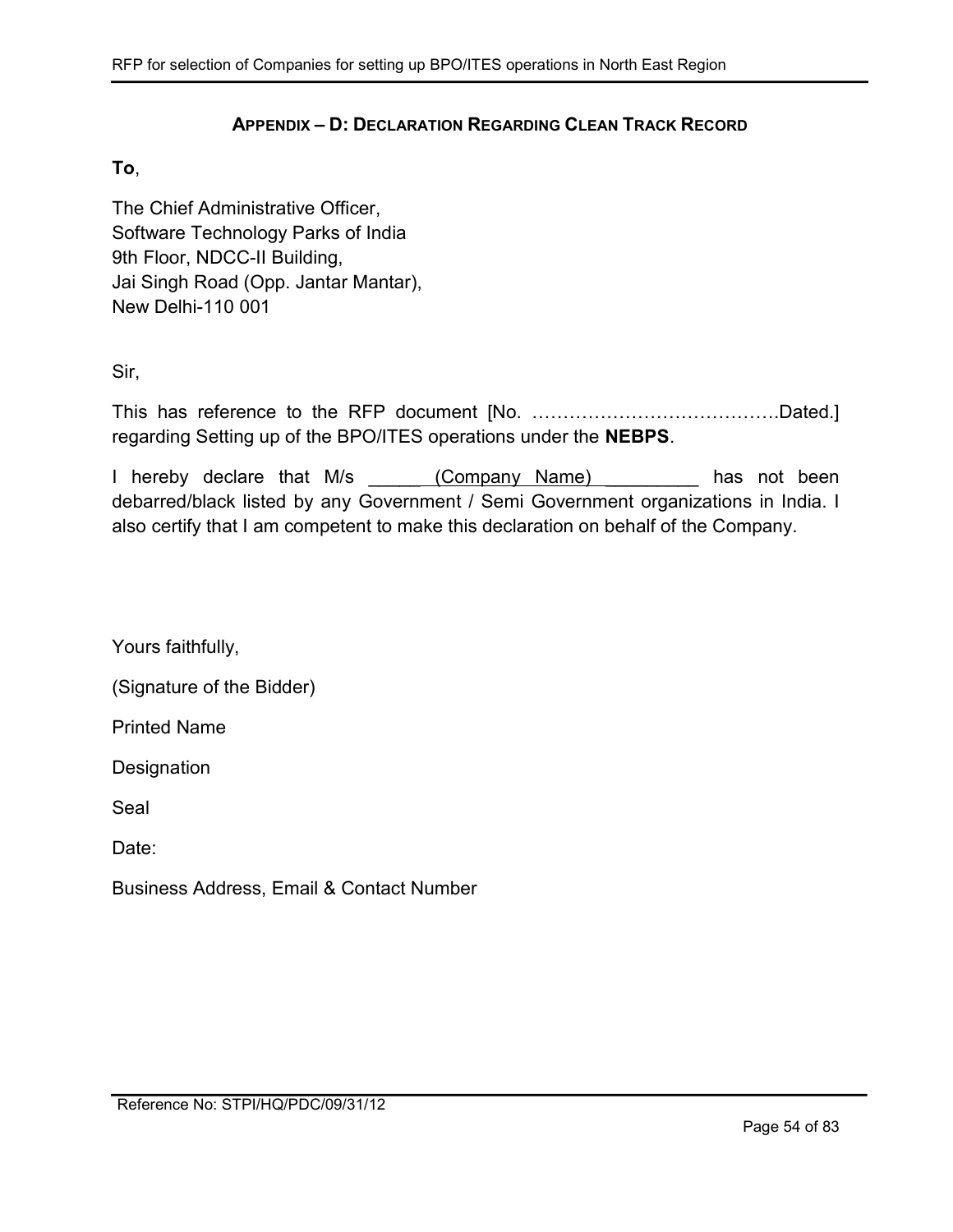| S.No.          | <b>Item Description</b>                                                                                                                                                                |
|----------------|----------------------------------------------------------------------------------------------------------------------------------------------------------------------------------------|
| $\mathbf{1}$   | Servers with OS                                                                                                                                                                        |
| $\overline{2}$ | Software and Hardware per license cost for BPO/ITES operations                                                                                                                         |
| 3              | Networking Equipments (Switches, Routers, Firewalls, Voice/Video<br><b>Conferencing Gateways)</b>                                                                                      |
| 4              | Workstations (Desktop, Laptop, Tablets, IP phones, Headsets)                                                                                                                           |
| 5              | Data Storage                                                                                                                                                                           |
| 6              | <b>Structured Cabling</b>                                                                                                                                                              |
| $\overline{7}$ | <b>UPS</b>                                                                                                                                                                             |
| 8              | Printer, Copier, Scanner & Projector                                                                                                                                                   |
| 9              | Refrigerator & Water Purifier                                                                                                                                                          |
| 10             | Fire & Security systems                                                                                                                                                                |
| 11             | <b>Computer Furniture</b>                                                                                                                                                              |
| 12             | Central Air-conditioning equipment, air-conditioning System                                                                                                                            |
| 13             | Captive Diesel Generating Set and transformer of capacity commensurate<br>with the actual requirement of the unit, solar power / Non conventional Energy<br>Generation Set (OPTIONAL)* |
| 14             | <b>Fax Machine</b>                                                                                                                                                                     |
| 15             | Private automatic branch exchange                                                                                                                                                      |
| 16             | <b>Data Communication</b>                                                                                                                                                              |
| 17             | <b>Premise Rental</b>                                                                                                                                                                  |
| 18             | <b>Electricity Charges</b>                                                                                                                                                             |
| 19             | <b>Travelling Allowances for employees</b>                                                                                                                                             |
| 20             | Research and Innovation                                                                                                                                                                |
| 21             | Other misc. goods and services not exceeding 5 % of the total cost of above<br>items including canteen setup, tools, kits and spares etc.                                              |

### APPENDIX – E: LIST OF ADMISSIBLE ITEMS FOR FINANCIAL SUPPORT

\* The unit may avail incentive on Generating Set from the State Govt., if needed.

Note: Any item not covered above shall be decided by and permitted by India BPO Promotion Scheme Management Committee (IMC).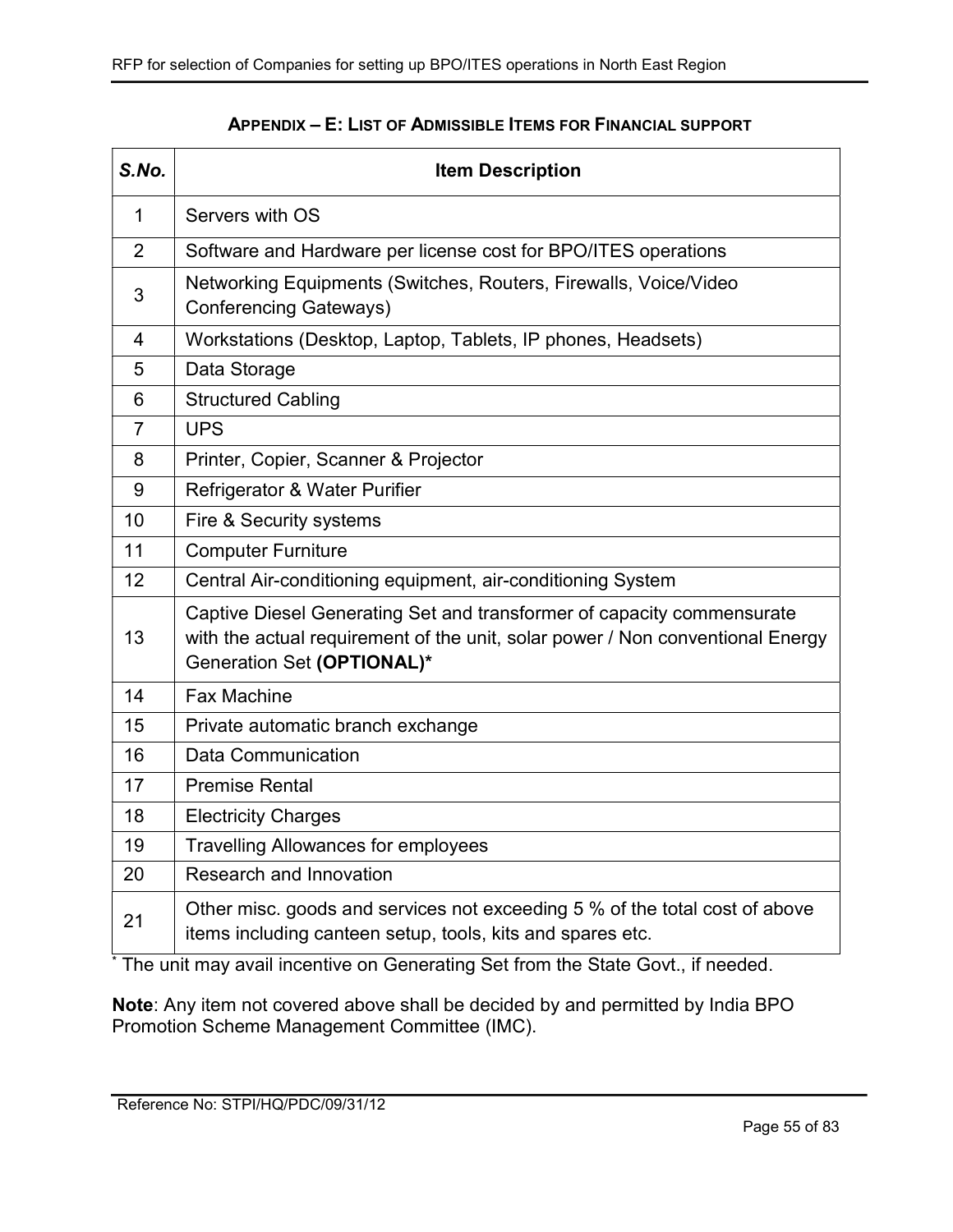## APPENDIX – F: FORMAT FOR FINANCIAL BID

Note: BOQ\_XXXX.xls is provided along with the tender document in eProcurement portal. Bidder has to download the same, fill it and upload it on to the portal (in Financial bid section). Bidder may refer to the following table while putting the quote:

| Sr. No. | <b>Particulars</b>                                                                                             | <b>INR</b> |
|---------|----------------------------------------------------------------------------------------------------------------|------------|
| a)      | Total estimated financial expenditure per seat                                                                 | x          |
| b)      | Viability Gap Funding(VGF) support per seat<br>under the scheme i.e. 50% of estimated financial<br>expenditure | x/2        |

Bidder's quote should reflect (b). List of admissible items for Financial Support is mentioned in Appendix-E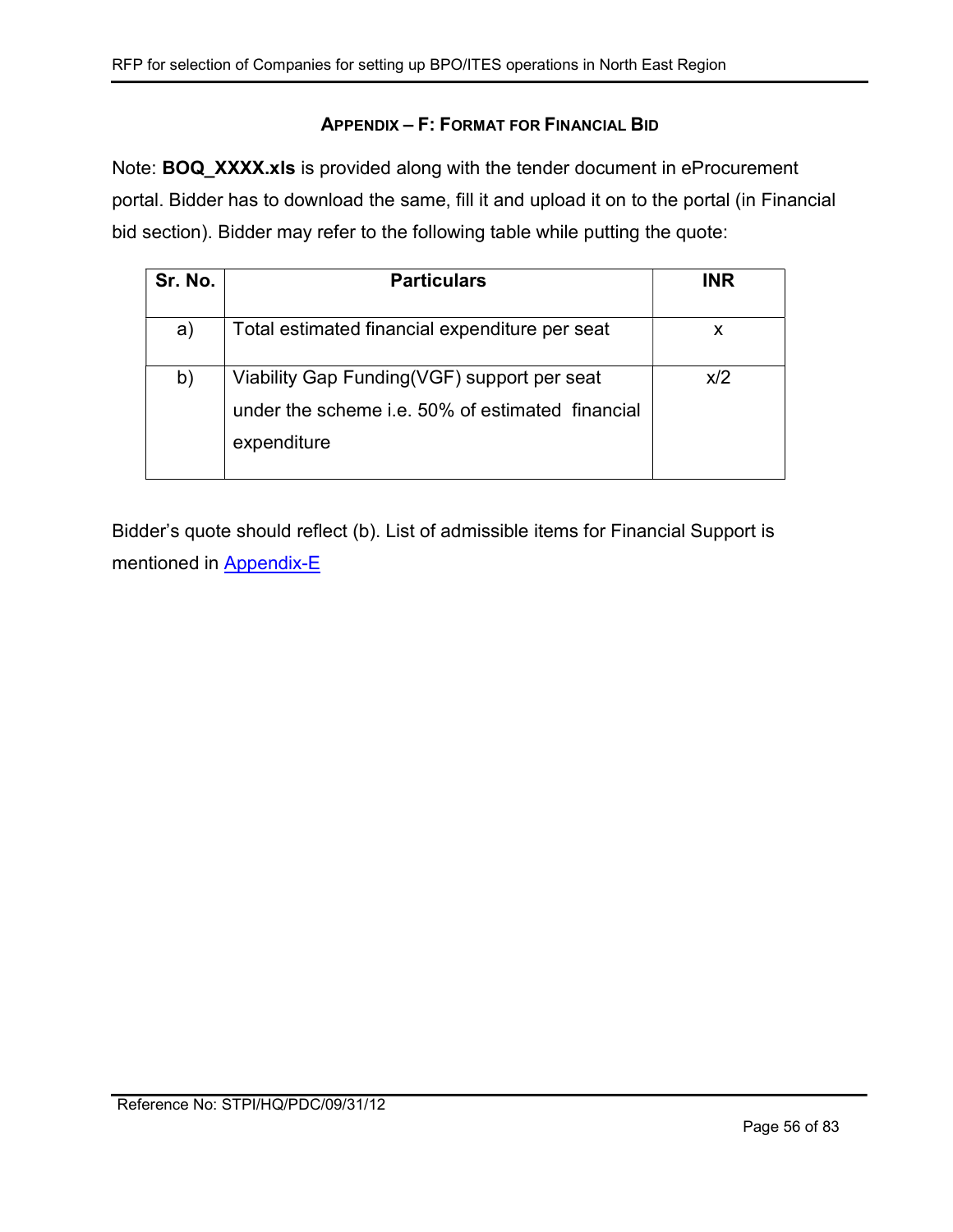| SI.            | <b>Activity</b>                             | <b>Time Periods</b>             |
|----------------|---------------------------------------------|---------------------------------|
| <b>No</b>      |                                             |                                 |
| 1 <sub>1</sub> | Award of In-Principle Approval (IPA) to the | T <sub>0</sub>                  |
|                | successful bidder                           |                                 |
| 2.             | Signing of Master Service Agreement (MSA)   | $T1: T0$ to $T0+02$ weeks       |
| 3.             | Commencement of BPO/ITES operations         | T2: T0 to $T0 + 06$ months      |
|                |                                             | T2: T0 to $T0 + 09$ months      |
|                |                                             | [with penalty                   |
|                |                                             | as per para $8.(i)$ ]           |
| 4.             | Report to STPI about commencement of        | $T3: T2$ to $T2 + 02$ weeks     |
|                | operation (COO)                             |                                 |
| 5.             | Verification of COO by STPI                 | $T4: T3 + 02$ weeks             |
| 6.             | Grant of advance                            | T5: T4 $+$ 04 weeks, after      |
|                |                                             | furnishing Bank Guarantee for   |
|                |                                             | 10% of eligible bid amount and  |
|                |                                             | its verification by STPI.       |
| 7 <sub>1</sub> | Release of Bid Security Deposit             | T6: T5                          |
|                | (BSD)/Earnest Money Deposit (EMD)           |                                 |
| 8.             | Request for release of VGF1 and special     | $T7: T2 + 1$ year to T2+ 1 year |
|                | incentives                                  | and 3 months                    |
| 9.             | Request for release of VGF2                 | T8 : T2 + 2 year to T2+ 2 year  |
|                |                                             | and 3 months                    |
| 10.            | Request for release of VGF3                 | T9 : T2 + 3 year to T2+ 3 year  |
|                |                                             | and 1 months                    |
| 11.            | <b>Release of BG</b>                        | On disbursement of VGF3         |

### APPENDIX – G: IMPLEMENTATION TIMELINES

### Note:

- The Time line shown above is the maximum allowable time frames for each activity.
- The timelines are as per English calendar days.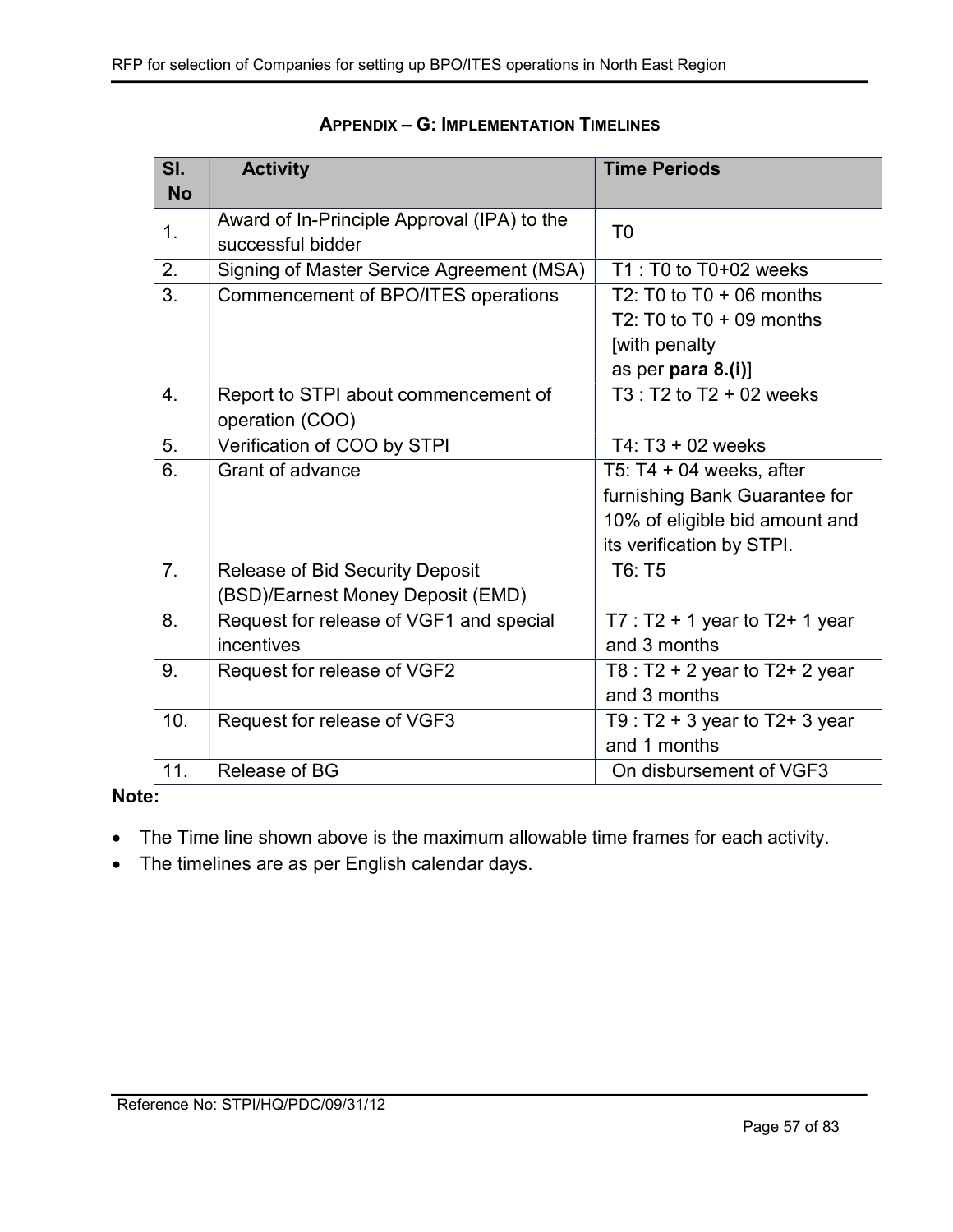## APPENDIX – H: FORM OF PERFORMANCE BANK GUARANTEE

### Form of Financial/Performance Bank Guarantee

In consideration of the Software Technology Parks of India (hereinafter called "STPI") having agreed to allow M/s. ……………………….. (Hereinafter called "the said BIDDER") from the demand under the terms and conditions of the RFP floated by STPI vide no. .................................... Dt. .................................... along with subsequent corrigendum(if any) under NEBPS and the Master Service Agreement (MSA) signed between STPI & M/s .................................... on .............................. for the work of setting up of BPO/ITES operations at "..............." under NEBPS (hereinafter called "the said Agreement" for furnishing Performance Bond for the due fulfillment by the said Contractor(s) of the terms and conditions in the said Agreement, by production of a BANK GUARANTEE for Indian Rs . . . . . . . (Indian Rs . . . . . .. . . . only).

We .................................... (Name of the Bank) having our Head Office at .................................... and having branch at .................................... referred to as "the Bank" at the request of BIDDER do hereby undertake to pay to STPI an amount not exceeding Indian Rs ................................(Indian Rs ..................................only).

We the Bank do hereby undertake to pay the amounts due and payable under this guarantee without and demure, merely on a demand from STPI stating that the amount claimed is required to meet the recoveries due or likely to be due from the BIDDER. Any such demand made on the Bank shall be conclusive as regards the amount due and payable by the Bank under this guarantee. However, our liability under this guarantee shall be restricted to an amount not exceeding Rs . . . . . . . (Rs . . . . . . . . . . only).

We undertake to pay to the STPI, the amount due under this Guarantee so demanded notwithstanding any dispute to disputes raised by the BIDDER in any suit or proceeding pending before any Court or Tribunal relating thereto, our liability under this present being absolute and unequivocal.

The payment so made by us under this bond shall be a valid discharge of our liability for payment thereunder.

We the Bank further agree that the guarantee herein contained shall remain in full force and effect during the period that would be taken for the performance of the said agreement and that it shall continue to be enforceable till the dues of STPI under or by virtue of the said agreement have been fully paid and its claims satisfied or discharged or till the Project Coordinator on behalf of STPI certifies that the terms and conditions of the

Reference No: STPI/HQ/PDC/09/31/12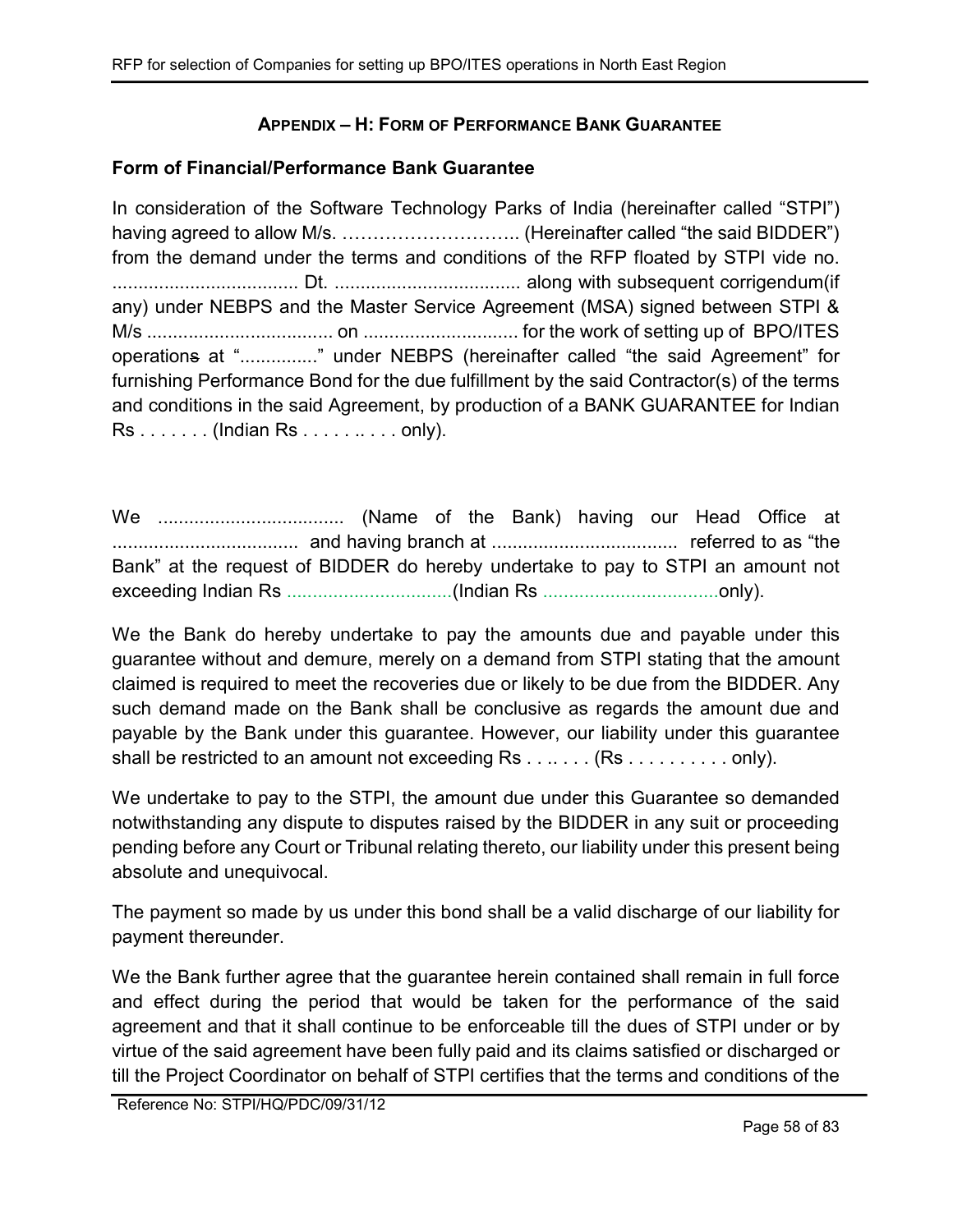said Agreement have been fully and properly carried out by the said BIDDER accordingly discharges this guarantee.

We the Bank further agree with STPI, that STPI shall have the fullest liberty without our consent and without affecting in any manner our obligations hereunder to vary any of the terms and conditions of the said Agreement or to extend time of performance by the said BIDDER from time to time or to postpone for any time or from time to time any of the powers exercisable by STPI against the said BIDDER and to forbear or enforce any of terms and conditions relating to the said agreement and we shall not be relieved from our liability by reason of any such variation or extension being granted to the said BIDDER or for any forbearance act or omission on the part of the STPI or any indulgence by the STPI to the said BIDDER or by any such matter or thing whatsoever which under the law relating to sureties would but for this provision have effect of so relieving us.

This guarantee will not be discharged due to the change in the constitution of the Bank or the BIDDER.

We hereby waive the necessity of your demanding the Successful Bidder before presenting us with the demand.

We the Bank lastly undertake not to revoke this guarantee except with the previous consent of the STPI in writing.

. Notwithstanding anything contained herein before our liability against this guarantee is restricted to Indian Rs . . . . . . . (Indian Rs . . . . . . . . . . only). and it will remain in force till ................. unless a claim or demand in writing is made against us under this guarantee before the expiry of six months from the aforesaid date that is before . . . . . . . of . . . .

……….. …. ( . . ………………..) all your rights under the said guarantee shall be forfeited and we shall be relieved and discharged from all liability hereunder.

| Dated the day of                   |  | for (Name of the Bank) Branch. |  |  |
|------------------------------------|--|--------------------------------|--|--|
| <b>WITNESS 1</b>                   |  | <b>WITNESS 2</b>               |  |  |
|                                    |  |                                |  |  |
| Attorney as per Power of Attorney: |  |                                |  |  |
| Attorney Number & Date             |  |                                |  |  |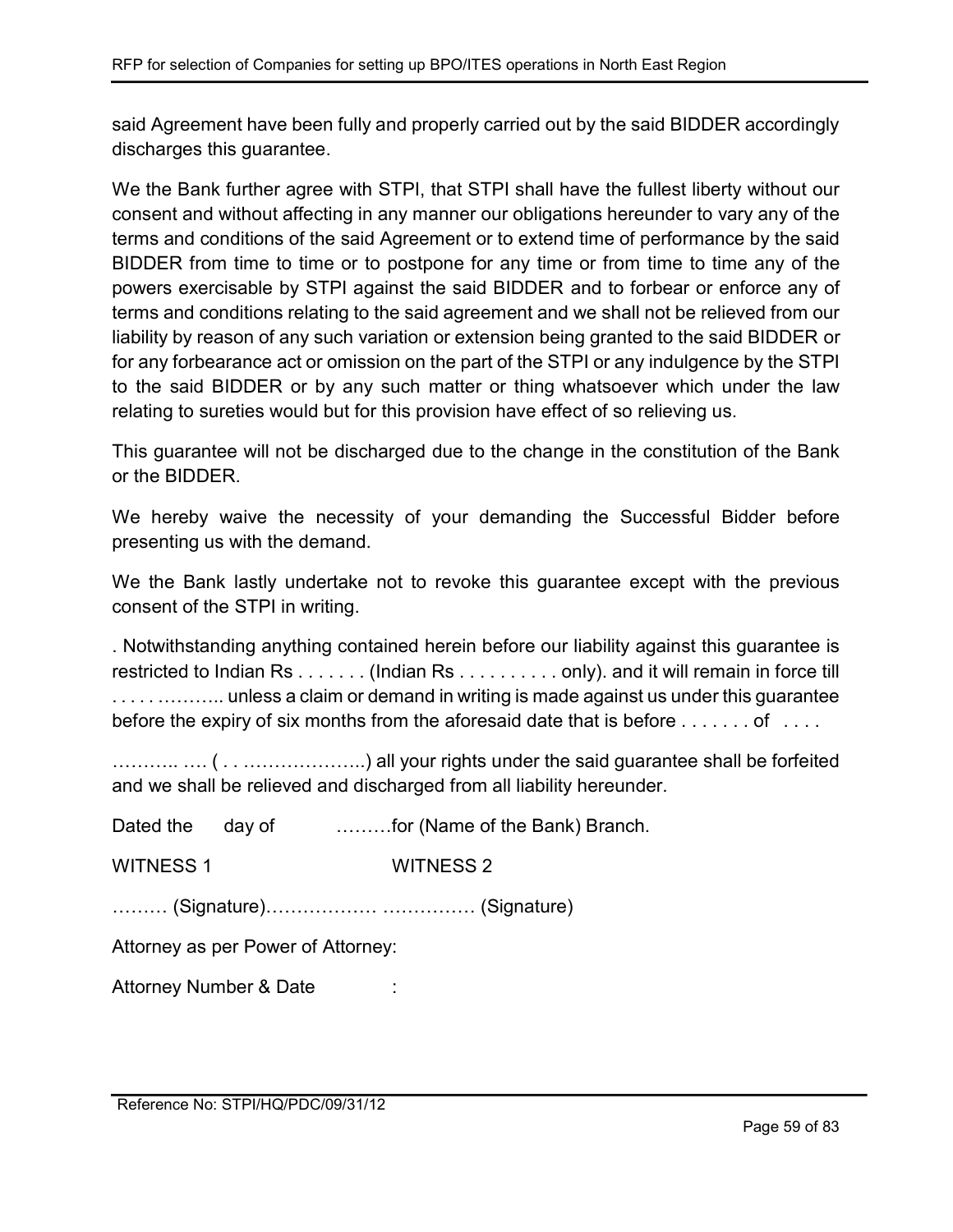### APPENDIX – I: IN-PRINCIPLE APPROVAL FORMAT

M/s ........

................

# Subject: In-Principle Approval (IPA) to setup BPO/ITES operations under North East BPO Promotion Scheme (NEBPS)-reg.

This has reference to your bid dated …….., pursuant to the RFP issued by STPI vide ........ dated ...... and subsequent correspondence/discussions (wherever applicable).

2. In the above context, the undersigned is directed to convey the In-Principle Approval (IPA) to M/s ABC Company to setup BPO/ITES operations under NEBPS as per the details given below:-

| Location[State,      | <b>Number of</b>      | <b>Financial support per seat</b> |
|----------------------|-----------------------|-----------------------------------|
| <b>City/Town(s)]</b> | <b>Seats/Location</b> | $(VGF)^*$                         |
| (1)                  | (2)                   | (3)                               |
|                      |                       |                                   |

\* Upto 50% of expenditure incurred on admissible items at each of the location(city/town) subject to above financial support per seat, whichever is lower.

3. M/s ABC has /hasn't bid as consortium.

| <b>Consortium Detail</b>    |                    |                              |  |
|-----------------------------|--------------------|------------------------------|--|
| SI No.   Consortium partner | <b>Entity type</b> | $\vert$ Equity in consortium |  |
|                             |                    |                              |  |

- 4. M/s ABC Company shall be under obligation to commence its BPO operations within 6 months, from the date of issue of this IPA.
- 5. Please convey your acceptance of the IPA and submit the Master Service Agreement (MSA) separately for each of the location (city/town), duly signed and stamped by the Authorized Signatory within a period of 2 weeks from the date of issue of this IPA.

Sr. Director, STPI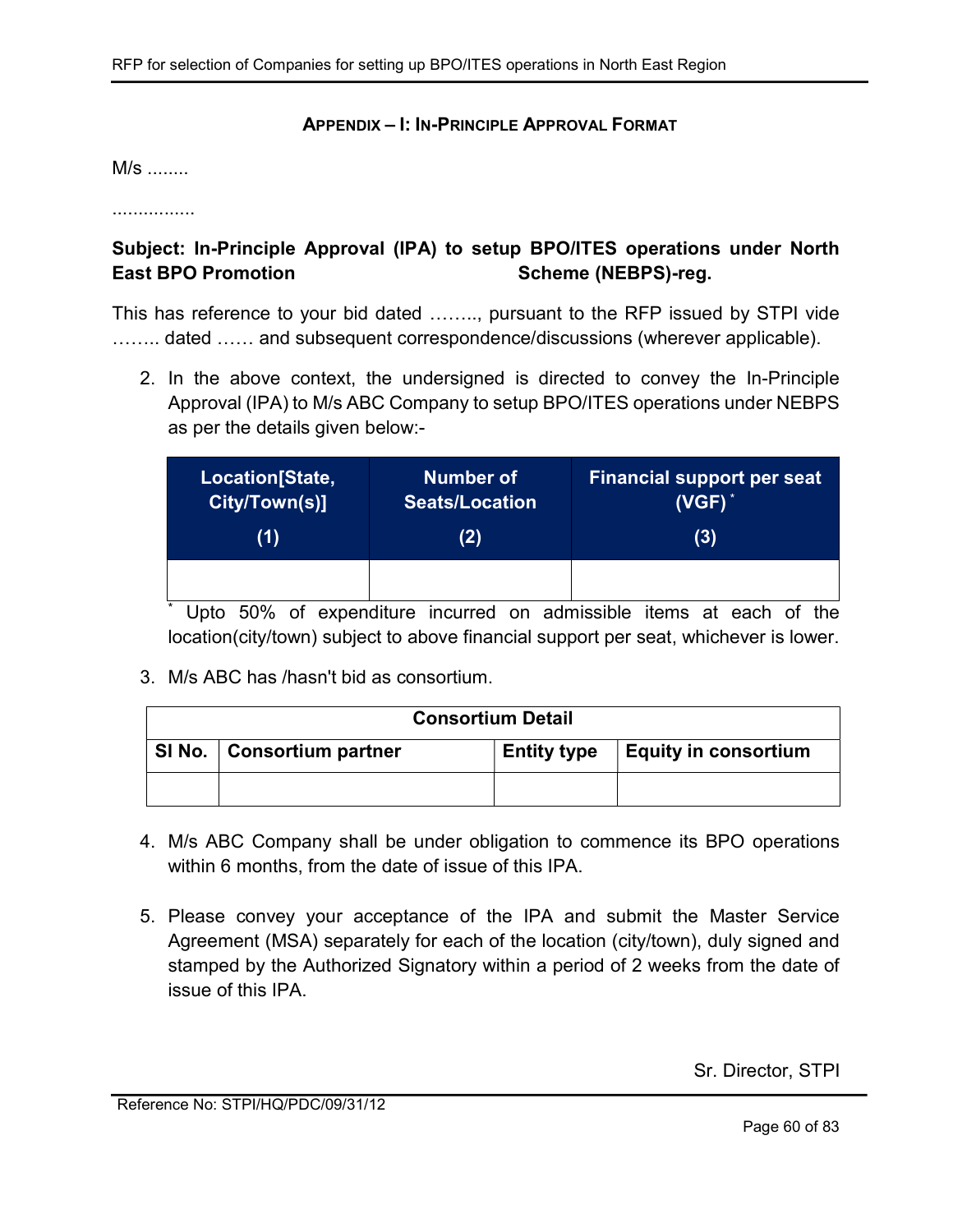Copy to:

(1) Industry Promotion: Software and IT Services Division, Ministry of Electronics and IT, Govt. of India, New Delhi

(2) Secretary (IT) of the concerned State in NER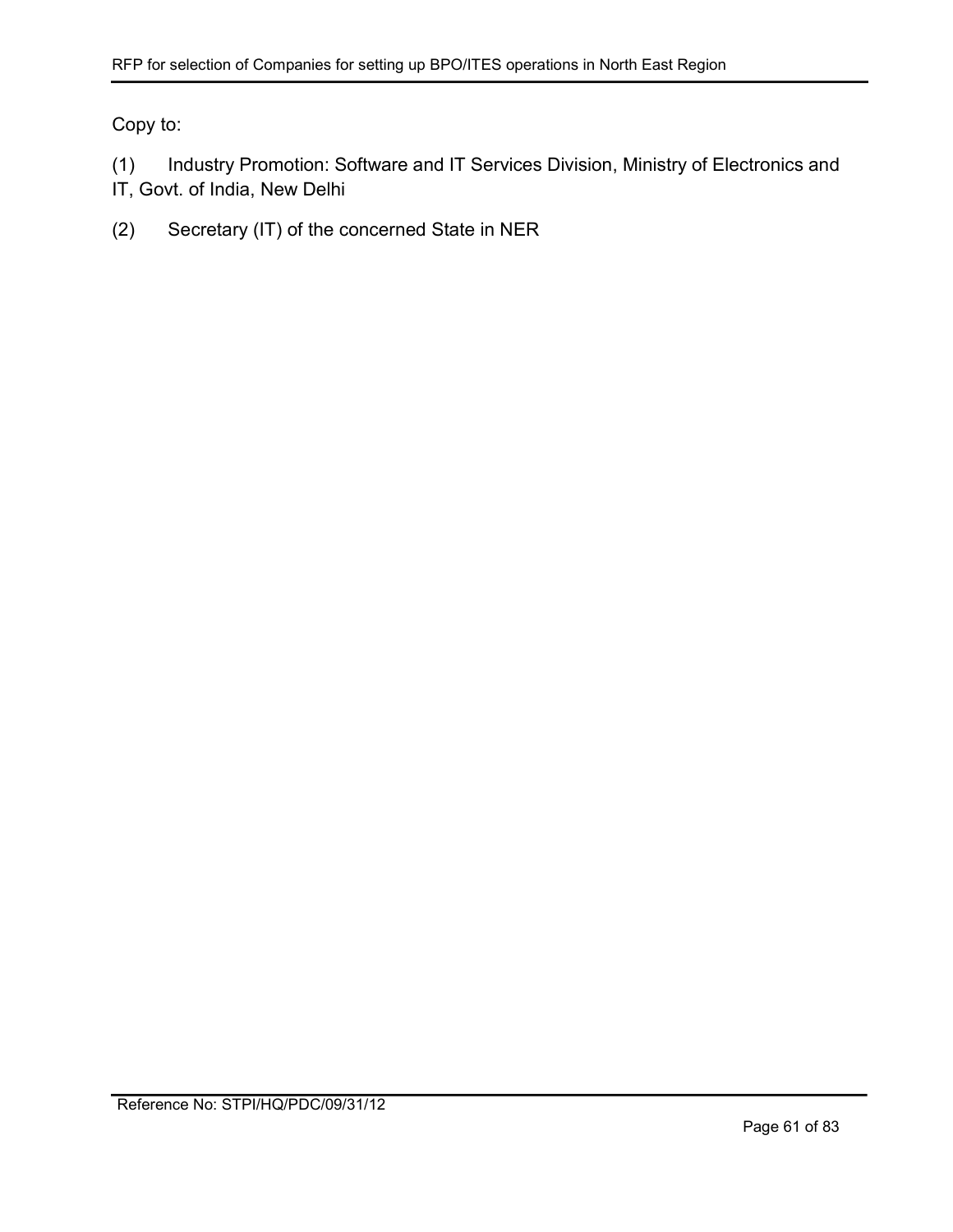## APPENDIX –J: MSA FORMAT

Master Service Agreement(MSA) for Setting up of BPO/ITES operation at "XYZ city/town" under NEBPS

This **MASTER SERVICE AGREEMENT** (MSA) is made on this day between Software Technology Parks of India (STPI), an autonomous society of Ministry of Electronics and IT, Govt of India, located 9th Floor, NDCC-II Building, Jai Singh Road (Opp. Jantar Mantar), New Delhi-110 001 hereinafter called "FIRST PARTY" which expression shall include its successors-in-interest, legal representatives and permitted assigns, if any;

### AND

M/s \_\_\_\_\_\_\_\_\_\_\_\_\_\_\_Bidder\_\_\_\_\_\_\_\_\_\_\_\_\_, \_\_\_\_\_\_\_\_\_\_\_\_\_\_\_Bidder Address\_\_\_\_\_\_\_\_\_\_\_, India hereinafter called "SECOND PARTY" which expression shall include its successors-in-interest, legal representatives and permitted assigns, if any.

### WITNESSTH

# NOW THEREFORE THE PARTIES HERETO HEREBY AGREE AND THIS AGREEMENT WITNESSETH AS FOLLOWS

### **Definitions**

First Party: STPI, 9th Floor, NDCC-II Building, Jai Singh Road (Opp. Jantar Mantar), New Delhi-110 001, Implementation Agency of the North East BPO Promotion Scheme (NEBPS).

Second Party: M/s \_\_\_\_\_\_\_\_\_\_\_\_\_\_Bidder\_\_\_\_\_\_\_\_\_\_\_, \_\_\_\_\_\_\_\_\_\_\_\_\_\_\_Bidder Address\_\_\_\_\_\_\_\_\_\_\_\_\_\_\_\_\_ Represented by its authorized signatory.

Bid Response: The bid submitted by the SECOND PARTY accepting the terms of the RFP & Corrigendum if any published by the FIRST PARTY.

Scheme: The North East BPO Promotion Scheme proposes to provide the following financial support in the form of Viability Gap Funding (VGF) to eligible Companies, to encourage the growth of the IT Industry in the North Eastern Region (NER) through BPO operations.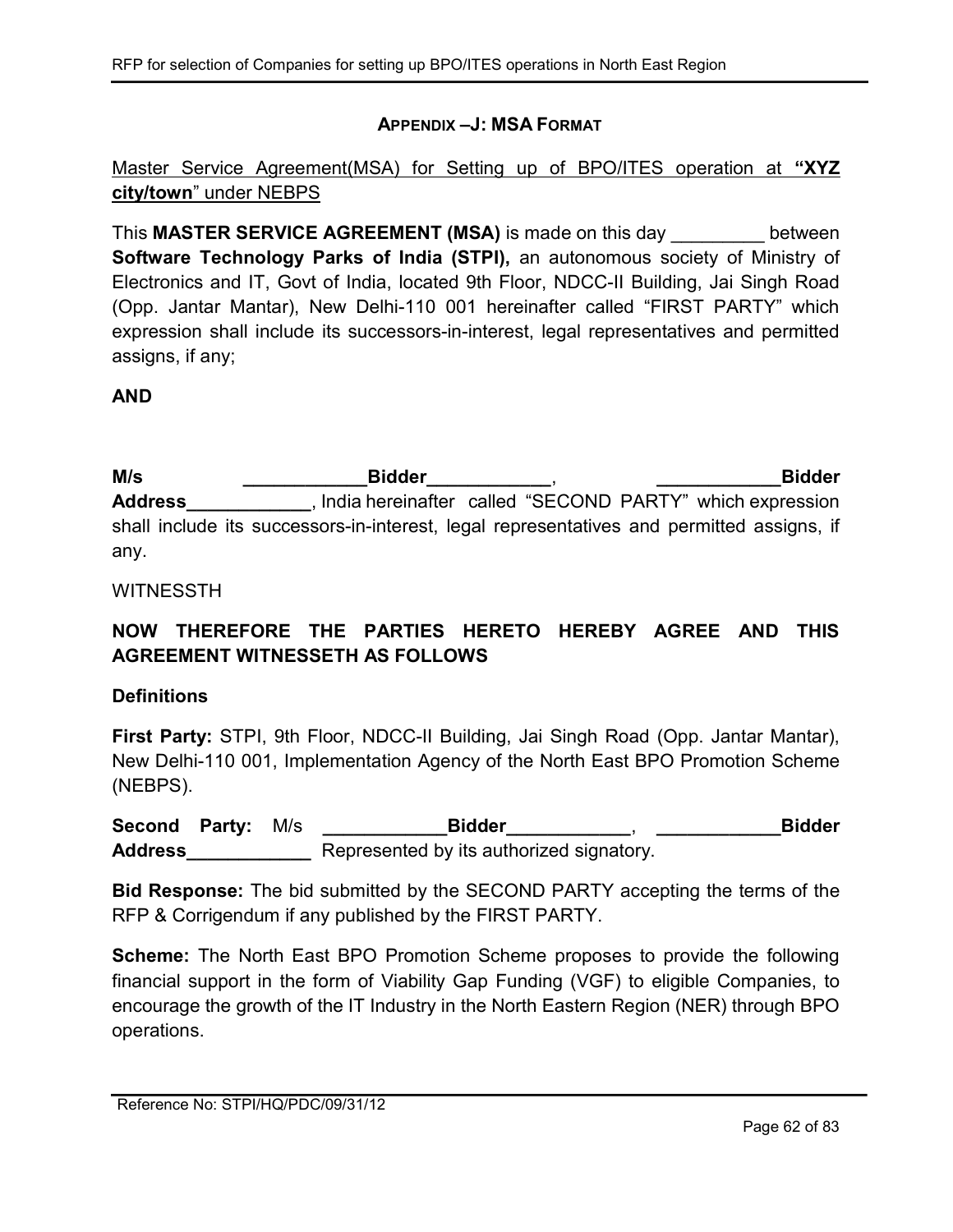Financial support: Upto 50% of expenditure incurred on BPO/ITES operations towards capital expenditure (CAPEX) and/or operational expenditure (OPEX) on admissible items (Annexure-II) or Rs. Eld Amount /- per seat as per IPA, whichever is lower.

RFP: The Request for Proposal (RFP) published by the FIRST PARTY for the selection of the companies willing to setup BPO operations and to meet the obligations of the RFP. The RFP document refers to the RFP document …………………………. dated …………………..

BPO: The facility setup and operated by the selected bidders in the North East Region.

1. The terms and conditions contained in RFP issued vide STPI's No. …….. dated …… and IPA issued vide ….. no. …….. dated …….., which may not have been exclusively mentioned in this Agreement, shall however form part of this Agreement.

# 2 Agreement Period

This Agreement shall be effective from the date of signing MSA and shall remain valid till the expiry of a period of 3 (three) years from the date of commencement of BPO Operations, excluding the period of VGF claim and disbursement.

## 3. Financial support

- 3.1 Upto 50% of one time expenditure incurred on BPO/ITES operations towards capital expenditure (CAPEX) and/or operational expenditure (OPEX) on admissible items (Annexure-II) or Rs. **Bid Amount** /- per seat as per IPA, whichever is lower.
- 3.2 A Company, seeking to avail financial support under this scheme, shall be under obligation not to claim the similar financial support under any other Scheme of the Central/State Government concerned. However, other supports not claimed under NEBPS may be availed from other Schemes of Central/State Government

## 4. Commitment of the Second Party

- 4.1 Must commit itself to employ at least 1.5 times the number of seats quoted i.e. employment target.
- 4.2 The Second Party shall:
	- (i) Commit to set-up BPO/ITES operations for '........' number of seats and operate it for a minimum period of Three Years from the date of commencement of the BPO operations.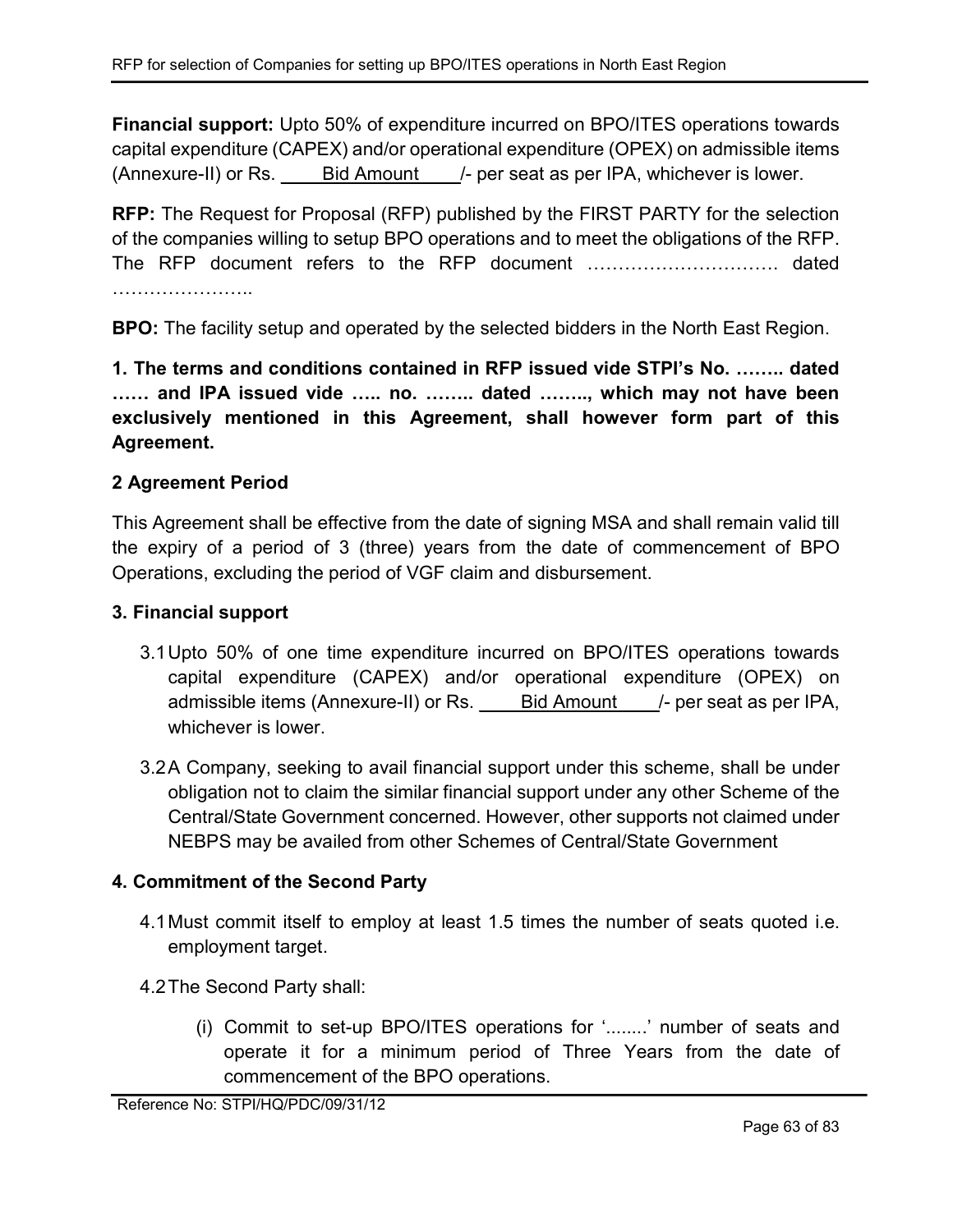(ii) Start operations within 6 months from the date of issue of In-Principle Approval (IPA).

## 5. General Terms and Conditions

- 5.1 The Second Party (BPO Unit) shall be under obligation to commence its BPO/ITES operations within 6 months, from the date of issue of In-Principle Approval (IPA) referred above. If the BPO Unit not able to commence its BPO/ITES operations within the 6 months from issuance of IPA, it can request to give extension not more than 3 months with penalty of 2% per month (for each completed month) of eligible financial support (on pro-rata basis for both installments) after expiry of 6 months duration. Failure to do so shall automatically result in cancellation/termination of IPA/Agreement and Bid Security Deposit (BSD)/Earnest Money Deposit (EMD) will be forfeited.
- 5.2 Soon after the commencement of BPO/ITES Operations, the BPO unit shall report the fact of commencement of its operations to STPI within a period of two weeks. The BPO Unit can request for release of advance of 10% of approved financial support as per IPA, after verification of COO by STPI, subject to furnishing Bank Guarantee of 10 % of approved financial support as per IPA valid for 3 years from commencement of operation and its verification by STPI. The eligible support as per the agreed amount shall be released in 3 yearly installments, subject to fulfillment of all formalities and compliance with various conditions laid down in RFP and submission of following documents:
	- (a) AADHAAR number of all the regular employees recruited/joined the unit after the issuance of In Principle Approval (IPA).
	- (b) PAN of regular employees recruited/joined the unit after the issuance of In-Principle Approval (IPA).
	- (c) Provident fund account number and Aadhaar linked Universal Account Number (UAN) for the regular employees recruited/joined the unit after the issuance of In Principle Approval (IPA).
	- (d) Proof of Employee State Insurance (ESI) contribution for the regular employees eligible under this scheme and recruited/joined the unit after the issuance of IPA.
	- (e) Proof of State Professional Tax, as applicable.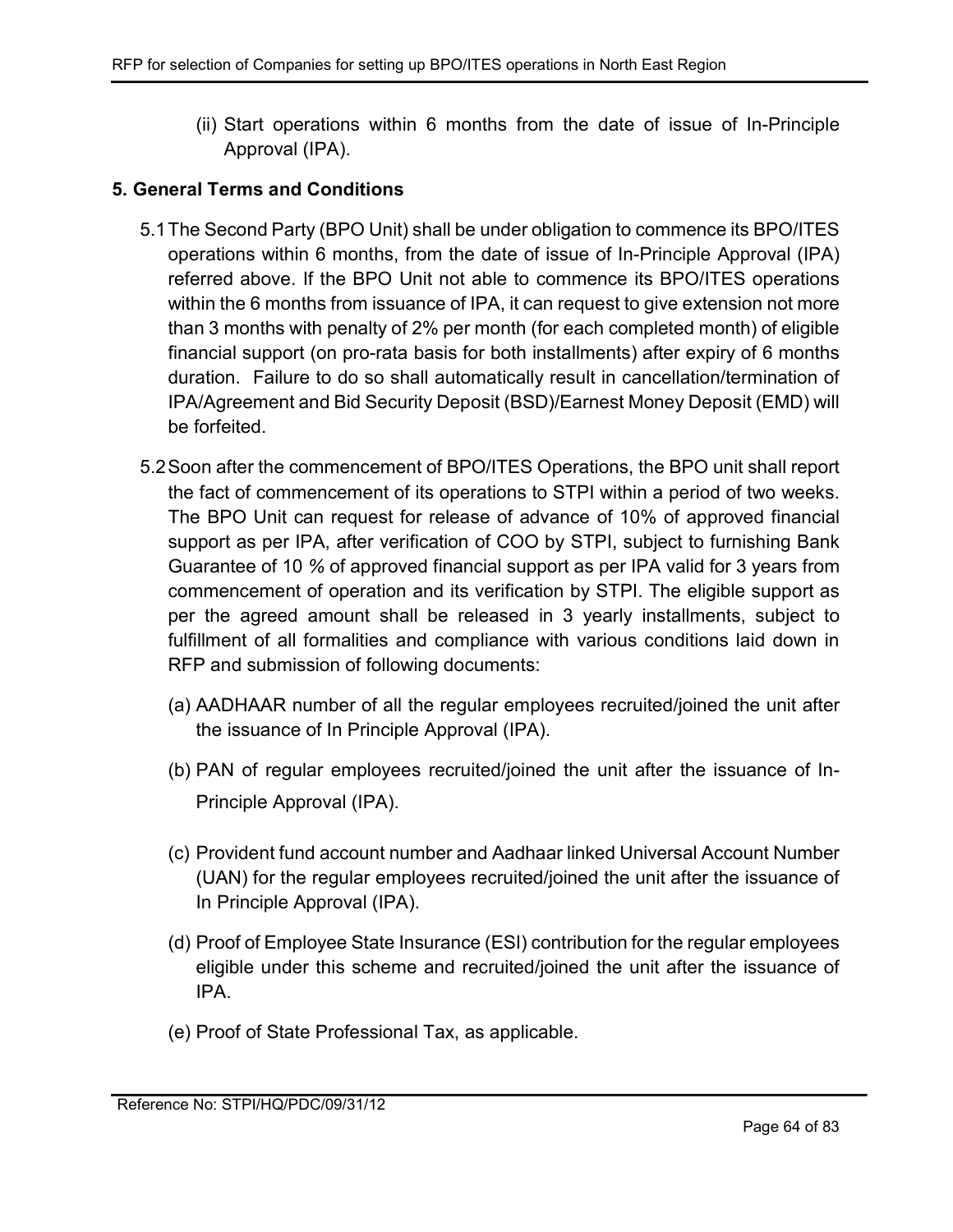- (f) Certificate of disability issued by a medical authority (Notified by State Govt), if applicable.
- (g) Any other relevant documents.
- 5.3 Disbursement of Financial support: The successful bidder needs to submit proof of expenditure at the time of claiming VGF. The approved amount of financial support will be disbursed in three installments as under:
	- a) The first installment shall be upto 40% of the total eligible VGF, to be calculated on pro-rata basis, subject to at least 50% of employment target from commencement of operation and further subject to verification of required proofs/documents and site inspection by STPI. This installment shall be claimed anytime after one year from commencement of operation but not later than fifteen months from commencement of operation.
	- b) The Second installment shall be upto 70% of total eligible VGF, to be calculated on pro-rata basis, subject to meeting at least 50% of employment target from commencement of operation and further subject to verification of required proofs/documents and site inspection by STPI. This installment shall be claimed anytime after twenty four months from commencement of operation, but not later than twenty seven months from commencement of operation.
	- c) The Third installment shall be upto 100% of total eligible VGF, to be calculated on pro-rata basis, subject to meeting at least 50% of employment target from commencement of operation and further subject to verification of required proofs/documents and site inspection by STPI. This installment shall be claimed anytime after thirty six months from commencement of operation, but not later than thirty seven months from commencement of operation.

Procedure to calculate employment target for disbursement of financial support: Average monthly employment for the duration from commencement of operation till the time of request for release of financial support will be considered to calculate the eligible financial support for each installment.

e.g. Assuming the estimated per seat expenditure for setting up BPO/ITES operations is Rs. 1,60,000/seat then the bid amount of the Unit shall be Rs. 80,000/seat. If the unit wins the bid for 100 seats BPO/ITES operation @ f 80,000/seat and the actual expenditure by the unit is Rs. 1,60,000/seat or more, then the disbursement of financial support in different scenarios will be as under: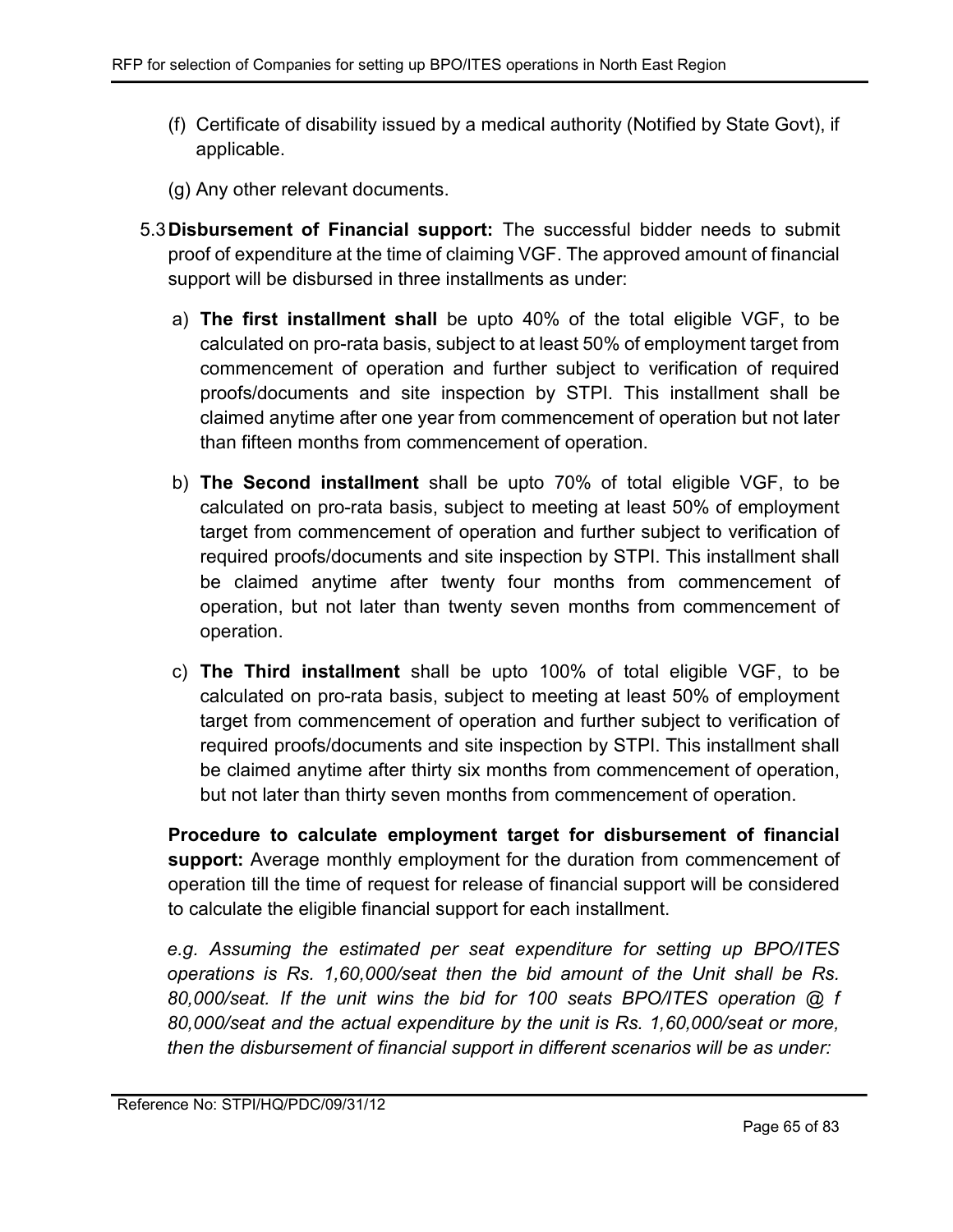| S.<br>$\mathbf N$<br>$\mathbf{o}$ | <b>Achieved</b><br>average<br>monthly<br>Employment<br>Target (E.T.) at<br>the time of<br>claiming 1st<br>installment<br>from<br>commenceme<br>nt t of<br>operation | <b>Disbursed</b><br>amount of<br>financial<br>support in<br>1 <sup>st</sup><br>installmen<br>$t$ (X% of<br>E.T.<br>*<br>40% of<br><b>Total</b><br>financial<br>support -<br>advance<br>amount) | <b>Achieved</b><br>average<br>monthly<br>Employment<br>Target (E.T.)<br>at the time<br>of claiming<br>2 <sub>nd</sub><br>installment<br>from<br>commencem<br>ent t of<br>operation | <b>Disbursed</b><br>amount of<br>financial<br>support in<br>2 <sup>n</sup> d<br>installment<br>(remarks)<br>$[(X\%$ of<br>E.T. * 70% of<br><b>Total</b><br>financial<br>support) -<br>disbursed<br>amount till<br>1 <sup>st</sup><br>installment | <b>Achieved</b><br>average<br>monthly<br><b>Employment</b><br>Target (E.T.)<br>at the time of<br>claiming 3rd<br>installment<br>from<br>commencem<br>ent t of<br>operation | <b>Disbursed</b><br>amount of<br>financial<br>support in<br>3 <sup>rd</sup><br>installment<br>(remarks)<br>(X%<br>of<br>*<br>E.T.<br><b>Total</b><br>financial<br>support) -<br>(disbursed<br>amount till<br>2 <sub>nd</sub><br>installment |
|-----------------------------------|---------------------------------------------------------------------------------------------------------------------------------------------------------------------|------------------------------------------------------------------------------------------------------------------------------------------------------------------------------------------------|------------------------------------------------------------------------------------------------------------------------------------------------------------------------------------|--------------------------------------------------------------------------------------------------------------------------------------------------------------------------------------------------------------------------------------------------|----------------------------------------------------------------------------------------------------------------------------------------------------------------------------|---------------------------------------------------------------------------------------------------------------------------------------------------------------------------------------------------------------------------------------------|
| т                                 | (135)<br>90%<br>persons against<br>E.T. of 150)                                                                                                                     | Rs. 20.8<br>Lakh [Rs.<br>28.8Lakh -<br><b>Rs. 8</b><br>Lakh]                                                                                                                                   | 80%<br>(120)<br>persons<br>E.T.<br>against<br>of 150)                                                                                                                              | Rs. 16 Lakh<br>[Rs.<br>44.8Lakh<br>$\sim$<br>Rs.<br>28.8<br>Lakh]                                                                                                                                                                                | 70%<br>(105)<br>persons<br>against<br>the<br>target of 150)                                                                                                                | 11.2<br>Rs.<br>Lakh<br>[Rs.<br>56Lakh<br>28.8<br>(Rs.<br>Lakh+Rs. 16<br>Lakh)]                                                                                                                                                              |
| Ш                                 | (135)<br>90%<br>persons against<br>E.T. of 150)                                                                                                                     | Rs. 20.8<br>Lakh [Rs.<br>28.8Lakh -<br>* 8 Lakh]                                                                                                                                               | 90%<br>(135)<br>persons<br>against E.T.<br>of 150)                                                                                                                                 | Rs. 21.6<br>Lakh<br>50.4Lakh -<br>Rs. 28.8<br>Lakh]                                                                                                                                                                                              | 90%<br>(135)<br>persons<br>against E.T. of<br>150)                                                                                                                         | 21.6<br>Rs.<br>Lakh<br>[Rs.<br>72Lakh<br>(Rs.<br>28.8<br>Lakh+Rs.<br>21.6 Lakh)]                                                                                                                                                            |
| III                               | 60%<br>(90)<br>persons against<br>E.T. of 150)                                                                                                                      | Rs. 11.2<br>Lakh [Rs.<br>19.2Lakh -<br><b>Rs. 8</b><br>Lakh]                                                                                                                                   | 90%<br>(135)<br>persons<br>against E.T.<br>of 150)                                                                                                                                 | Rs. 31.2Lakh<br>[Rs. 50.4 lakh<br>- Rs. 19.2<br>Lakh)                                                                                                                                                                                            | 80%<br>(120)<br>persons<br>against E.T. of<br>150)                                                                                                                         | Rs.13.6<br>Lakh [Rs. 64<br>lakh - (Rs.<br>19.2<br>Lakh $+$ (Rs.<br>31.2 Lakh )                                                                                                                                                              |
| IV                                | 60%<br>(90)<br>persons against<br>E.T. of 150)                                                                                                                      | Rs. 11.2<br>Lakh [Rs.<br>19.2Lakh -<br>8 Lakh]                                                                                                                                                 | (135)<br>90%<br>persons<br>against E.T.<br>of 150)                                                                                                                                 | Rs. 31.2Lakh<br>[Rs. 50.4 lakh<br>- Rs. 19.2<br>Lakh)                                                                                                                                                                                            | 100%<br>(150)<br>persons<br>against E.T. of<br>150)                                                                                                                        | 29.6<br>Rs.<br>Lakh [Rs. 80<br>lakh - (Rs.<br>19.2<br>Lakh + $(Rs.$<br>31.2 Lakh)                                                                                                                                                           |

Disbursement of Special Incentives: The special incentives as mentioned in RFP Para 2.3 are subject to meeting at least 50% of employment target from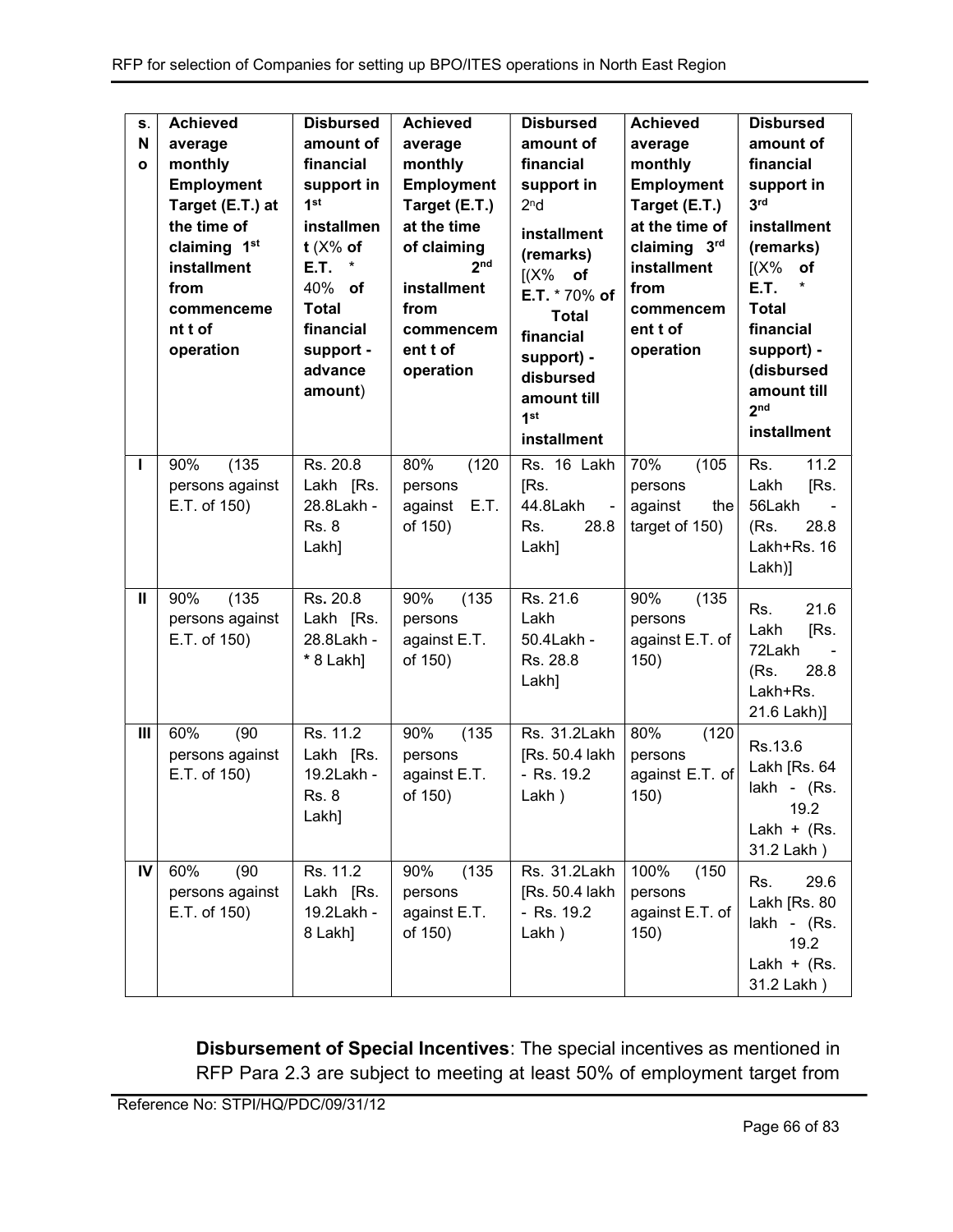commencement of operation. These incentives are to be provided on claim with/after the disbursement of 1<sup>st</sup> installment of VGF on production of documentary proofs of employment as per Para 5.2 above and further subject to fulfillment of following conditions:

- a) Training Incentive: As per condition mentioned in RFP Para 2.3.
- b) Incentive for diversity & inclusion: As per condition mentioned in RFP Para 2.3
- c) Incentive for providing employment beyond target: This incentive will be provided to the units providing employment beyond employment target i.e. 1.5 times the number of seats as stated above..
- d) Incentive for promoting local entrepreneur: As per condition mentioned in RFP Para 2.3.

Note: The special incentive(s) may be claimed/disbursed on pro-rata basis along with each VGF disbursement (if applicable). However, disbursements towards these special incentive(s) would be adjusted in final VGF disbursement, if the overall eligibility condition changes from the condition at which the special incentive(s) were disbursed.

5.4 The Second party would be required to furnish a Bank Guarantee of 10% of the approved financial support as per IPA from a Public Sector bank or Scheduled Commercial Bank, valid for a period of 3 years before the release of 10% advance of the approved financial support as per IPA (excluding period of claim). If the unit doesn't claim the 10% advance, then the Bid Security deposited by the unit will be retained as Performance Security and will be released after completion of 3 years from commencement of operation (excluding the period of VGF claim and disbursement).

## 6 Stakeholder and their responsibilities

## 6.1 Role of First Party

- To monitor the implementation of the Project, review its performance and provide regular feedback to NMC.
- To release appropriate financial support to the eligible companies after verification of the documents and other checks & balances.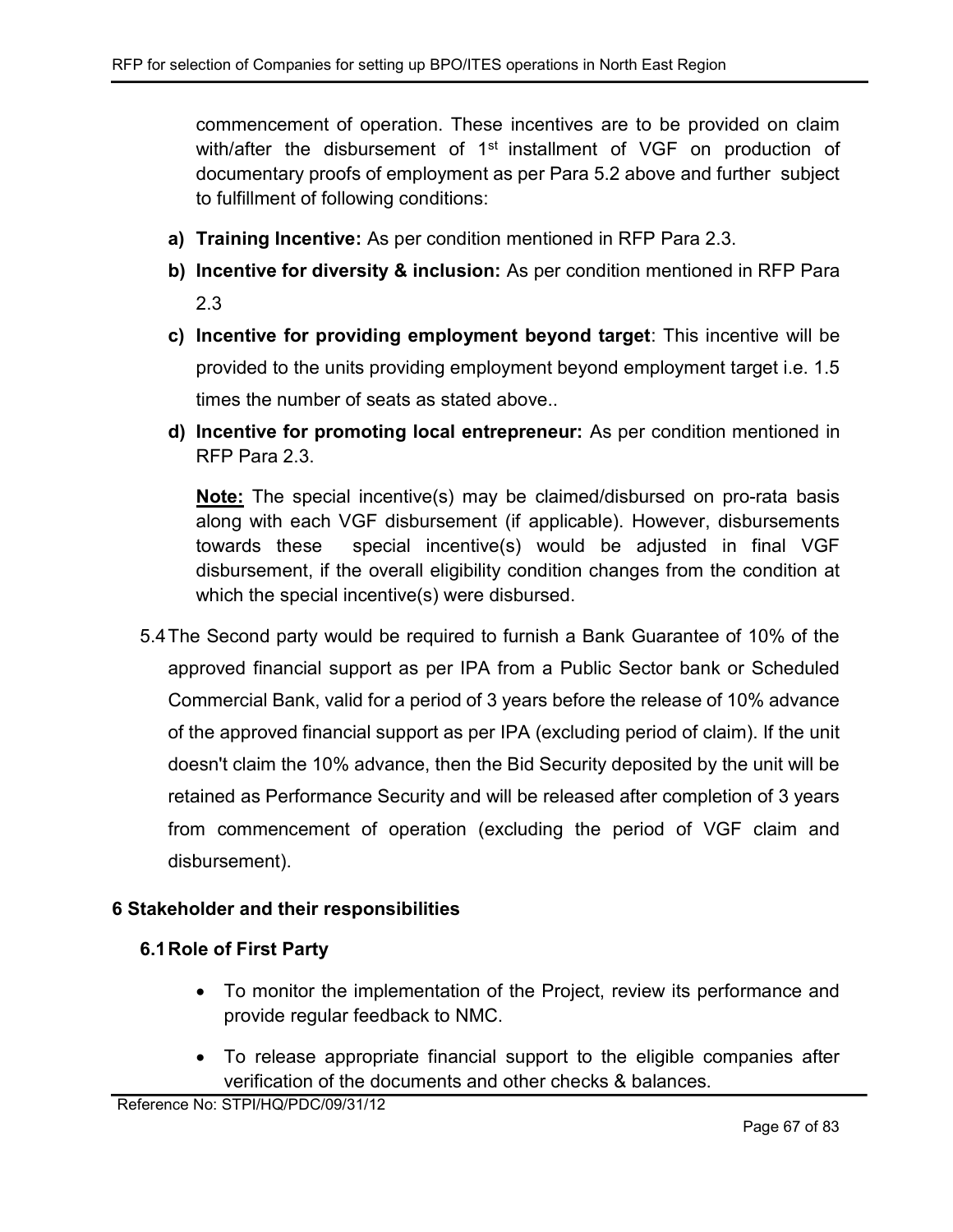To maintain separate accounts for this scheme and the same be covered under the internal audit of STPI.

### 6.2 Role of Second Party: The Second Party shall:

- Setup BPO/ITES operations in North Eastern Region, at the approved location.
- Generate business from the Open Market.
- Operate & Maintain the facility at least during the entire contract period.
- Absorb all the risk and costs associated with setting up and O&M phases of the BPO operations.
- Encourage employment of local youth of NER for the BPO operations.
- Employ at least 1.5 times the number of seats (employment target), of the total quoted seats.
- Make efforts to employ 3 times the number of seats to fulfill the vision of the scheme.

### 6.3 Responsibility Matrix

| SI.<br><b>No</b> | <b>Activity</b>                                                                                                                      | <b>STPI</b> | <b>Successfu</b><br>I Bidder |
|------------------|--------------------------------------------------------------------------------------------------------------------------------------|-------------|------------------------------|
| 1.               | Procurement and installation of Capital Equipment<br>(Hardware, Software etc) that are required for setting<br>up of BPO operations. |             | $\sqrt{ }$                   |
| 2.               | Recruitment of manpower and Training                                                                                                 |             | $\mathcal{N}$                |
| 3.               | Confirmation<br>of<br>commencement of<br><b>BPO/ITES</b><br>Operations                                                               | $\sqrt{ }$  | $\mathcal{N}$                |
| 4.               | Operations and Maintenance of BPO for the entire<br>agreement period.                                                                |             | $\mathcal{N}$                |
| 5.               | Payment towards financial support (3 Installments)<br>subject to fulfillment of all conditions by the successful<br>bidder           | $\sqrt{ }$  |                              |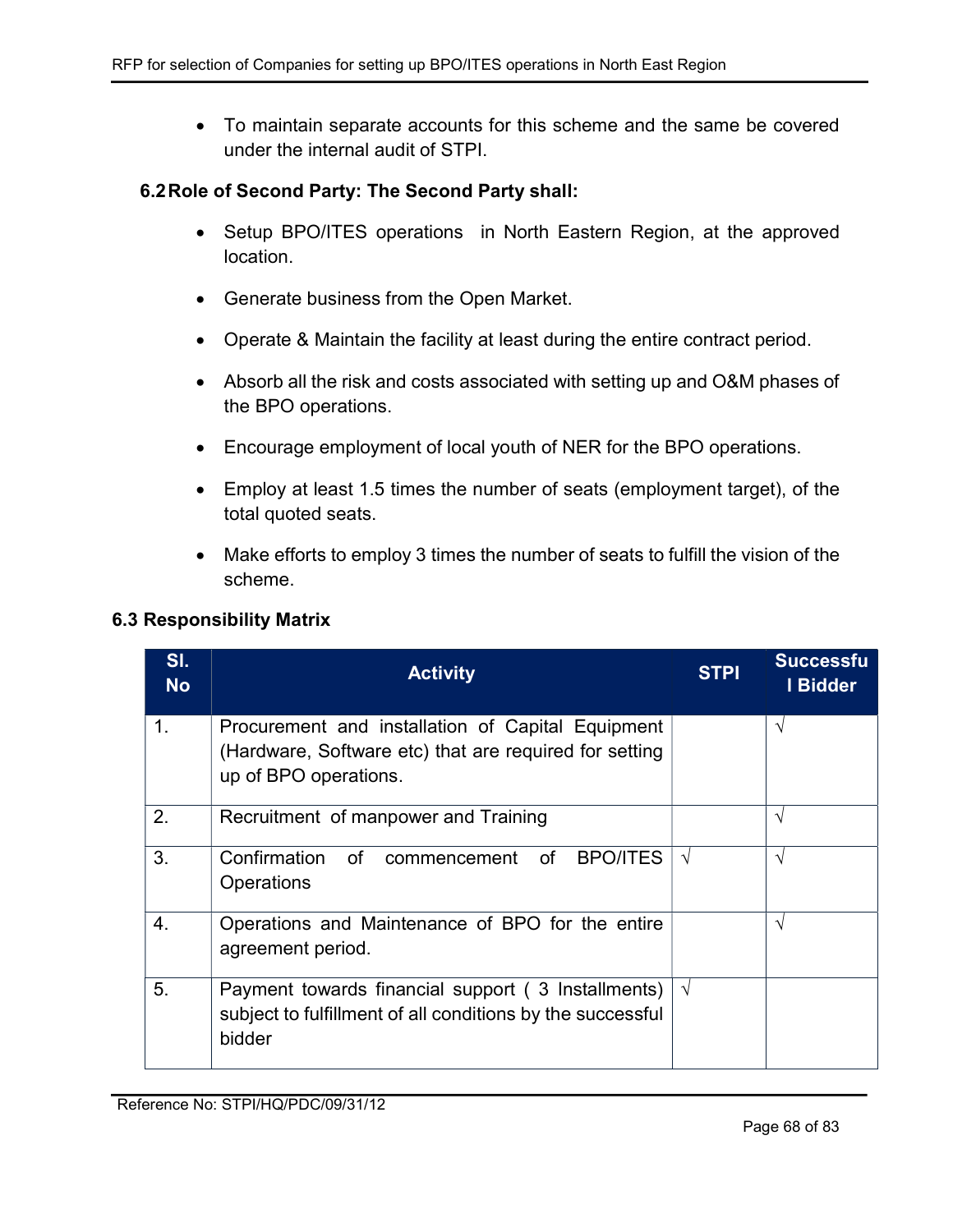| <b>ST.</b><br><b>No</b> | <b>Activity</b>                                                                                                                                     | <b>STPI</b> | <b>Successfu</b><br>I Bidder |
|-------------------------|-----------------------------------------------------------------------------------------------------------------------------------------------------|-------------|------------------------------|
| 6.                      | Absorb all the risks and costs associated with O & M,<br>Marketing, Sales and Providing Service to the<br>customer for the entire agreement period. |             |                              |
|                         | <b>Performance Review</b>                                                                                                                           |             |                              |

## 7. Second Party's Employees (Implementation and Operations Team)

- 7.1 SECOND PARTY at its own expenses shall deploy skilled & experienced professionals in the area of BPO, operations, maintenance etc both during implementation and operations of the BPO. Such skilled resources are necessary for the proper and timely execution and commencement operations of BPO. The overall project works shall be monitored by the experienced project manager designated by the SECOND PARTY.
- 7.2 SECOND PARTY is expected to have adequate resources working in tandem with the professionals during implementation of the project for timely completion & commencement of the BPO project.
- 7.3 During O&M Period, SECOND PARTY is expected to deploy adequate O&M Team to take care of both Technical and Business operations.

7.4 The Second Party shall meet all the Operational Expenses.

## 8. Second Party's Co-ordination

The SECOND PARTY shall work in overall interest of the Project / Work in consultation with FIRST PARTY or its representatives to meet the set objectives of NEBPS).

## 9. Statutory and Other Obligations regarding workmen

The SECOND PARTY shall comply with all applicable Government Regulations and Enactments pertaining to its employees, workmen and labor and FIRST PARTY shall be indemnified from and against any and all loss arising from SECOND PARTY'S noncompliance with such laws and regulations.

## 10 Safety Regulations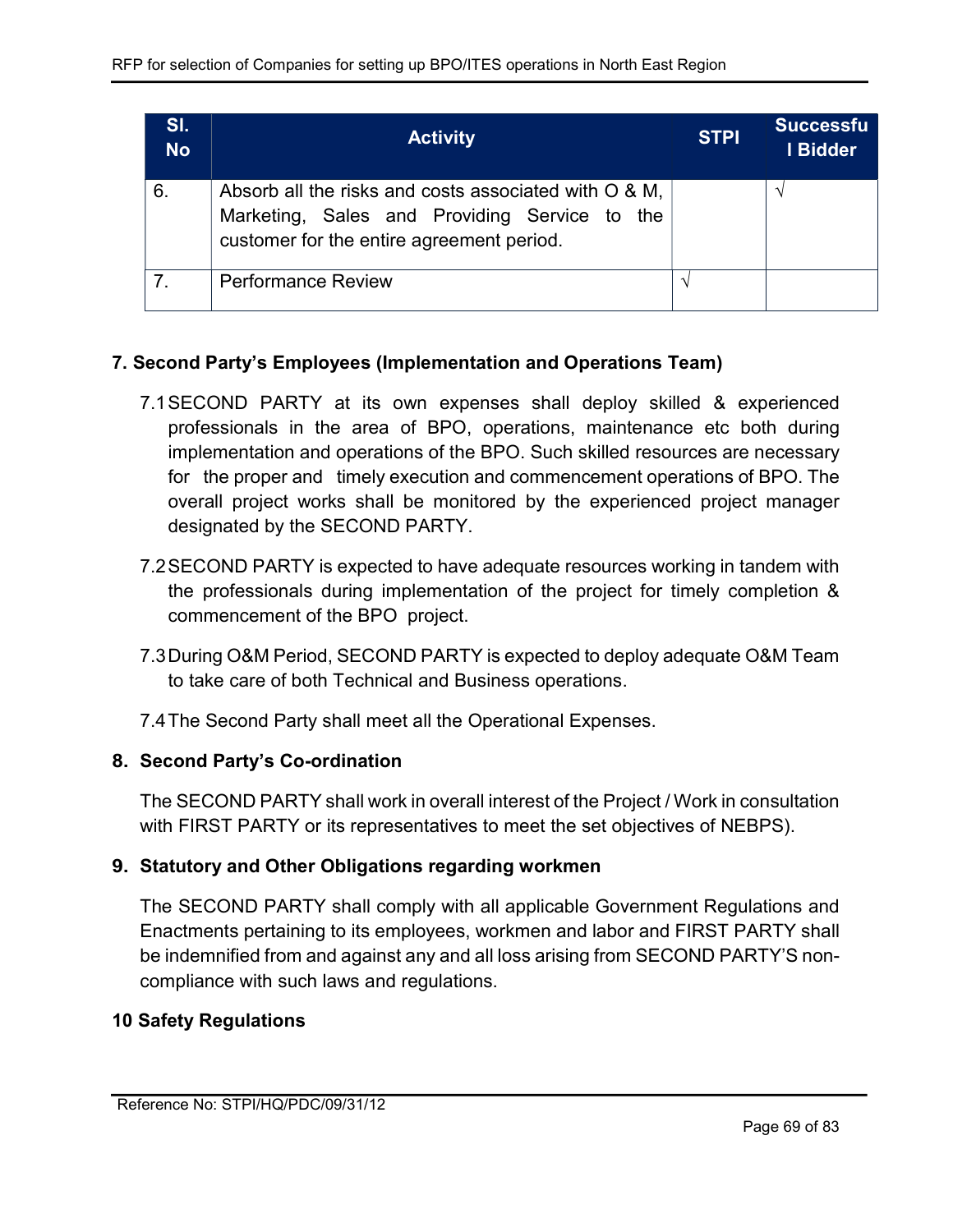The SECOND PARTY shall be responsible to take all precautions to ensure the safety of the person or property of the User while performing its obligations hereunder.

The SECOND PARTY undertakes to comply with all sorts of safety measures under the applicable law in regards to men and material deployed for the project.

## 11 Confirmation of Commencement of BPO Operations

SECOND PARTY must demonstrate to the FIRST PARTY the BPO unit Setup and its operations.

The FIRST PARTY reserves the right to randomly inspect the setup and its operations at any time during the Agreement period.

The Second Party should provide necessary documents regarding recruitment of the manpower for BPO.

Submission of documents such as Client list, Client Purchase/Work Orders, Agreement, Business Plan etc as and when required by the First Party.

## 12 Performance and Exit Management

- 12.1 Upon completion of the contract period or upon termination of the agreement for any reasons, the Second Party shall comply with the following:
	- a. In the event of second party not being able to claim Financial support within stipulated timeline from the date of commencement of its operations, the BPO Unit will not be eligible for any support whatsoever and the IPA/Agreement shall be deemed to have been cancelled/ terminated.
	- b. In the event of the second party not being able to achieve minimum employment target of 50%, within stipulated timeline for VGF claim from the date of commencement of its operations, the Unit shall not be eligible for any support whatsoever and the IPA/Agreement shall be deemed to have been cancelled/ terminated. However, one time waiver up to first three months may be provided to the unit from commencement of operation in calculating average employment towards 1<sup>st</sup> VGF claim. In the event of such waiver, 2<sup>nd</sup> and 3rd VGF claim will be shifted by up to 3 months timeframe.
	- c. The second party will be obligated to furnish quarterly performance report, inter-alia, indicating the average monthly employment and GST returns for the Unit. At the stage of release of Bank Guarantee, average employment of last three years will be calculated. In the event of the BPO Unit not meeting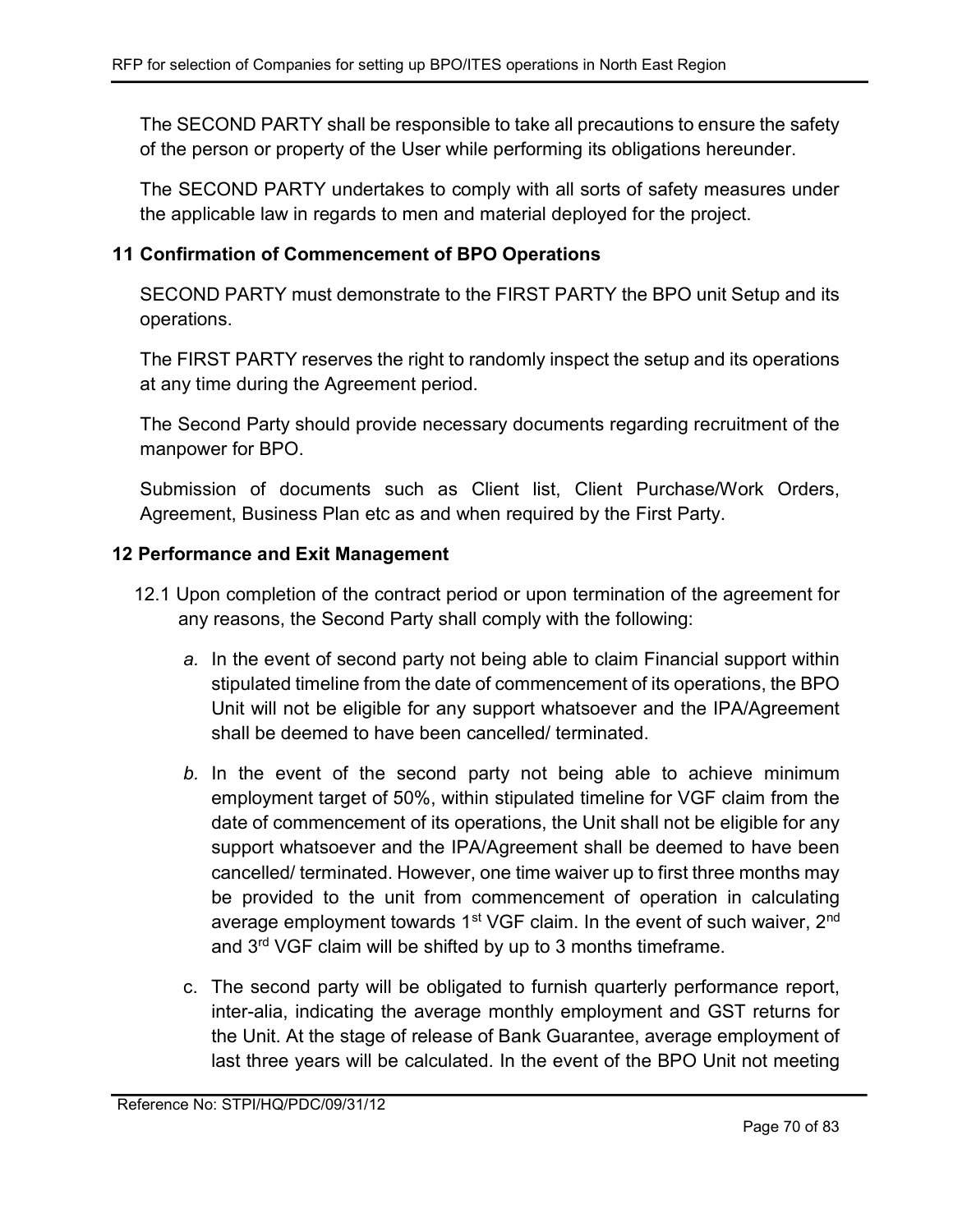the employment target (based on which the financial support was released), the STPI would be at liberty to invoke the Bank Guarantee/Performance Security.

- In case the average employment is less than 50% of the employment target, Performance Bank Guarantee would be invoked by STPI & the Second Party will not be eligible for any refund.
- 12.2 The Second Party shall be under obligation to furnish any information sought by an authorized representative of MeitY/ STPI, within a reasonable time frame and failure to do so may amount to forfeiture of Bid Security/ Encashment of Bank Guarantee, as the case may be.
- 12.3 The MeitY shall be at liberty to relax any condition, for reasons to be recorded in writing, for achieving the larger objective of this Scheme and removal of difficulties.
- 12.4 Time under Force Majeure will not be considered in the 3 years period of operations, subject to the Second Party produce evidence of the date of occurrence and the duration of the Force Majeure in an adequate manner by means of documents drawn up by responsible authorities.

# 13. SCOPE OF WORKS

# 13.1 SETTING UP BPO OPERATIONS

Second Party shall set up a BPO/ITES operations as per IPA.

The Second Party shall provision the following requirements to meet their business requirements:

- Creation of Interiors
- Technical infrastructure such as Servers, Storage, Printers, Fax, EPABX etc.
- Network Connectivity: Internet, LAN, etc.
- Call Center/BPO Hardware/Software as required
- Support infrastructure: Air-conditioned, UPS as required

# 13.2 DEVELOPMENT OF REQUIRED FACILITY/SUPPORT INFRASTRUCTURE

Second Party shall provision a fully-functional BPO set up with the following indicative infrastructure in order to perform its activities effectively in the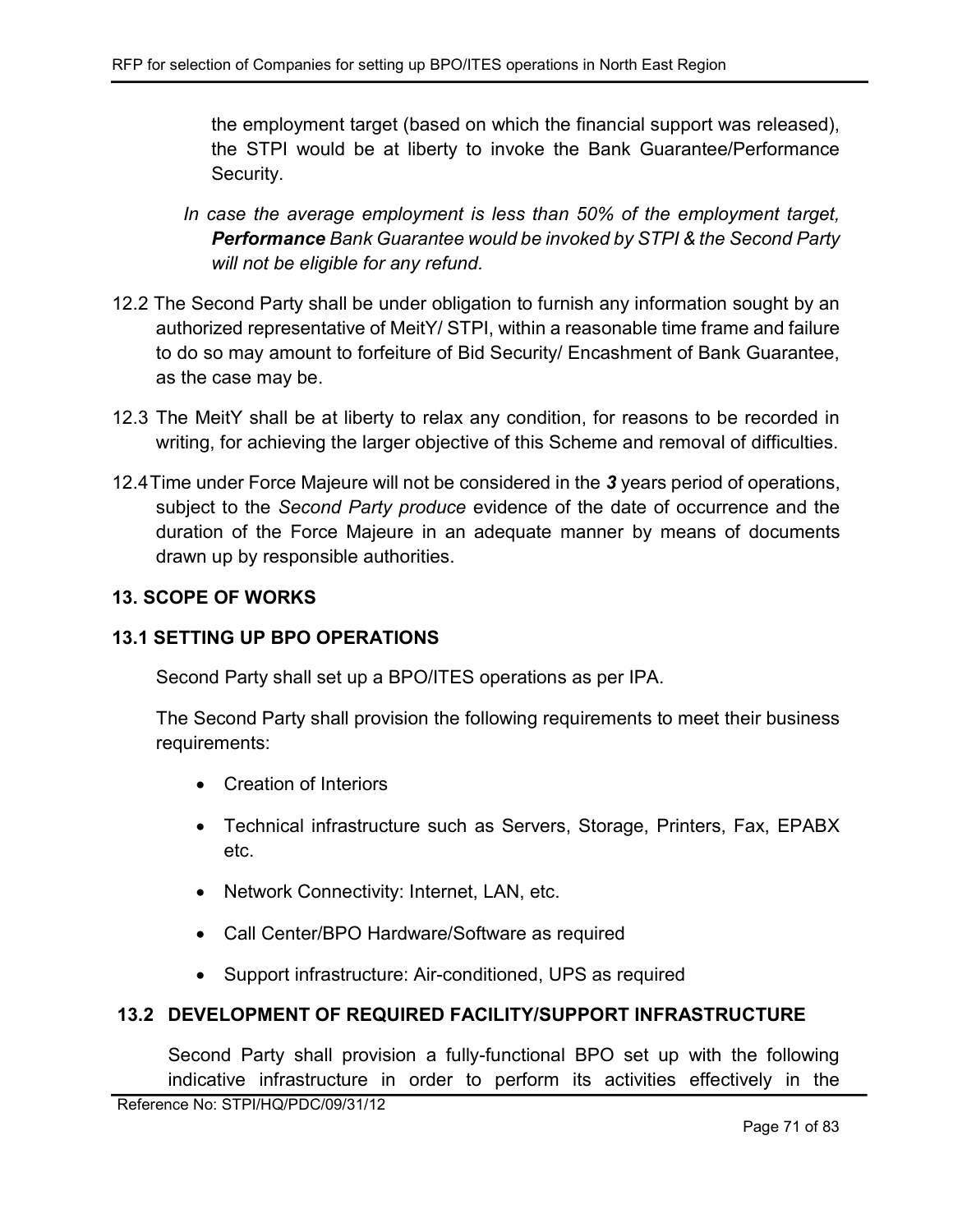acquired/leased /rented space. List of admissible items for financial support (Annexure-II) should have been purchased in the name of the Second Party.

- Air-conditioning (AC), UPS, DG
- Interiors: Portioning, Cabins, Meeting Rooms, Cafeteria, Furniture, etc.
- Electrical Wiring & fittings
- Power back-up facility
- Workstations, Headphones, CRM, IVRS, Dialer etc
- Servers, Networking & Storage equipment as required
- Network Cabling, CCTV
- Any other item i.e. tools, kits and spares as required

### 13.3 RECRUITMENT OF MANPOWER AND TRAINING

The Second Party shall also create, train, manage, motivate and retain the manpower with adequate training as per the business requirements.

### 13.4 OPERATION & MAINTENANCE OF THE FACILITY

The Second Party shall be responsible for Operation & Maintenance of the BPO but not limited to the following:

- Remuneration/Salary: The Second Party shall have sufficient funds to meet the remuneration/salary requirements of the manpower.
- Support Infrastructure: The Second Party shall renew the AMC regularly for AC, UPS, DG, Building Management System etc. uninterrupted operations of the business.
- Technical Infrastructure: The Second Party shall form O&M team consists of Project Manager, Call Center/BPO Expert, System Administrator, Network Administrator, etc.
- The Second Party shall ensure the safety and security for the BPO equipment and the building facilities.

## 13.5 MARKETING OF BPO SERVICES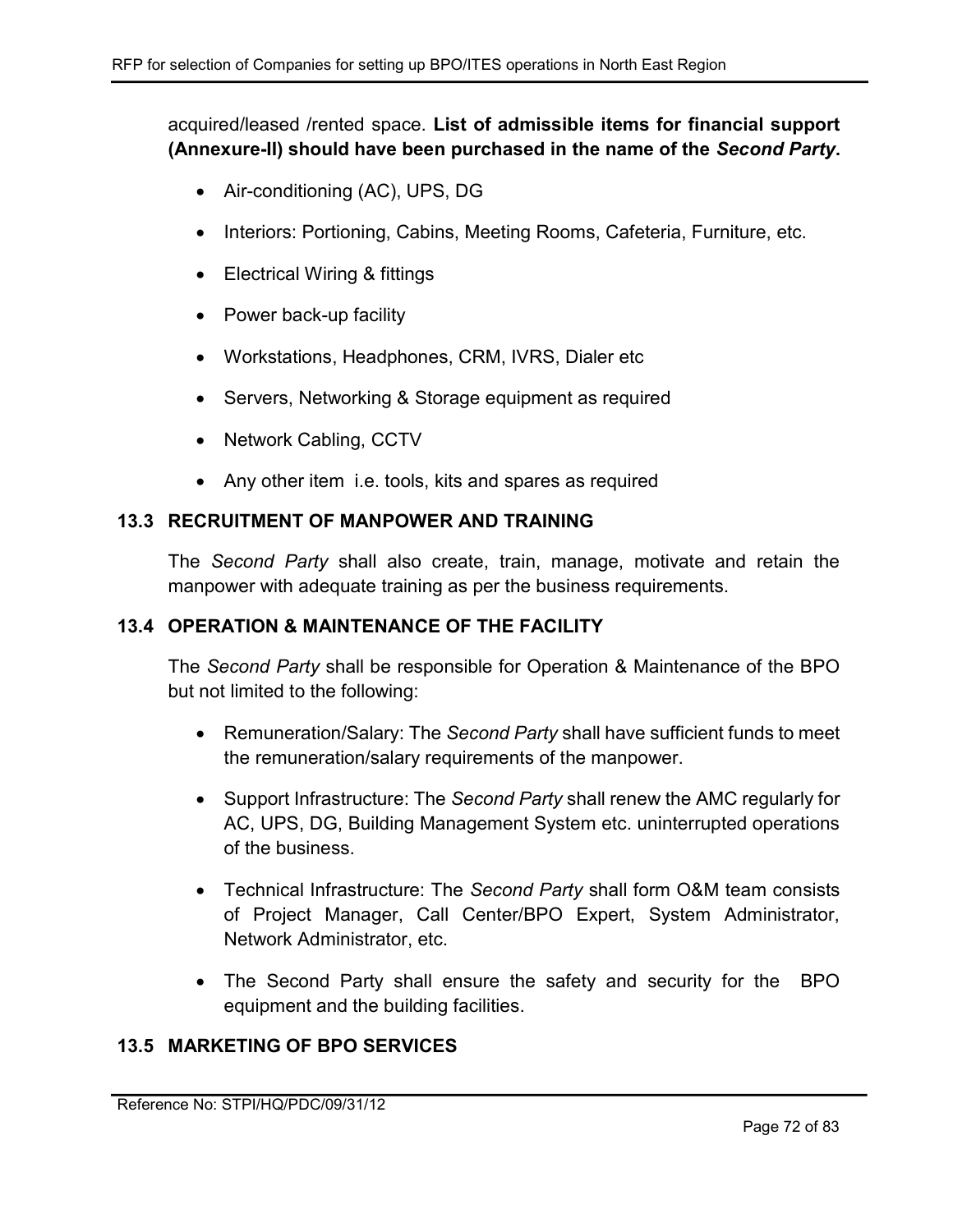The Second Party shall be required to Market their Services for generation of revenues.

#### 13.6 OPTIMAL USAGE OF THE CAPACITY

The Second Party shall make all the efforts to employ at least 1.5 times the number of seats to achieve the employment Target.

#### 13.7 REVIEW AND AUDIT OF OPERATIONS

- To support and facilitate STPI during its periodical review of the operation.
- To conduct the system audit periodically as per the advice of STPI.
- To extend support and provide all the documentation during statutory audit and the auditors would be appointed by STPI.

#### 13.8 MANAGE RISKS

- The Second Party shall identify and bear all the risk associated with Implementation and Operations & Maintenance of the BPO for the entire Agreement period at his own expense.
- The Second Party shall identify and bear all the risks involved with Sales, Service Quality and Standards, Revenue collections and sustainability of the operations at his own expense.
- STPI shall not compensate for any losses if any incurred by the Second Party during entire contract period.

### 14 PROJECT TIMELINES

The estimated timeline shall be as laid down in **Annexure-I**. The start date of the project shall be from the date of issue of IPA.

#### 15 DELAY AND NON-CONFORMANCE

The Second Party (BPO Unit) shall be under obligation to commence its BPO operations within 6 months, from the date of issue of In-Principle Approval (IPA) referred above. Failure to do so shall automatically result in forfeiture of the Bid Security and cancellation/termination of this MSA/IPA.

#### 16 LIQUIDATED DAMAGES ( PENALTY)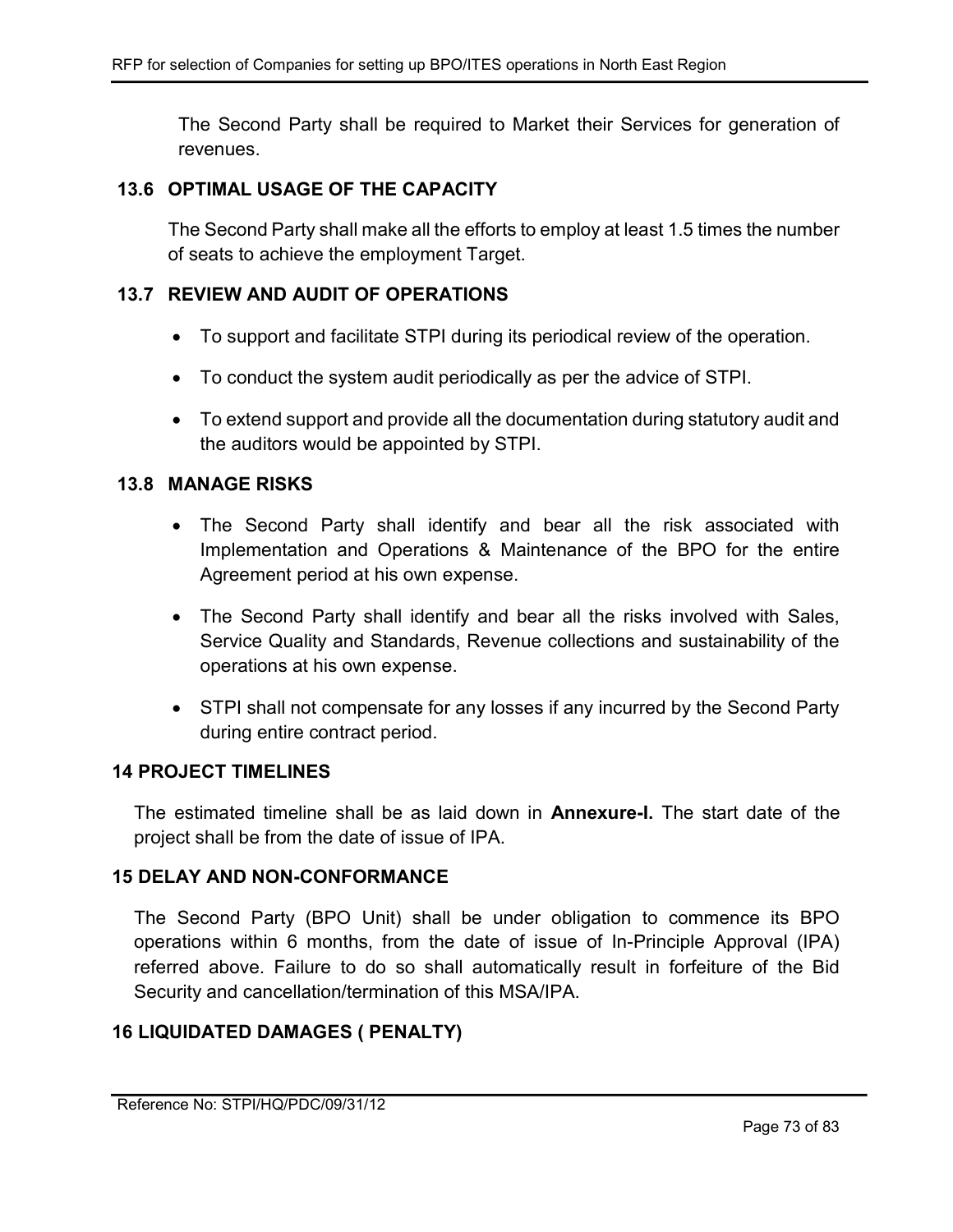If the Second Party fails to meet the Employment Target i.e. average employment of the last *three* years (Based on which the financial support were released), the First Party shall invoke the **Performance** Bank Guarantee.

## 17 FORCE MAJEURE

STPI may grant an extension of time limit set for the completion of the work, in case the timely completion of the work is delayed by Force Majeure conditions beyond the Second Party's control, subject to what is stated in the following sub paragraphs and the procedures detailed there is being followed. Force Majeure is defined as an event of effect that cannot reasonably be anticipated such as Acts of God (like earthquakes, floods, storms etc.), acts of States, the direct and indirect consequences of wars (declared or undeclared), hostilities, national emergencies, civil commotion and strikes (only those which exceed a duration of ten continuous days) at Second Party's premises. The Second Party's right to an extension of the time limit for completion of the work in above mentioned cases is subject to the below mentioned procedures:

That within 15 days after the occurrence of a case of Force Majeure but before the expiry of the stipulated date of completion, the Second Party informs the STPI in writing that the Second Party considers himself entitled to an extension of the time limit.

That the Second Party produces evidence of the date of occurrence and the duration of the Force Majeure in an adequate manner by means of documents drawn up by the responsible authorities.

That the Second Party proves that the said conditions have actually interfered with the performance of the Agreement.

## 18 ARBITRATION

All disputes, differences, claims and demands arising under this MSA shall be referred to arbitration of a sole arbitrator to be appointed by the DG, STPI.

The provisions of the Arbitration and Conciliation Act, 1996 and all its amendments till date shall be applicable and the award made there under shall be final and binding upon the parties hereto, subject to legal remedies available under the law.

## 19 JURISDICTION

The Courts at New Delhi shall have the jurisdiction in case of litigation between the parties.

## 20 THIRD PARTY CLAIMS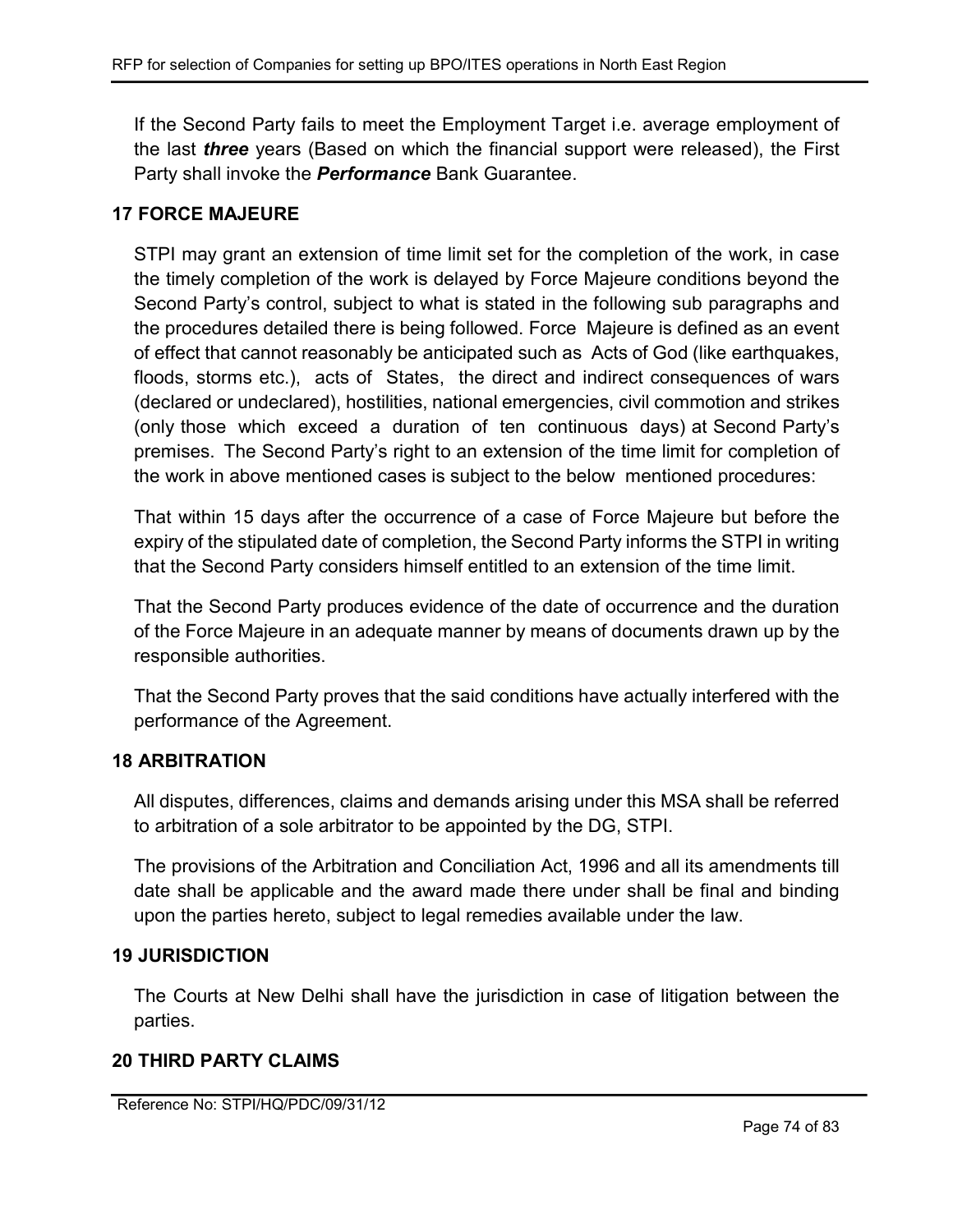The Second Party (the "Indemnifying Party") undertakes to indemnify MeitY/ STPI (the "Indemnified Party") from all losses, claims for damages on account of bodily injury, death and damage to real property, tangible/ intangible personal property.

# 21 LIMITATIONS OF LIABILITY

Notwithstanding any other term contained in this Agreement, the total cumulative liability of each party under the terms of this Agreement shall not exceed the total fees actually received by the Second Party/BPO-ITES unit from the STPI for the services Service that gives rise to such liability during the twelve month period immediately preceding such claim and in no event shall each party be liable to the other party for any indirect, incidental, consequential, special or exemplary damages, nor for any damages as to lost profit, data, goodwill or business, nor for any reliance or cover damages arising out of this Agreement, even if that party was advised about the possibility of the same.

The Second Party/BPO-ITES unit shall not be liable or responsible for any delay or failure to perform or failure of the services or the Deliverable under this Agreement to the extent that such delay or failure has arisen as a result of any delay or failure by STPI or its employees or agents to perform any of its duties and obligations as set out in this Agreement. In the event that the Second Party/BPO-ITES unit is delayed or prevented from performing its obligations due to such failure or delay on the part of STPI, the Second Party/BPO-ITES unit shall be allowed an additional period of time to perform its obligations and unless otherwise agreed the additional period shall be equal to the amount of time for which Second Party/BPO-ITES unit is delayed or prevented from performing its obligations due to such failure or delay on the part of STPI.

## 22 NON WAIVER

Waiver of any breach of the provision of, or any default under the contract must be in writing and signed by the Party granting the waiver. No failure or delay on the part of either Party in exercising or any omission to exercise any right or remedy accusing to either Party under the contract shall be a waiver thereof, nor will any partial exercise of any right or remedy particular be a waiver of further exercise of that right or remedy.

EXECUTED under hand in two originals the day and year first before written

## SIGNED for and on behalf of THE SECOND PARTY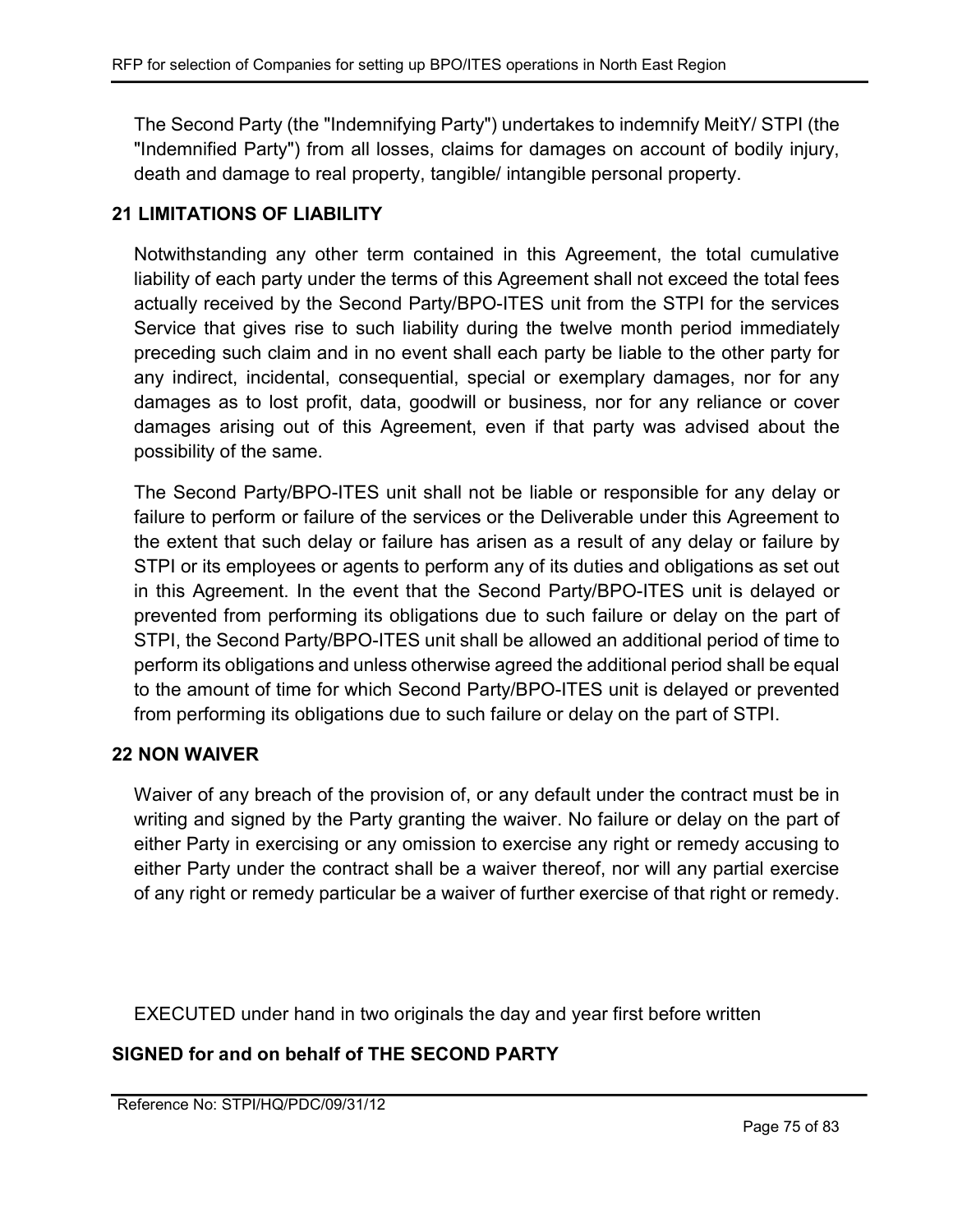| BY<br><u> 1989 - Johann John Stone, mars eta bat eta bat eta bat eta bat eta bat eta bat eta bat eta bat eta bat eta b</u>       |  |  |  |  |
|----------------------------------------------------------------------------------------------------------------------------------|--|--|--|--|
| Signature                                                                                                                        |  |  |  |  |
| Title<br><u> 1980 - Jan James James James James James James James James James James James James James James James James J</u>    |  |  |  |  |
| <b>Company Stamp/Seal</b>                                                                                                        |  |  |  |  |
| Witness<br><u> 1980 - Johann Barn, mars ann an t-Amhain an t-Amhain an t-Amhain an t-Amhain an t-Amhain an t-Amhain an t-Amh</u> |  |  |  |  |
| SIGNED for and on behalf of THE FIRST PARTY                                                                                      |  |  |  |  |
| BY                                                                                                                               |  |  |  |  |
| Signature                                                                                                                        |  |  |  |  |
| Title                                                                                                                            |  |  |  |  |

Company Stamp/ Seal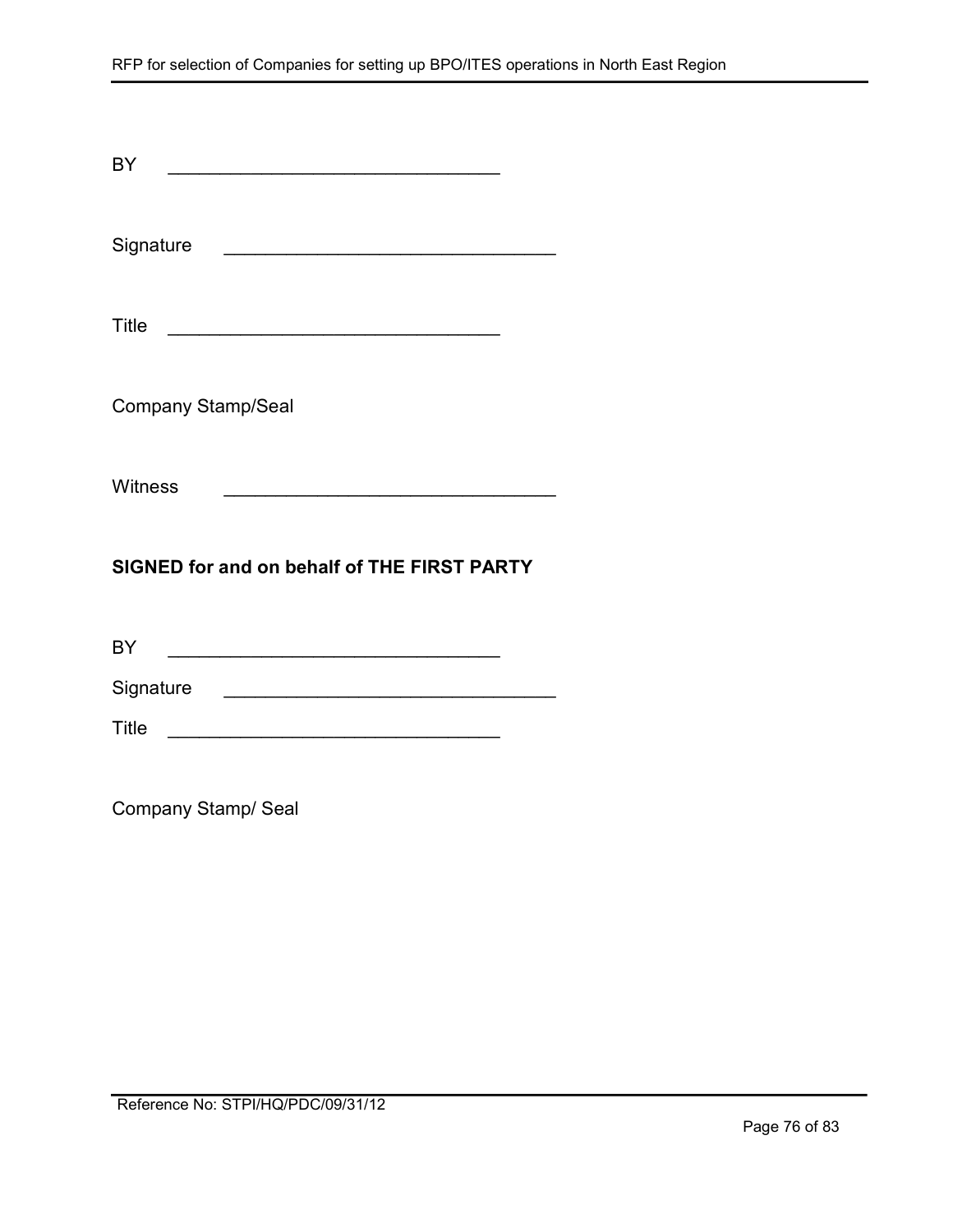| SI.       | <b>Activity</b>                             | <b>Time Periods</b>                 |
|-----------|---------------------------------------------|-------------------------------------|
| <b>No</b> |                                             |                                     |
| 1.        | Award of In-Principle Approval (IPA) to the | T <sub>0</sub>                      |
|           | successful bidder                           |                                     |
| 2.        | Signing of Master Service Agreement (MSA)   | $T1: T0$ to $T0+02$ weeks           |
| 3.        | Commencement of BPO/ITES operations         | T2: T0 to $T0 + 06$ months          |
|           |                                             | T2: T0 to $T0 + 09$ months          |
|           |                                             | [with penalty                       |
|           |                                             | as per para 8.(i) of RFP]           |
| 4.        | Report to STPI about commencement of        | $T3: T2$ to $T2 + 02$ weeks         |
|           | operation (COO)                             |                                     |
| 5.        | Verification of COO by STPI                 | T4: $T3 + 02$ weeks                 |
| 6.        | Grant of advance                            | T5: T4 $+$ 04 weeks, after          |
|           |                                             | furnishing Bank Guarantee for       |
|           |                                             | 10% of eligible bid amount and      |
|           |                                             | its verification by STPI.           |
| 7.        | <b>Release of Bid Security Deposit</b>      | T6: T5                              |
|           | (BSD)/Earnest Money Deposit (EMD)           |                                     |
| 8.        | Request for release of VGF1 and special     | T7 : $T2 + 1$ year to $T2 + 1$ year |
|           | incentives                                  | and 3 months                        |
| 9.        | Request for release of VGF2                 | T8 : $T2 + 2$ year to $T2 + 2$ year |
|           |                                             | and 3 months                        |
| 10.       | Request for release of VGF3                 | T9 : $T2 + 3$ year to $T2 + 3$ year |
|           |                                             | and 1 months                        |
| 11.       | Release of BG                               | On disbursement of VGF3             |

### ANNEXURE – I: IMPLEMENTATION TIMELINES

#### Note:

- The Time line shown above is the maximum allowable time frames for each activity.
- The timelines are as per English calendar days.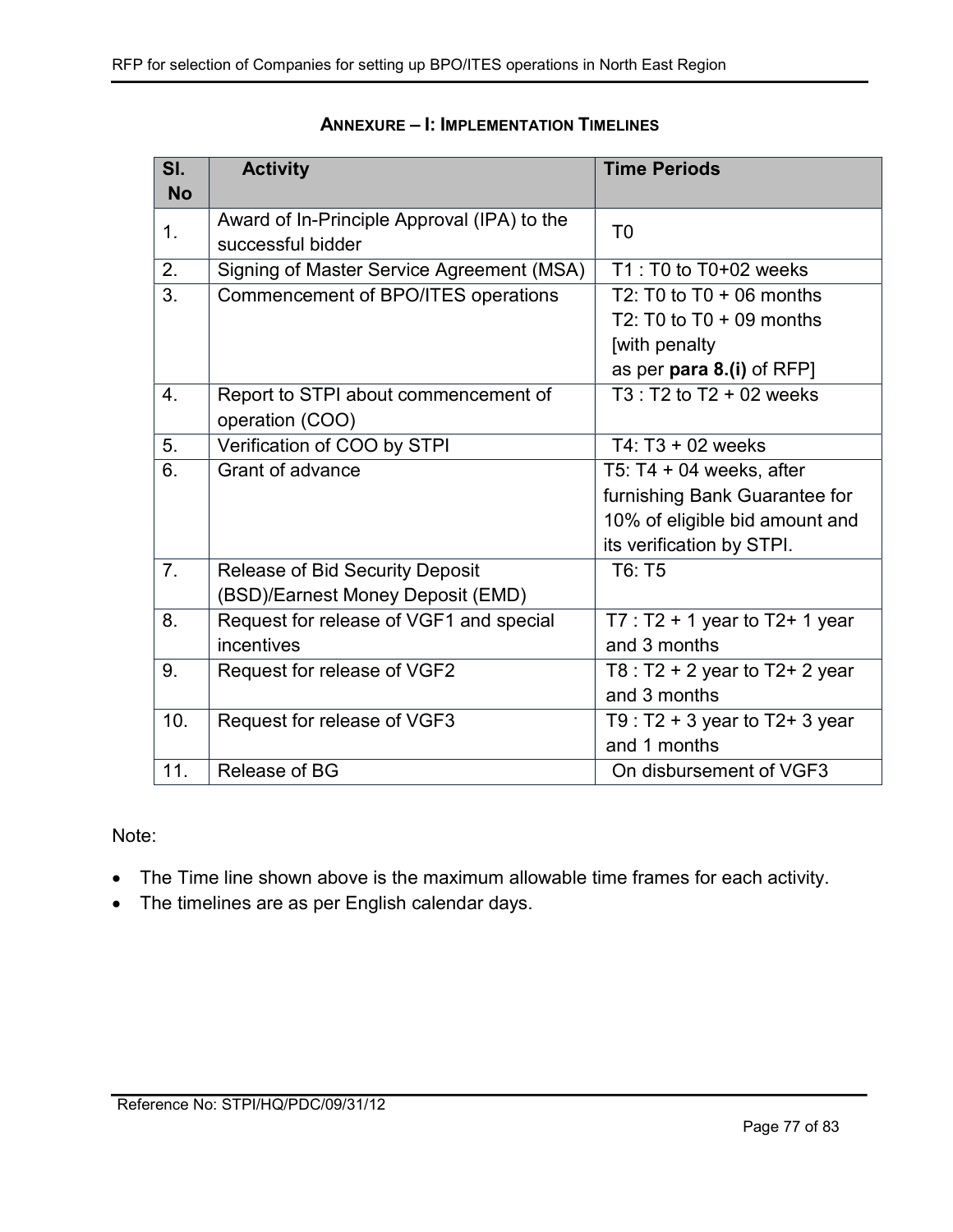| S.No.          | <b>Item Description</b>                                                                                                                                                                |  |
|----------------|----------------------------------------------------------------------------------------------------------------------------------------------------------------------------------------|--|
| 1              | Servers with OS                                                                                                                                                                        |  |
| $\overline{2}$ | Software and Hardware per license cost for BPO/ITES operations                                                                                                                         |  |
| 3              | Networking Equipments (Switches, Routers, Firewalls, Voice/Video Conferencing<br>Gateways)                                                                                             |  |
| $\overline{4}$ | Workstations (Desktop, Laptop, Tablets, IP phones, Headsets)                                                                                                                           |  |
| 5              | Data Storage                                                                                                                                                                           |  |
| 6              | <b>Structured Cabling</b>                                                                                                                                                              |  |
| $\overline{7}$ | <b>UPS</b>                                                                                                                                                                             |  |
| 8              | Printer, Copier, Scanner & Projector                                                                                                                                                   |  |
| 9              | Refrigerator & Water Purifier                                                                                                                                                          |  |
| 10             | Fire & Security systems                                                                                                                                                                |  |
| 11             | <b>Computer Furniture</b>                                                                                                                                                              |  |
| 12             | Central Air-conditioning equipment, air-conditioning System                                                                                                                            |  |
| 13             | Captive Diesel Generating Set and transformer of capacity commensurate with the actual<br>requirement of the unit, solar power / Non conventional Energy Generation Set<br>(OPTIONAL)* |  |
| 14             | <b>Fax Machine</b>                                                                                                                                                                     |  |
| 15             | Private automatic branch exchange                                                                                                                                                      |  |
| 16             | Data Communication                                                                                                                                                                     |  |
| 17             | <b>Premise Rental</b>                                                                                                                                                                  |  |
| 18             | <b>Electricity Charges</b>                                                                                                                                                             |  |
| 19             | <b>Travelling Allowances for employees</b>                                                                                                                                             |  |
| 20             | Research and Innovation                                                                                                                                                                |  |
| 21             | Other misc. goods and services not exceeding 5 % of the total cost of above items<br>including canteen setup, tools, kits and spares etc.                                              |  |

### ANNEXURE – II: LIST OF ADMISSIBLE ITEMS FOR FINANCIAL SUPPORT

\* The Second Party may avail incentive on Generating Set from the State Govt., if needed.

Note: Any item not covered above shall be decided by and permitted by India BPO Promotion Scheme Management Committee (IMC).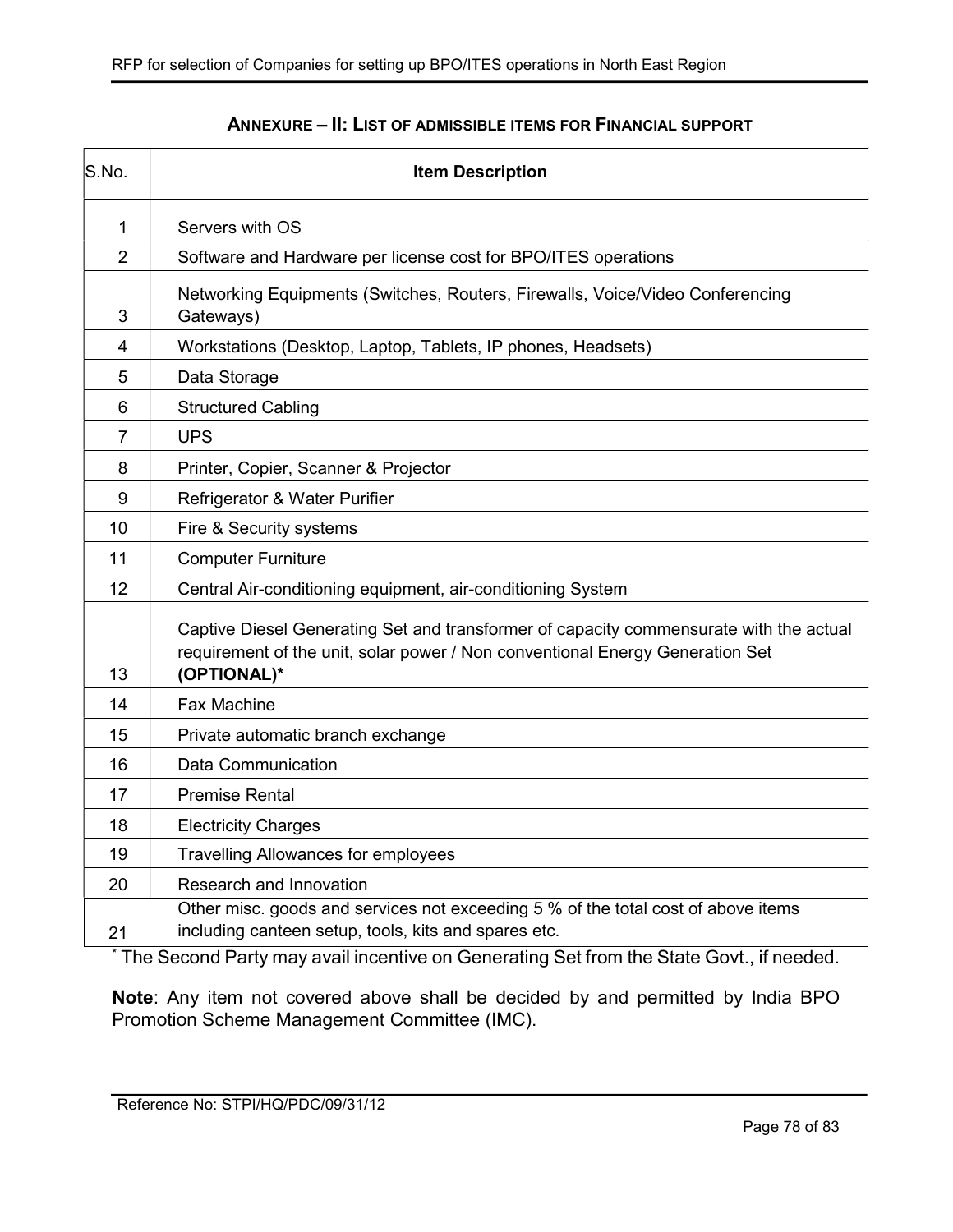### APPENDIX-K: INSTRUCTIONS FOR ONLINE BID SUBMISSION

The bidders are required to submit soft copies of their bids electronically on the CPP Portal, using valid Digital Signature Certificates. The instructions given below are meant to assist the bidders in registering on the CPP Portal, prepare their bids in accordance with the requirements and submitting their bids online on the CPP Portal.

More information useful for submitting online bids on the CPP Portal may be obtained at: https://eprocure.gov.in/eprocure/app .

## REGISTRATION

- 1) Bidders are required to enroll on the e-Procurement module of the Central Public Procurement Portal (URL: https://eprocure.gov.in/eprocure/app) by clicking on the link "Online bidder Enrollment" on the CPP Portal which is free of charge.
- 2) As part of the enrolment process, the bidders will be required to choose a unique username and assign a password for their accounts.
- 3) Bidders are advised to register their valid email address and mobile numbers as part of the registration process. These would be used for any communication from the CPP Portal.
- 4) Upon enrolment, the bidders will be required to register their valid Digital Signature Certificate (Class II or Class III Certificates with signing key usage) issued by any Certifying Authority recognized by CCA India (e.g. Sify / TCS / nCode / eMudhra etc.), with their profile.
- 5) Only one valid DSC should be registered by a bidder. Please note that the bidders are responsible to ensure that they do not lend their DSC's to others which may lead to misuse.
- 6) Bidder then logs in to the site through the secured log-in by entering their user ID / password and the password of the DSC / e-Token.

## SEARCHING FOR TENDER DOCUMENTS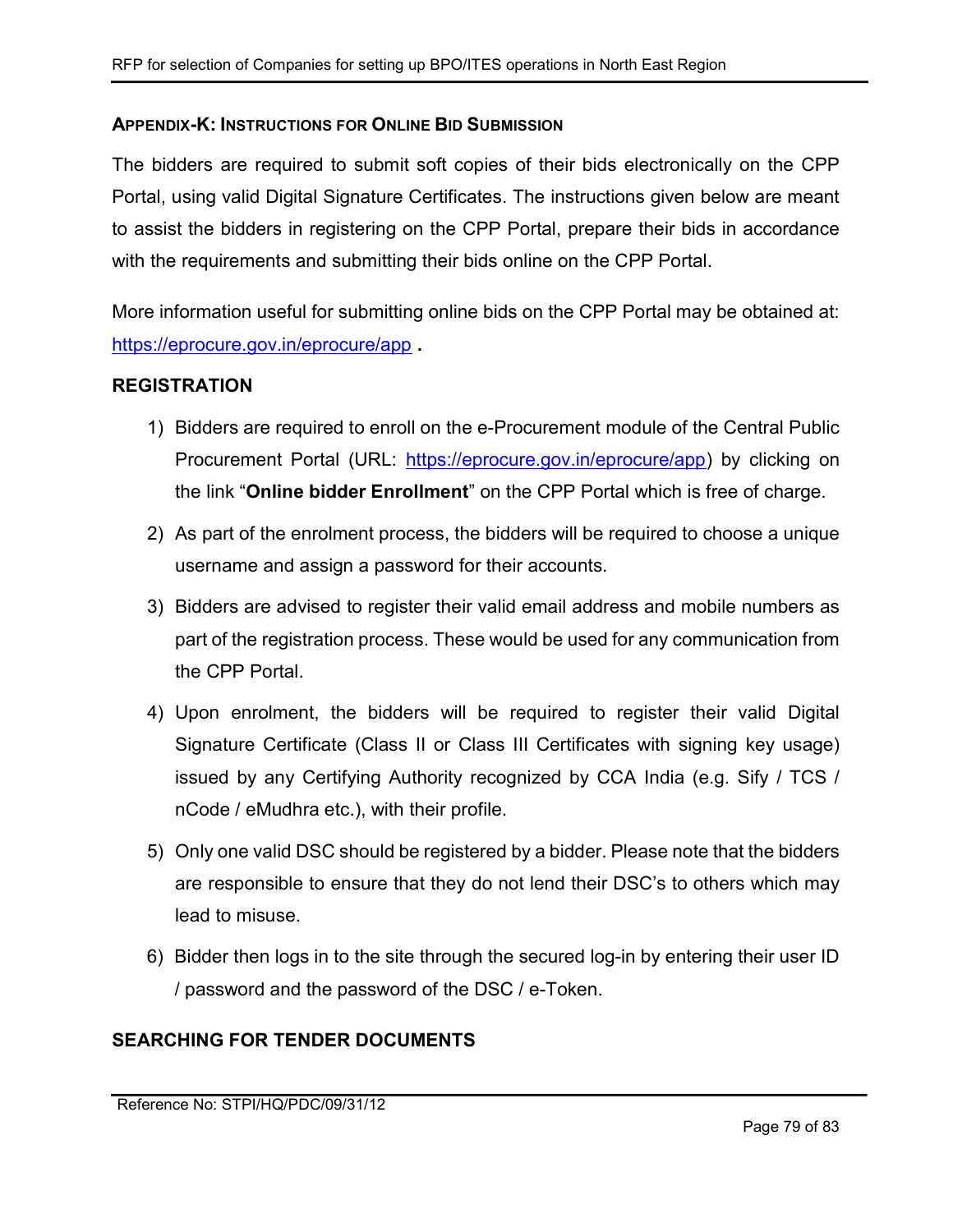- 1) There are various search options built in the CPP Portal, to facilitate bidders to search active tenders by several parameters. These parameters could include Tender ID, Organization Name, Location, Date, Value, etc. There is also an option of advanced search for tenders, wherein the bidders may combine a number of search parameters such as Organization Name, Form of Contract, Location, Date, Other keywords etc. to search for a tender published on the CPP Portal.
- 2) Once the bidders have selected the tenders they are interested in, they may download the required documents / tender schedules. These tenders can be moved to the respective 'My Tenders' folder. This would enable the CPP Portal to intimate the bidders through SMS / e-mail in case there is any corrigendum issued to the tender document.
- 3) The bidder should make a note of the unique Tender ID assigned to each tender, in case they want to obtain any clarification / help from the Helpdesk.

# PREPARATION OF BIDS

- 1) Bidder should take into account any corrigendum published on the tender document before submitting their bids.
- 2) Please go through the tender advertisement and the tender document carefully to understand the documents required to be submitted as part of the bid. Please note the number of covers in which the bid documents have to be submitted, the number of documents - including the names and content of each of the document that need to be submitted. Any deviations from these may lead to rejection of the bid.
- 3) Bidder, in advance, should get ready the bid documents to be submitted as indicated in the tender document / schedule and generally, they can be in PDF / XLS / RAR / DWF/JPG formats. Bid documents may be scanned with 100 dpi with black and white option which helps in reducing size of the scanned document.
- 4) To avoid the time and effort required in uploading the same set of standard documents which are required to be submitted as a part of every bid, a provision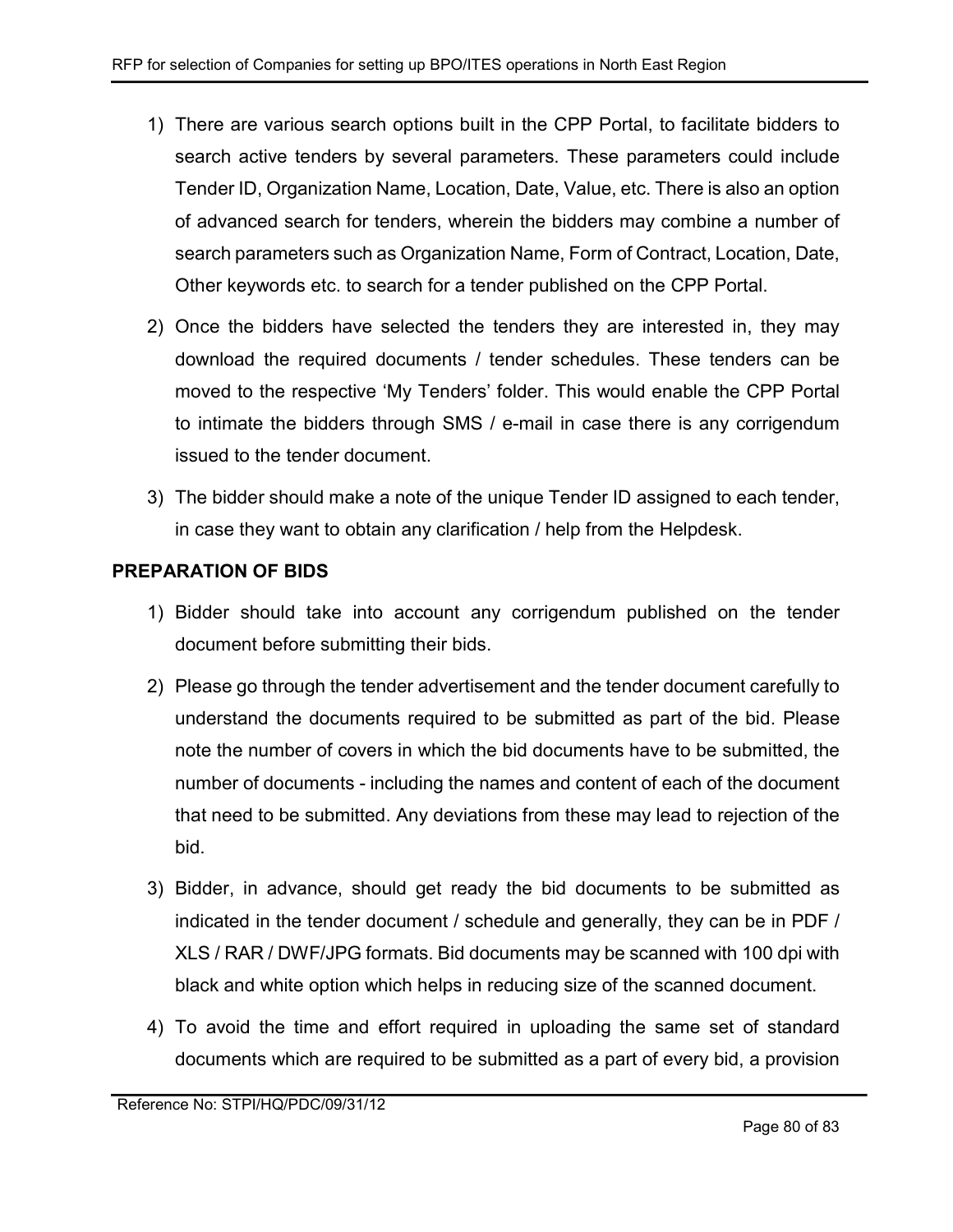of uploading such standard documents (e.g. PAN card copy, annual reports, auditor certificates etc.) has been provided to the bidders. Bidders can use "My Space" or ''Other Important Documents'' area available to them to upload such documents. These documents may be directly submitted from the "My Space" area while submitting a bid, and need not be uploaded again and again. This will lead to a reduction in the time required for bid submission process.

### SUBMISSION OF BIDS

- 1) Bidder should log into the site well in advance for bid submission so that they can upload the bid in time i.e. on or before the bid submission time. In case of any recurring issues encountered in the site, the bidder should inform STPI by written request /email, latest by 2 PM on the last day of bid submission.
- 2) The bidder has to digitally sign and upload the required bid documents one by one as indicated in the tender document.
- 3) Bidder has to select the payment option as "offline/online" to pay the tender fee / BSD as applicable and enter details of the instrument.
- 4) Bidder should prepare the BSD (Bid security Deposit) as per the instructions specified in the tender document. Otherwise the uploaded bid will be rejected.
- 5) Bidders are requested to note that they should necessarily submit their financial bids in the format provided and no other format is acceptable. If the price bid has been given as a standard BoQ format with the tender document, then the same is to be downloaded and to be filled by all the bidders. Bidders are required to download the BoQ file, open it and complete the white coloured (unprotected) cells with their respective financial quotes and other details (such as name of the bidder). No other cells should be changed. Once the details have been completed, the bidder should save it and submit it online, without changing the filename. If the BoQ file is found to be modified by the bidder, the bid will be rejected.
- 6) The server time (which is displayed on the bidders' dashboard) will be considered as the standard time for referencing the deadlines for submission of the bids by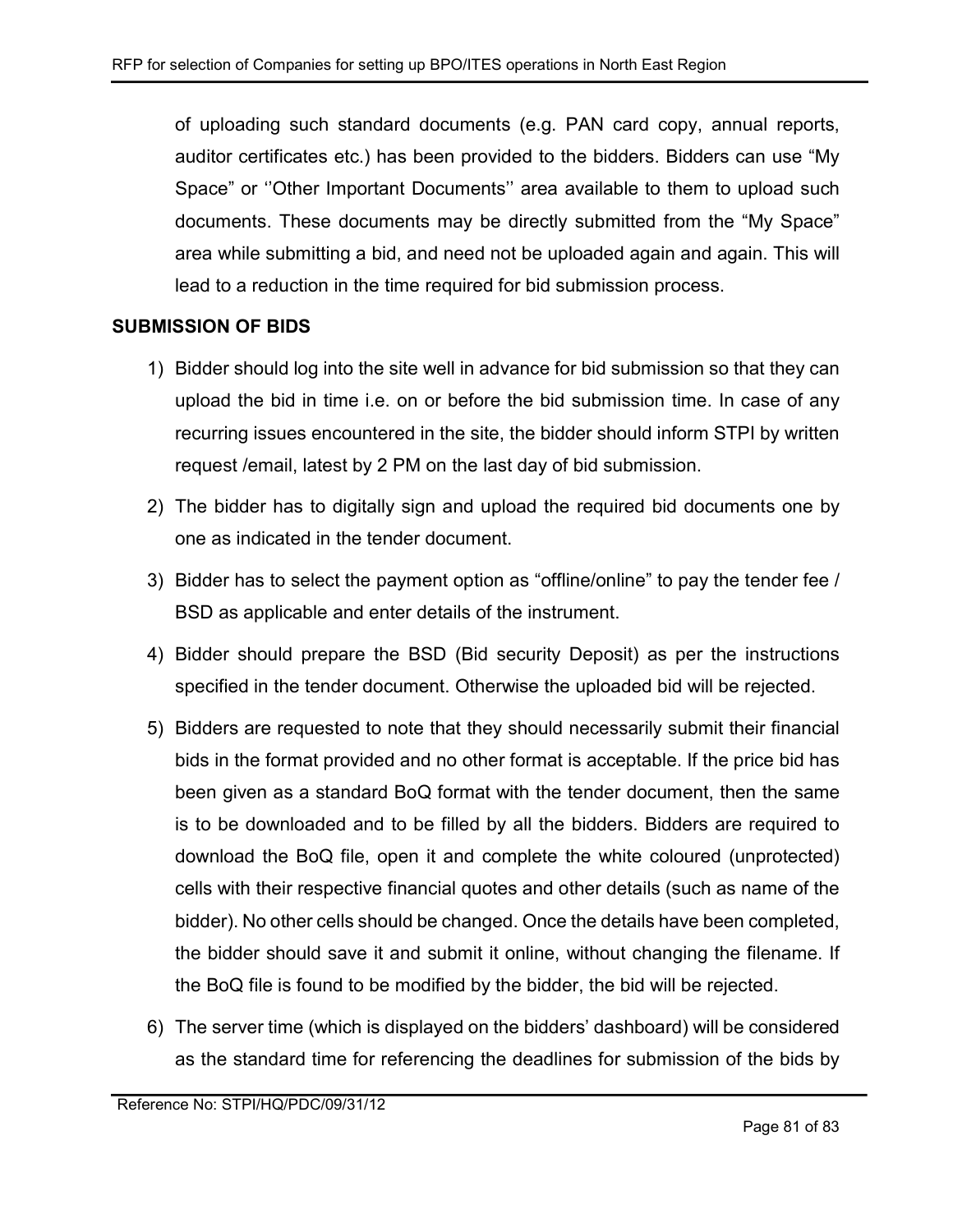the bidders, opening of bids etc. The bidders should follow this time during bid submission.

- 7) All the documents being submitted by the bidders would be encrypted using PKI encryption techniques to ensure the secrecy of the data. The data entered cannot be viewed by unauthorized persons until the time of bid opening. The confidentiality of the bids is maintained using the secured Socket Layer 128 bit encryption technology. Data storage encryption of sensitive fields is done. Any bid document that is uploaded to the server is subjected to symmetric encryption using a system generated symmetric key. Further this key is subjected to asymmetric encryption using buyers/bid openers public keys. Overall, the uploaded tender documents become readable only after the tender opening by the authorized bid openers.
- 8) The uploaded tender documents become readable only after the tender opening by the authorized bid openers.
- 9) Upon the successful and timely submission of bids (ie after Clicking "Freeze Bid Submission" in the portal), the portal will give a successful bid submission message & a bid summary will be displayed with the bid no. and the date & time of submission of the bid with all other relevant details.
- 10) The bid summary has to be printed and kept as an acknowledgement of the submission of the bid. This acknowledgement may be used as an entry pass for any bid opening meetings.

# ASSISTANCE TO BIDDERS

1) Any queries relating to the tender document and the terms and conditions contained therein should be addressed to the Tender Inviting Authority for a tender or the relevant contact person indicated in the tender.

Any queries relating to the process of online bid submission or queries relating to CPP Portal in general may be directed to the 24x7 CPP Portal Helpdesk. The contact number for the helpdesk is 1800 3070 2232. Bidder can also get help at +91-7878007972 & +91- 7878007973.